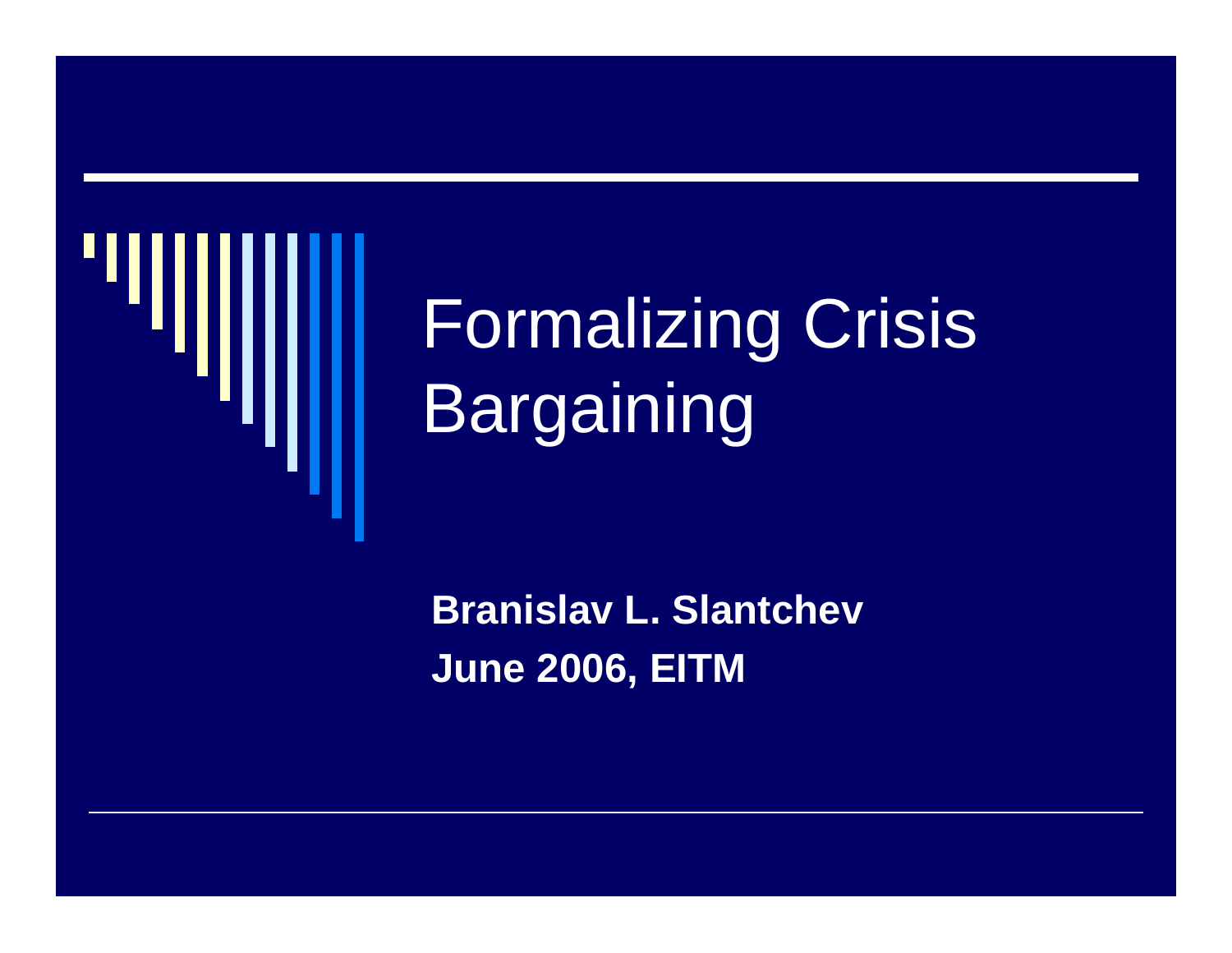### Purpose of Talk

□ Not a general way of "doing" IR □ Not a game-theory tutorial □ A little about empirical testing; very little because models are still too abstract □ The modeling enterprise □ What to do with a formal model □ How to write a formal IR paper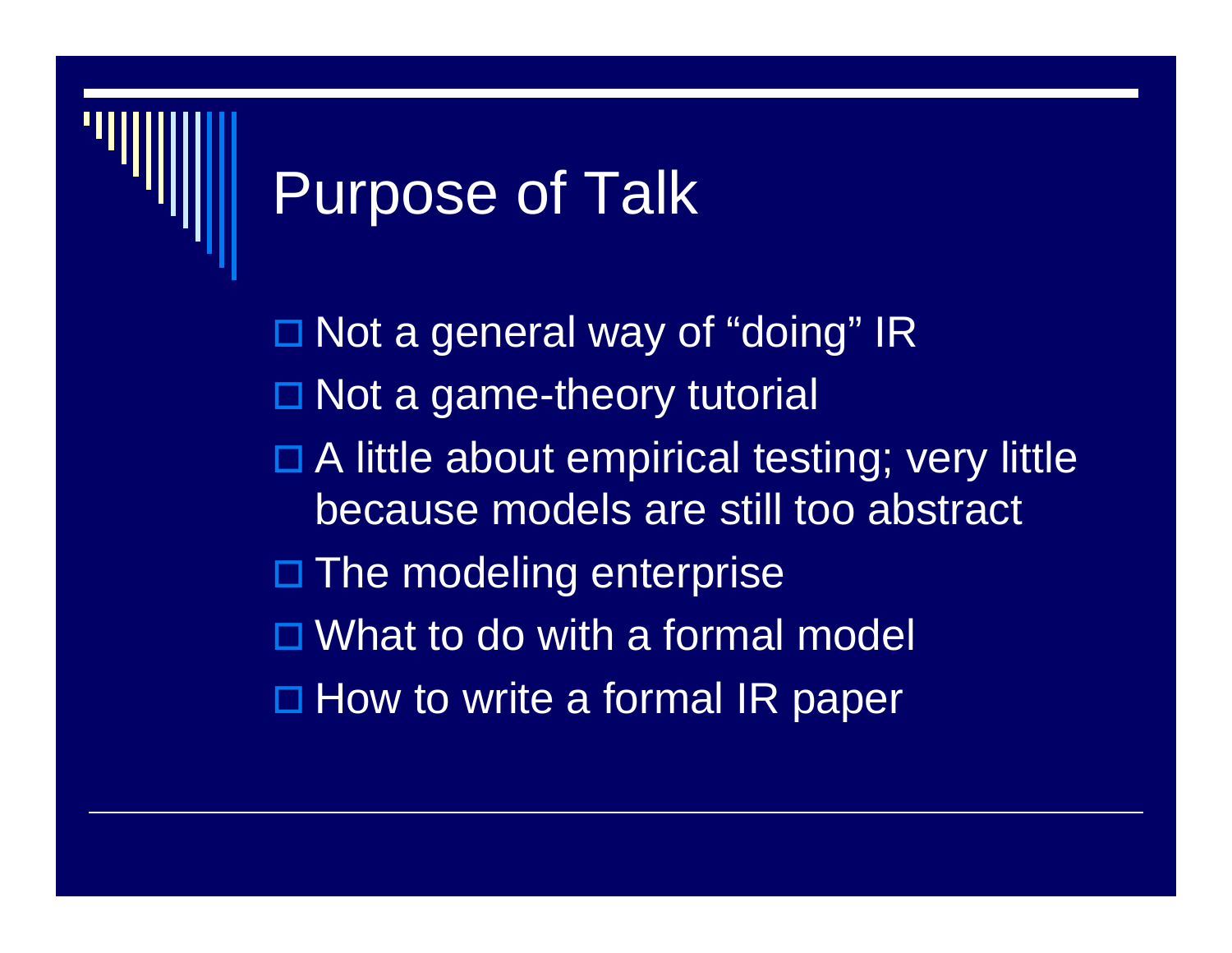## Background: Rough Ideas

### $\blacksquare$ Find something you care about:

- п Developing a formal model is neither pleasant nor pretty
- Finished product reflects n<sup>th</sup> iteration of the model, so be patient
- **Notakilah Write-up has very little to do with how the model** was actually solved, which is usually very messy
- **Theore You have to be able to stick with the topic for many** months: contrary to popular opinion, writing a good formal paper is very time-consuming (many months, and that's if you're lucky)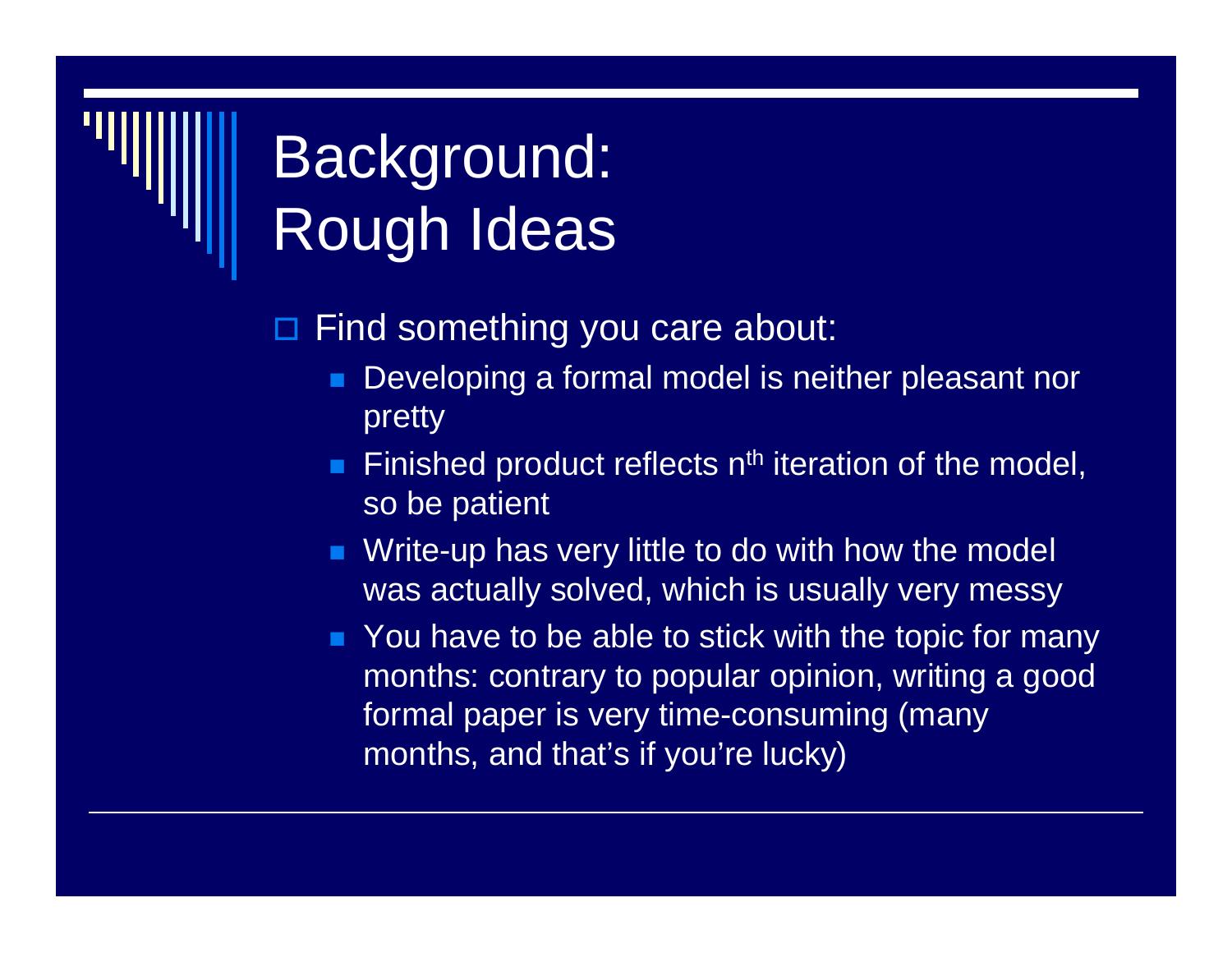## Background: Approaching the Topic

- $\blacksquare$  Familiarize yourself with the literature, but do not prepare a lit review!
- □ You need to know:
	- How people are currently thinking about your puzzle
	- Why they are thinking about it in these ways
- $\blacksquare$  This way, you will be able to figure out:
	- $\blacksquare$  If they are using appropriate tools for analysis
	- If they are missing something you consider essential for your answer (hopefully, they are!)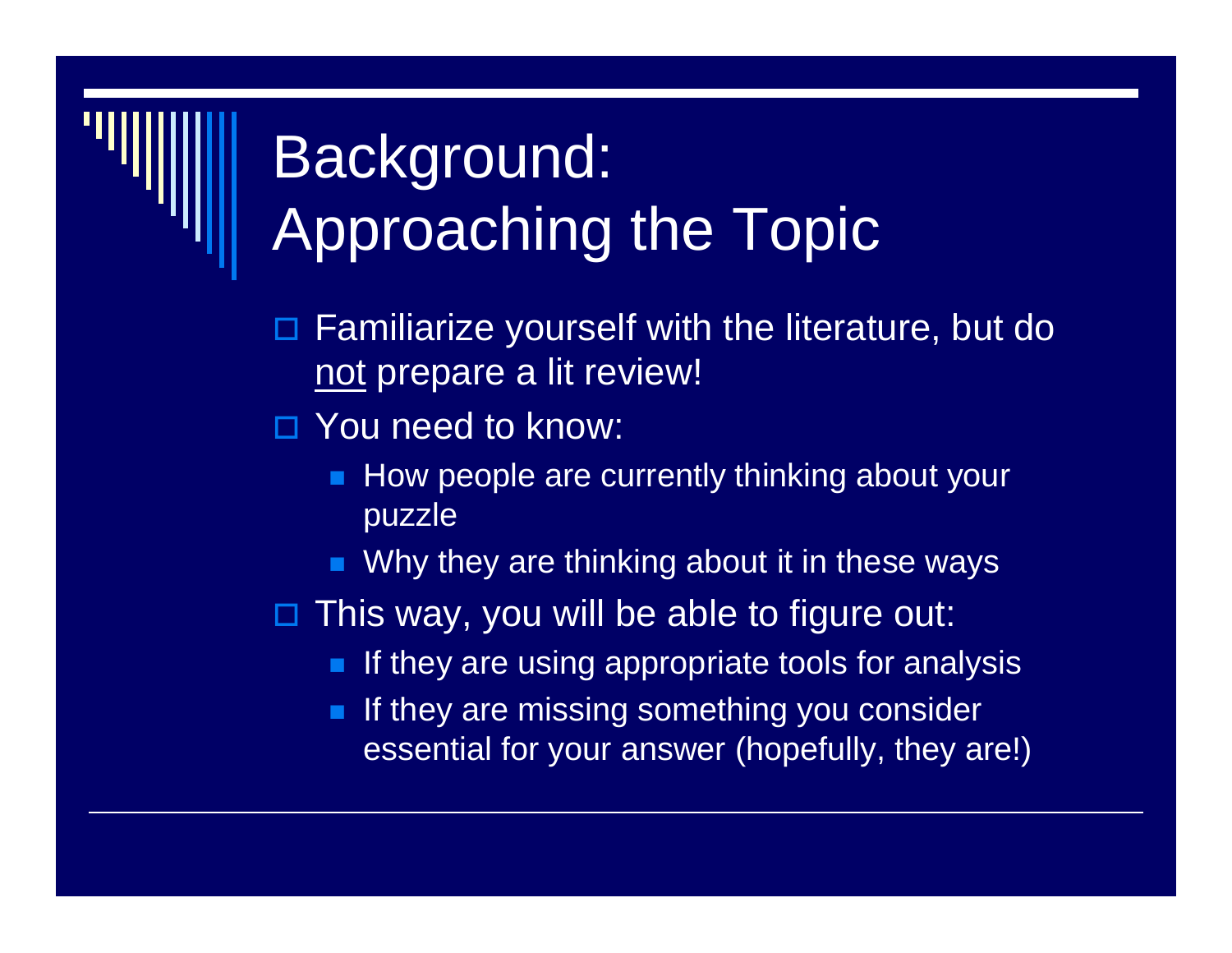### Example: Crisis Bargaining

- $\blacksquare$  Rich, very rich, literature, lots of it formal, so where do we start?
- $\blacksquare$  Two general strands:
	- Signaling (Schelling, Jervis, Fearon, Morrow, Banks)
	- Bargaining (Schelling, Fearon, Powell)
- □ General underlying ideas very similar, especially about private information
	- Goal is to establish credible commitments
	- **Problem is asymmetric information**
	- **Solution is costly signaling:** 
		- Tying hands, sinking costs (signaling)
		- Risk-return trade-off (bargaining)

 $\blacksquare$ BUT: seem to be talking past each other!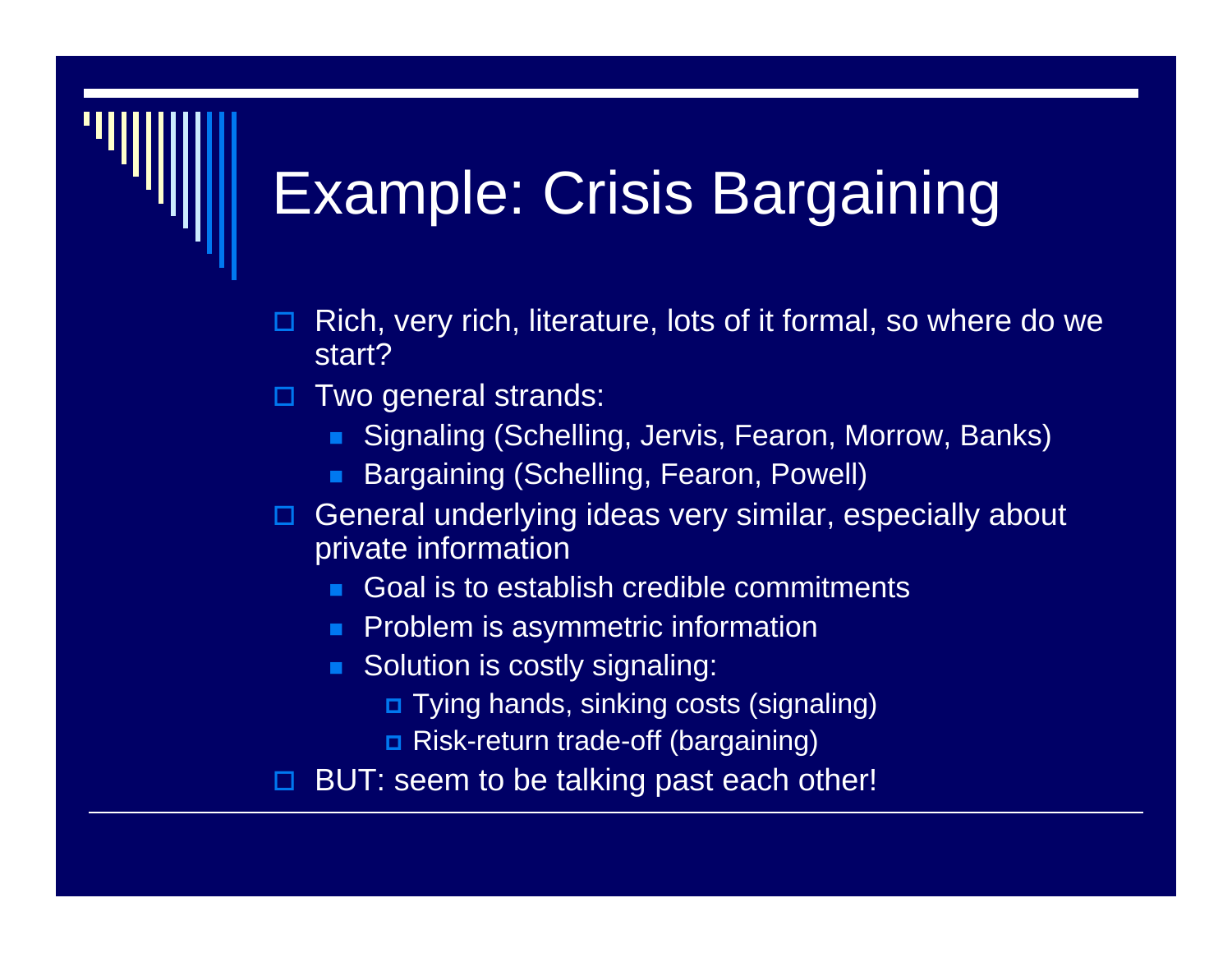### Example: Crisis Bargaining

 $\blacksquare$ What seems to be the problem?

- **Signaling literature: no bargaining**
- P. Bargaining literature: no signaling
- □ Obvious thing to do is remedy that somehow... but *this is not how I approached it*

WHY?

- Because I did not know this was a problem until after I finished the analysis of a crisis model!
- □ So, even though finished product would address this topic, the real research began in a very different way (happens very often)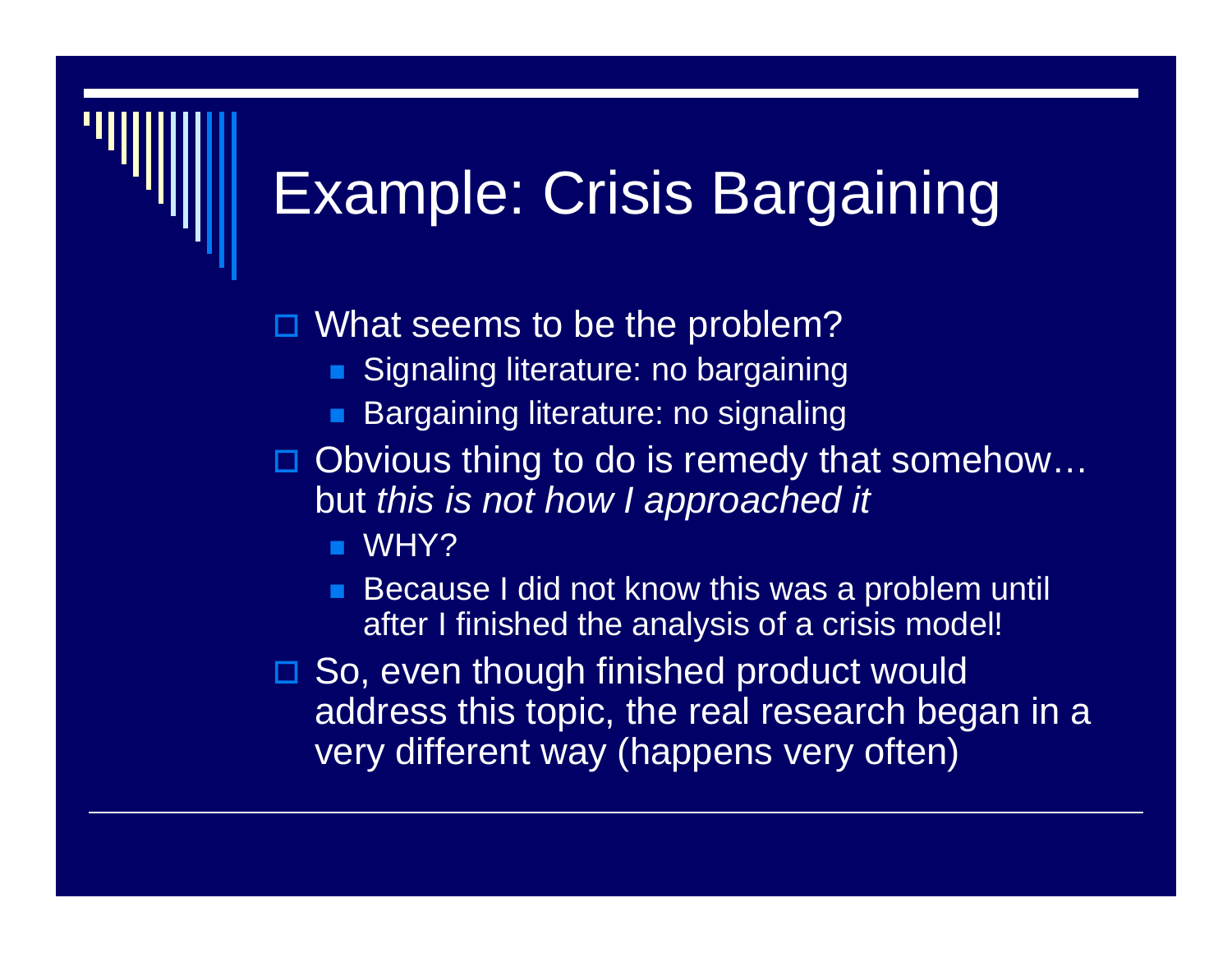### Example: Military Coercion

 $\blacksquare$ Where did I start with this project then?

- п Noticed that existing models talk about crisis behavior but never take military moves seriously
- What does this mean? From my readings of historical cases, I noticed that military moves are:
	- Very costly to execute
	- Very risky once underway
	- **□** Often seem to involve changing goals
- **IF a** In other words, military moves are not like verbal threats, and neither are they pure sunk costs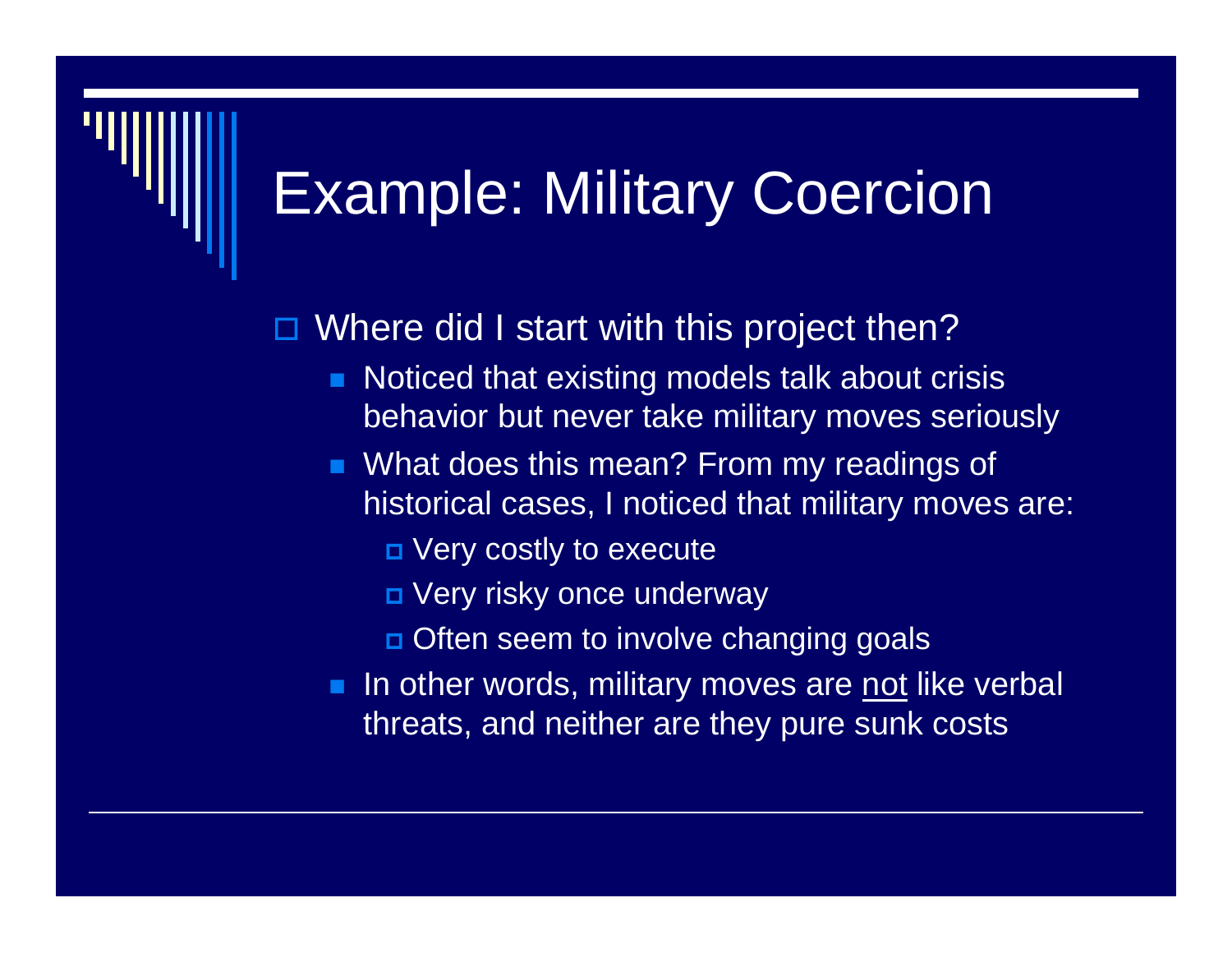### Example: Military Coercion

□  $\Box$  I took a very common crisis escalation model and modified just enough to incorporate the features of the military instrument that I considered important

### $\Box$ NOTE:

- **Always start with the simplest model that seems to work**
- **Always end with the simplest model you can get away with**

### П. WHY:

- **Starting with bells and whistles may give an illusion of** completeness but in fact it will usually make the model intractable (and frustrating to work with)
- **Ending with a complex model may give an illusion of generality** but in fact the more moving parts there are, the more one has to wonder about robustness of results: what if we tweaked *this* assumption or changed *that* sequence?
- **Understanding and interpreting complex models is very, very** hard!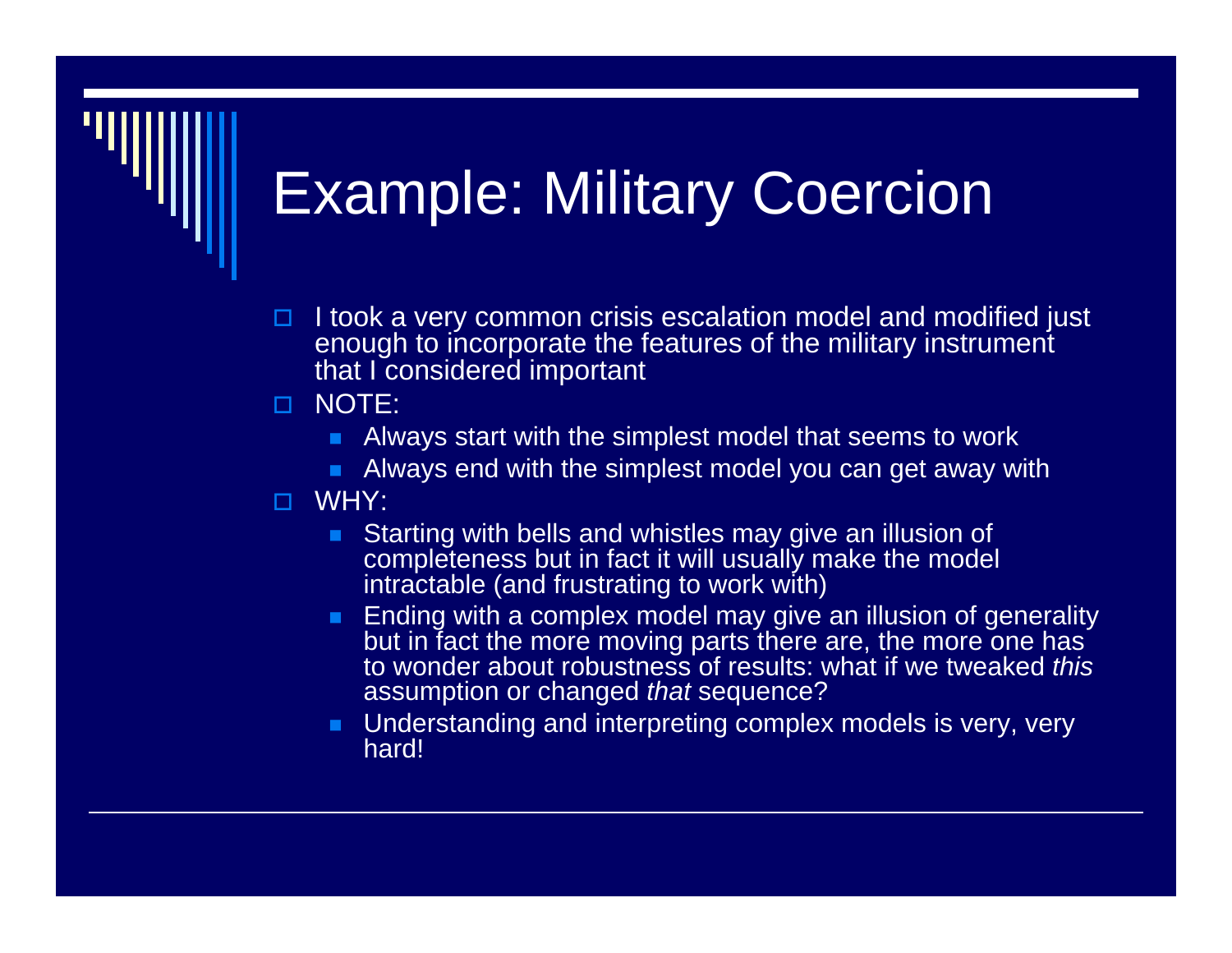### The Basic Model



### □ This model is very basic:

- **no bargaining at all (well, ultimata)**
- time-horizon is exogenous
- □ However, it is also very common:
	- well-understood dynamics
	- п can easily relate findings to it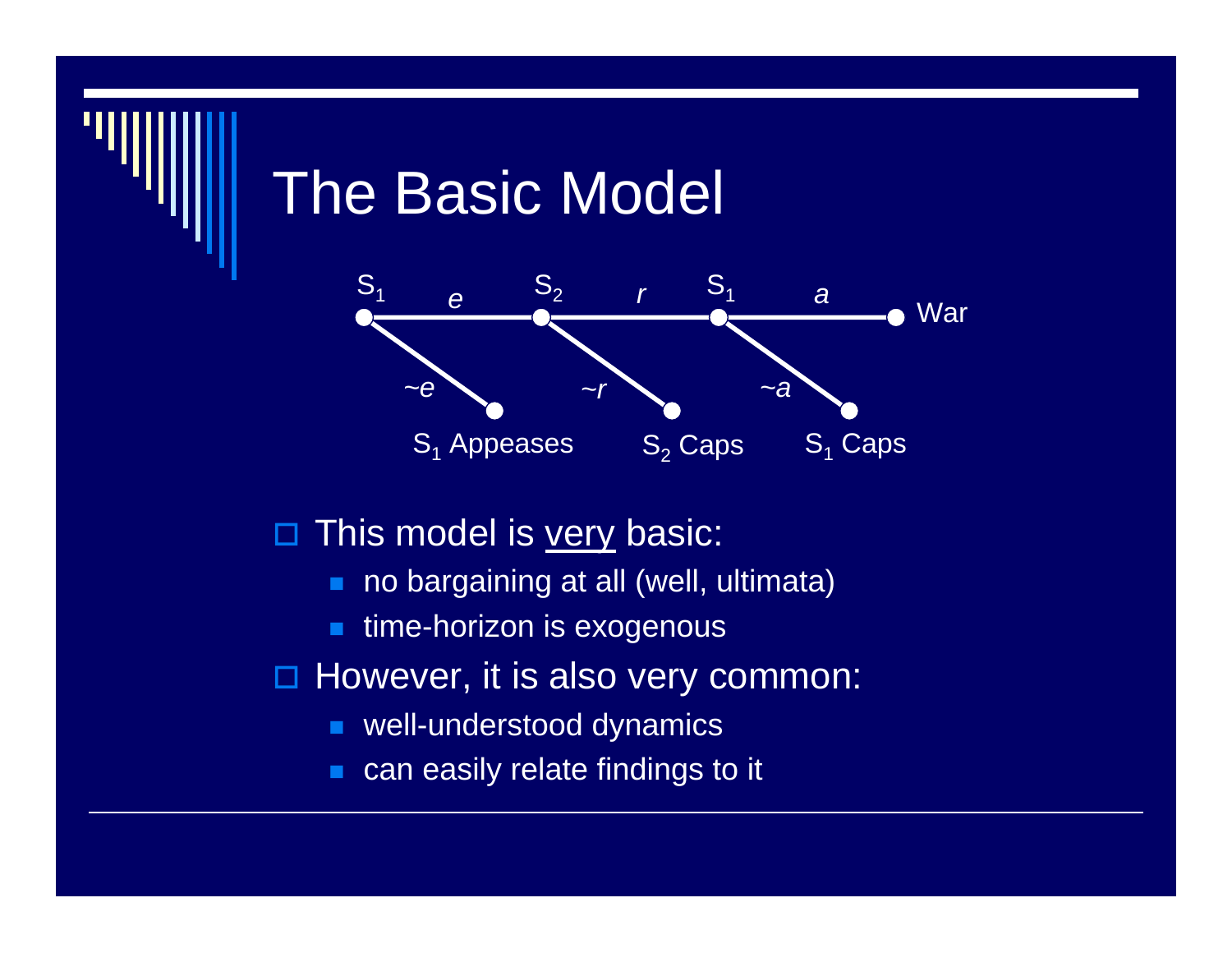## The Model with Payoffs

Sinking Costs (Fearon 1994):

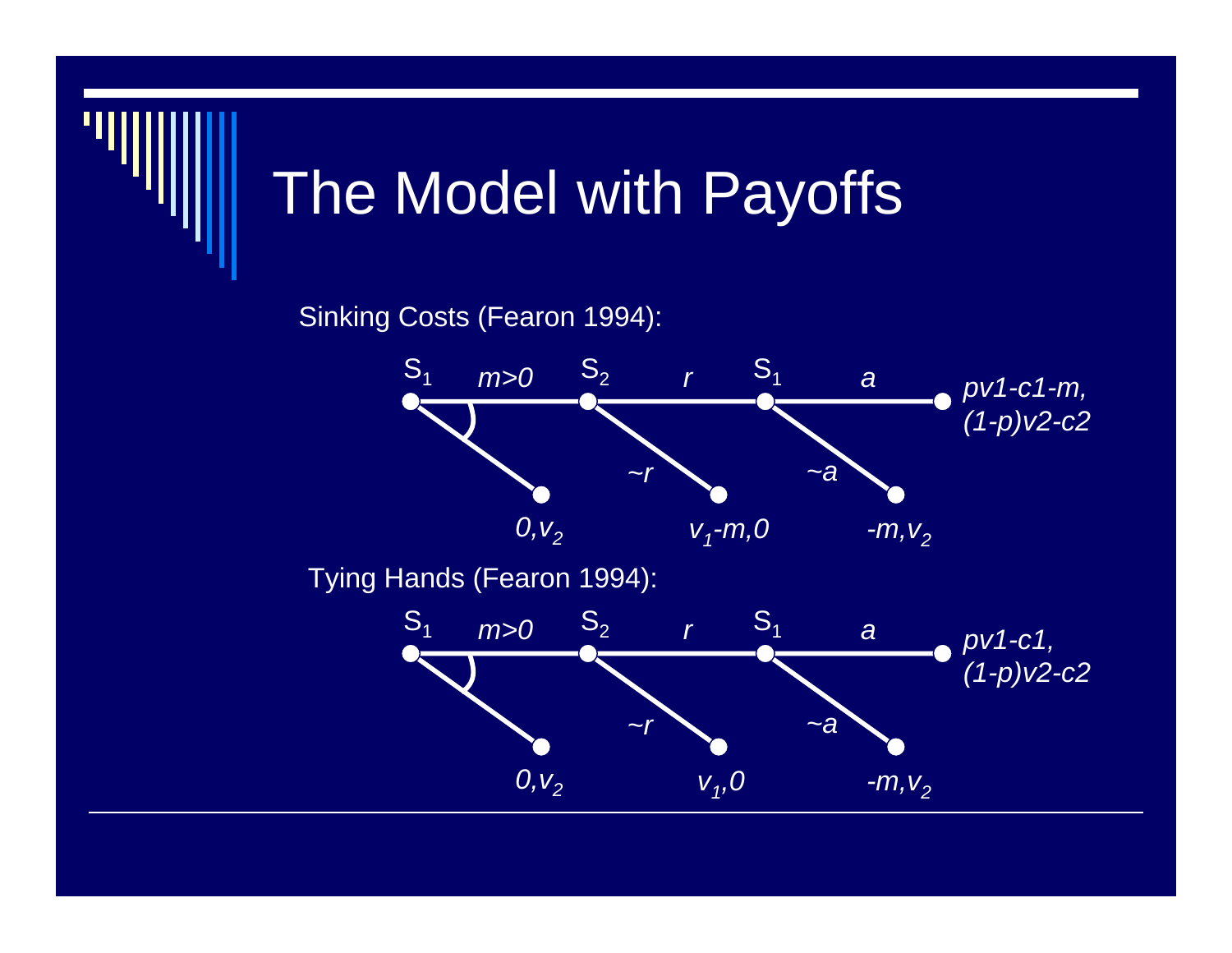### Military Instrument Payoffs

□ Sunk cost but influences war payoff:



П. Note the minimalist modification:

- should we keep *p(m)* general or not?
- implicit specification -> general results
- explicit specification -> analytical solutions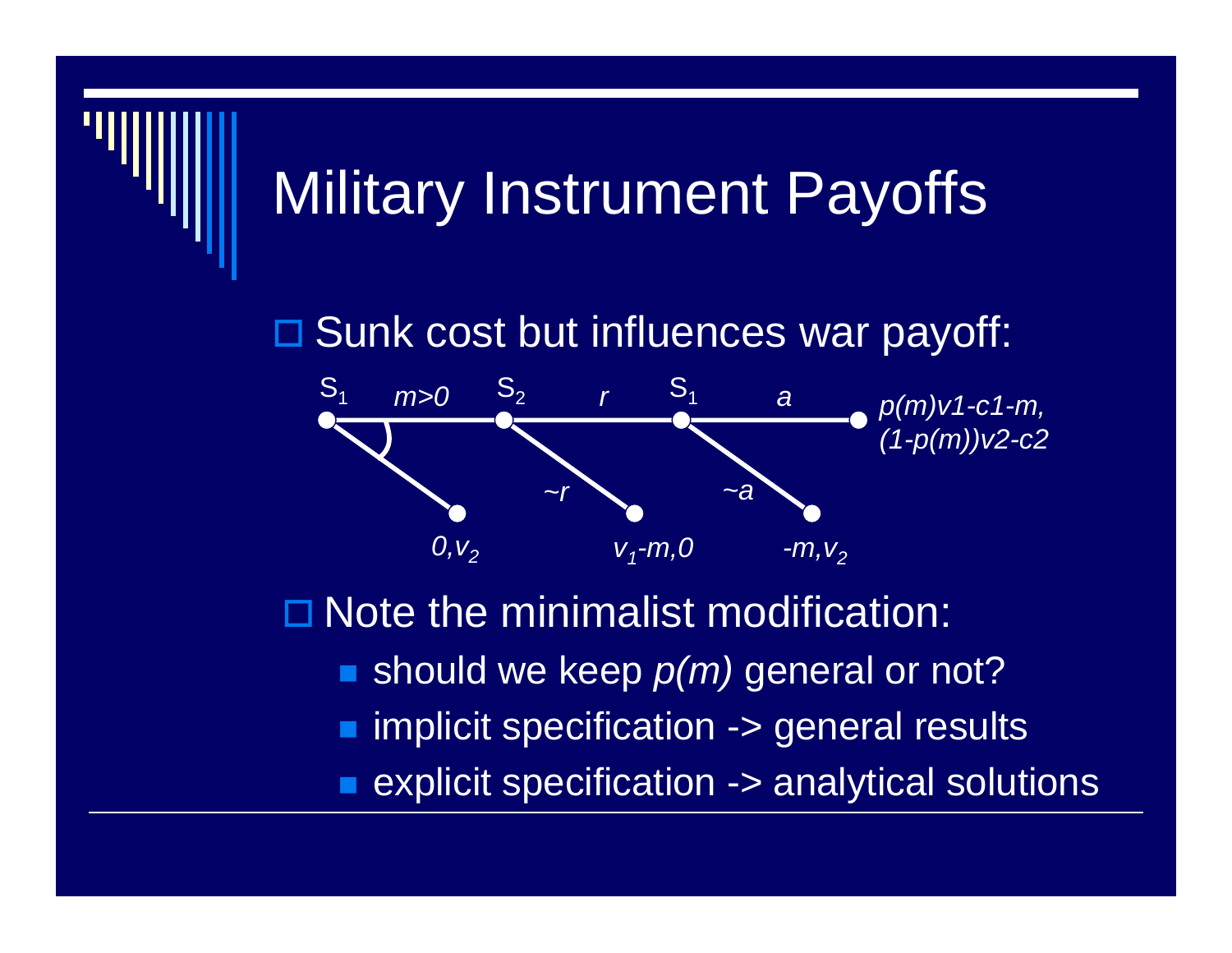### When to Opt for Generality?

- $\blacksquare$  Generally, generality is good because results are shown to be robust to particular extensions
- $\Box$  Still, usually need to make some assumptions about functions (e.g., at least first derivatives, sometimes second ones too)
- □ Results algebraic and nice, but...
	- **SPECIFIC functional form easier to work with**
	- **EXTERGHTM** can be used for numerical examples/checks
	- almost always preferable to start with one and if results appear generalizable, see if we can move to a more general form
- □ So, we'll use  $p(m) = (m + M_1)/(m + M_1 + M_2)$ , where  $(M_1, M_2)$  is the pre-crisis distribution of military capabilities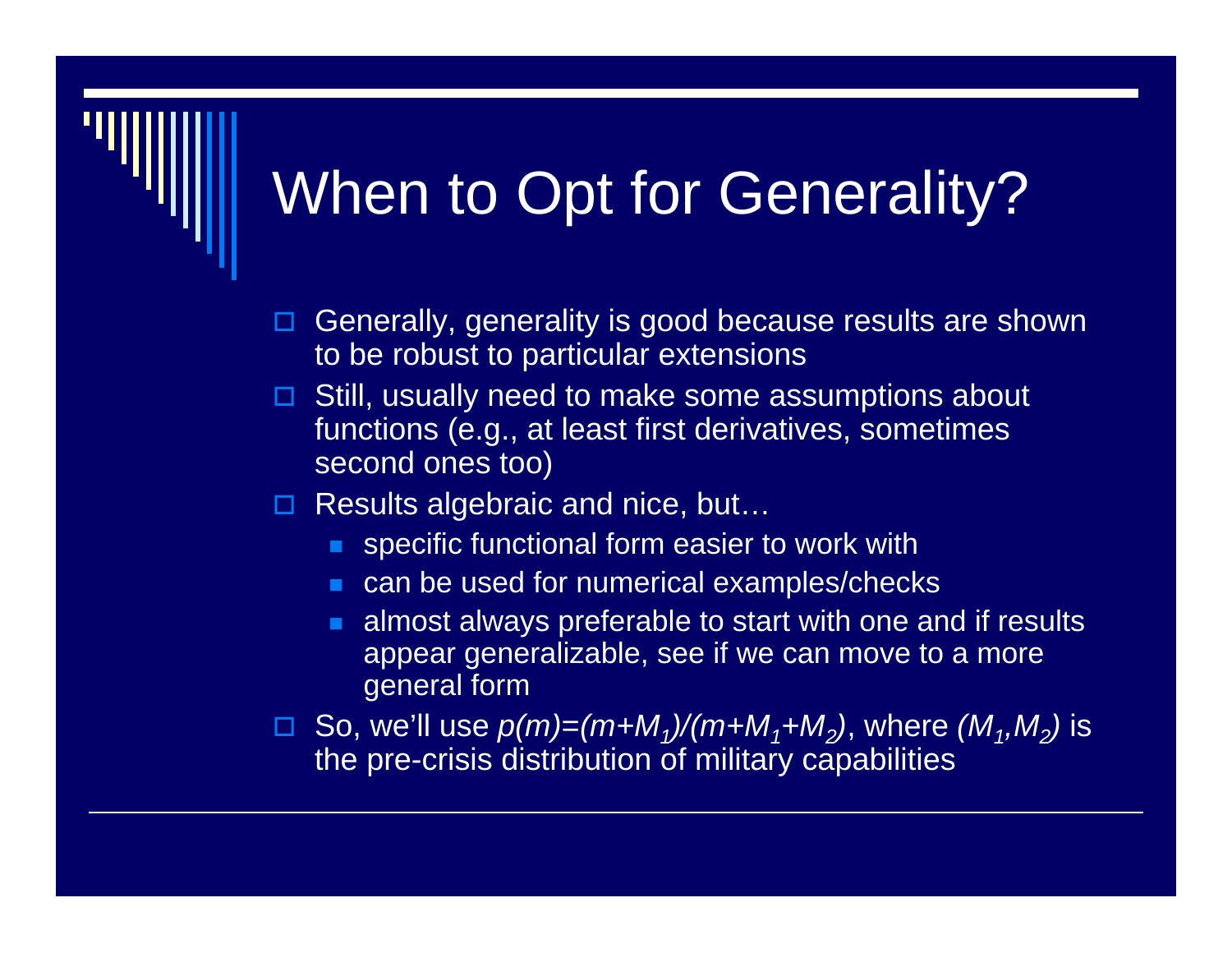### Introducing Uncertainty

□ Now we have game-tree and payoffs □ Usually, uncertainty is over: **c** costs of war:  $c_1$ ,  $c_2$ ■ probability of winning: *p* **Expected payoff from war** □ We shall use uncertainty over valuation:

- **Seems quite intuitive**
- **numified introduces uncertainty over all payoffs, not** just the war outcome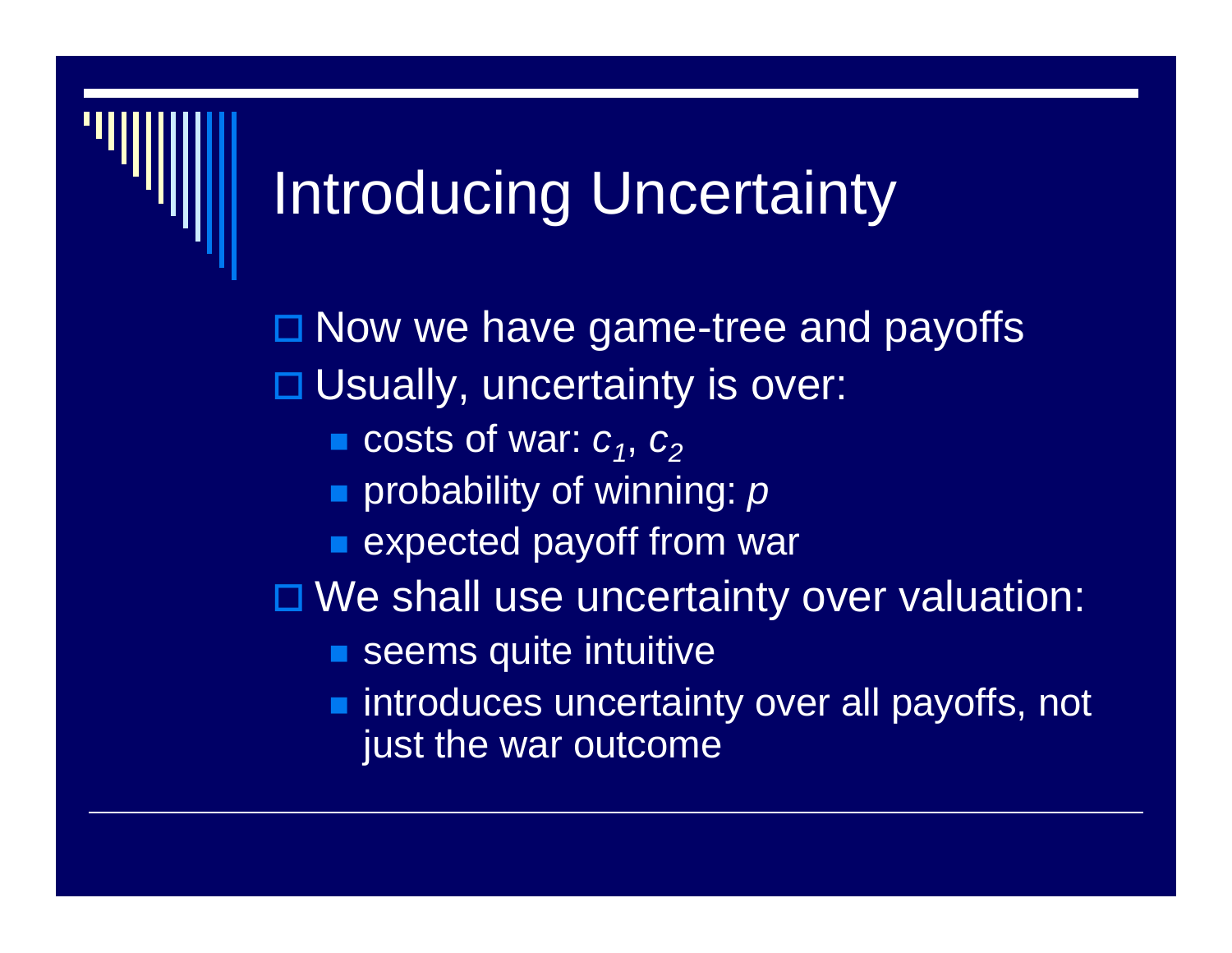### What Type of Uncertainty?

□ One- or two-sided? If one-sided, whose?

**Delachter 10 and 10 and 10 and 10 and 10 and 10 and 10 and 10 and 10 and 10 and 10 and 10 and 10 and 10 and 10 and 10 and 10 and 10 and 10 and 10 and 10 and 10 and 10 and 10 and 10 and 10 and 10 and 10 and 10 and 10 and 1** it is easy to see that all action is in the very last move by  $S_1$ : it all depends on whether he prefers to fight or to capitulate (that is, whether he has a *credible threat to fight*)

**n** immediately tells us that uncertainty should at the very least be about  $S_1$ 's valuation

□ We shall assume two-sided uncertainty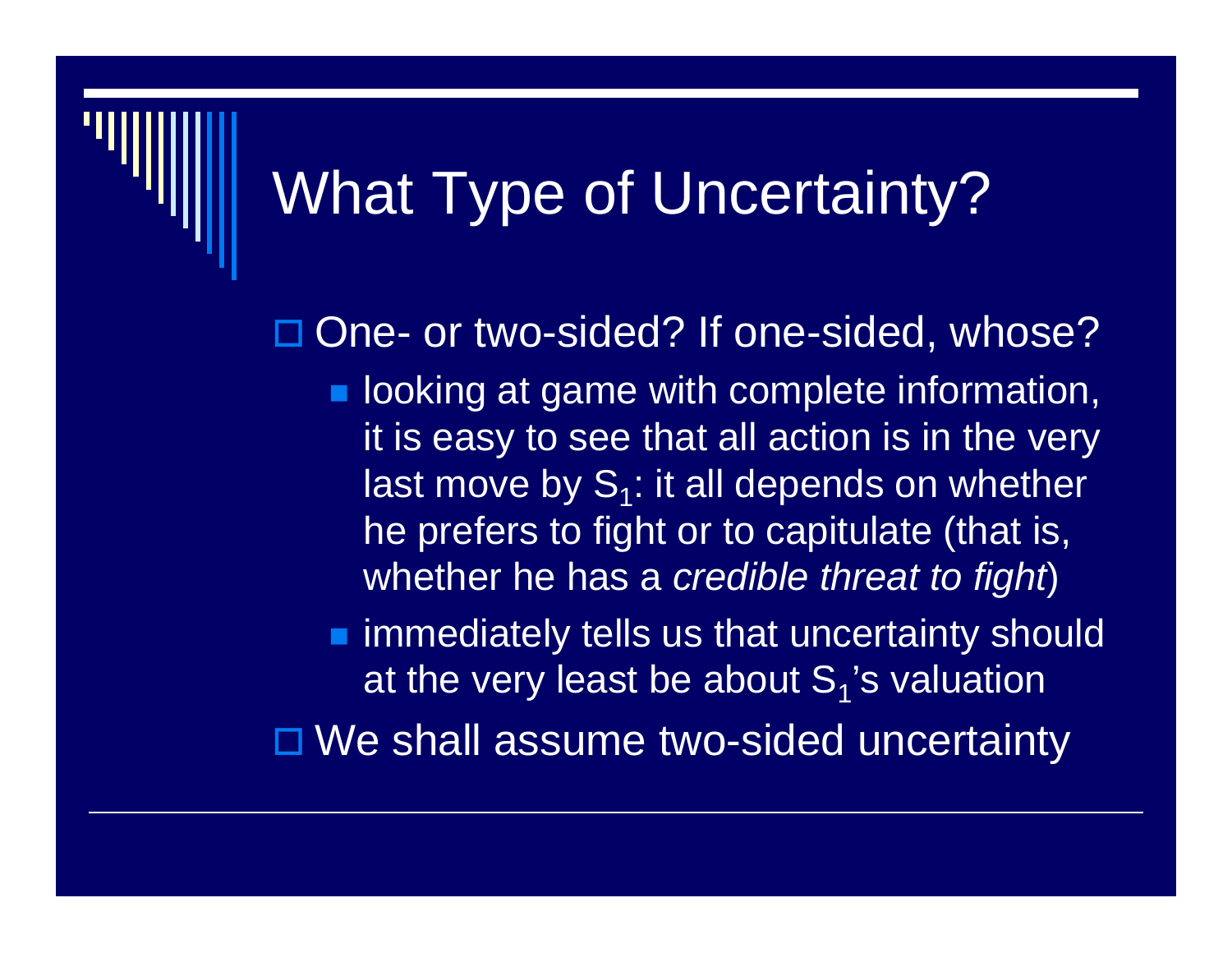### How to Model Uncertainty?

### $\blacksquare$ Again, general vs. specific distribution:

- ٠ follow the "start simple" principle, so pick a specific distribution
- п which one? Again, the same principle suggests we start with the uniform (it usually allows for simple arithmetic solutions)

 $\blacksquare$  $\Box$  Assume  $v_i$  is distributed uniformly as follows:

$$
\bullet \ \mathsf{S}_1: \ v_1 \sim [0, \overline{v}_1]
$$

$$
\bullet \ \ S_2: \ v_2 \sim [u, t]
$$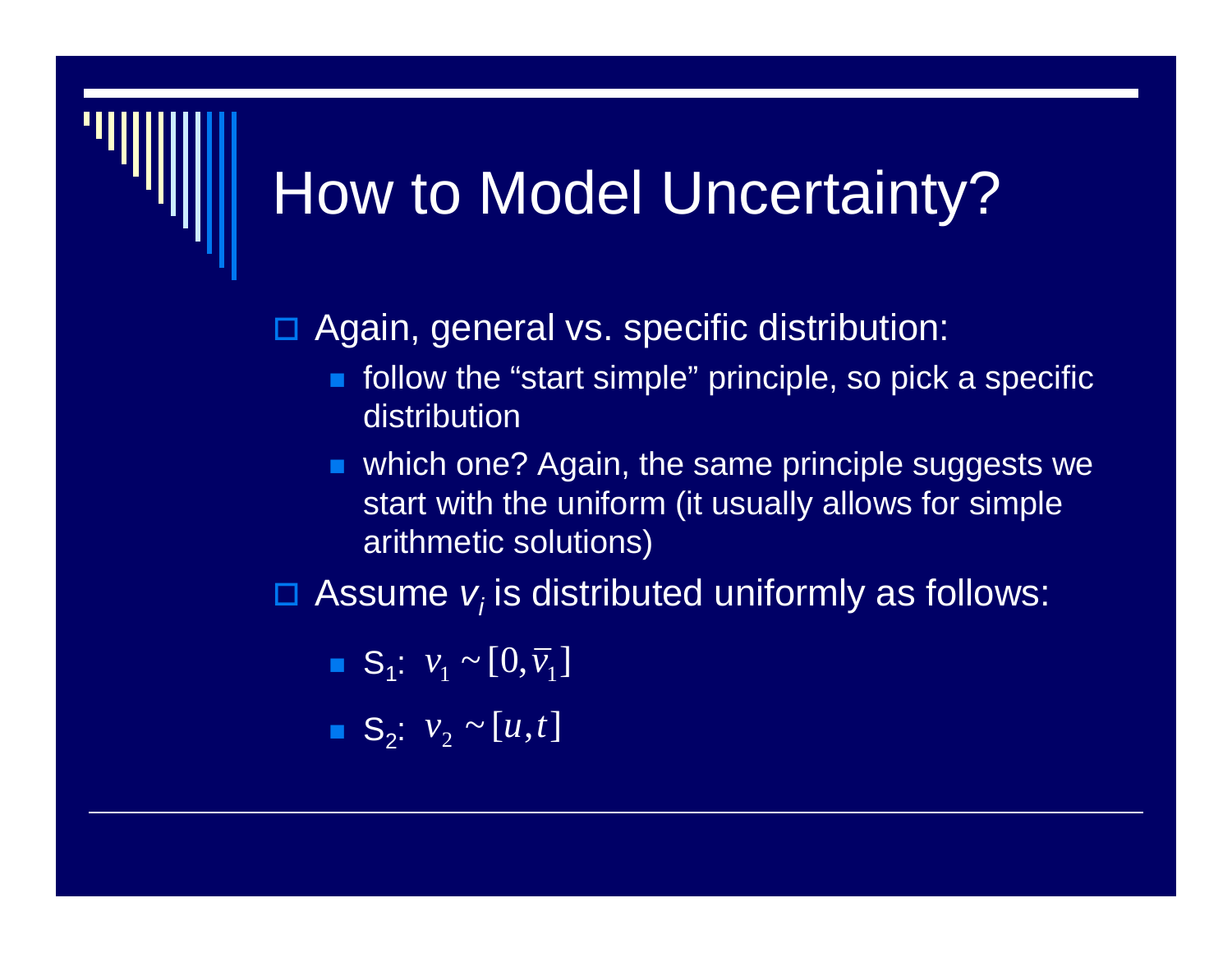## Now… the fun part

- □ We now have a model and we "only" need to solve it
- $\blacksquare$  Things to keep in mind:
	- ш look at similar models and learn the solutions, especially how/why they work
	- **you may need to go back to the drawing board if** the model proves unworkable:
		- compare this version with my 2005 *APSR*
		- in the article, uncertainty is one-sided (so simpler) but both players get to make military moves (so much more complicated), also offense-defense balance (even more complicated)
		- which trade-off is better? Perhaps do all?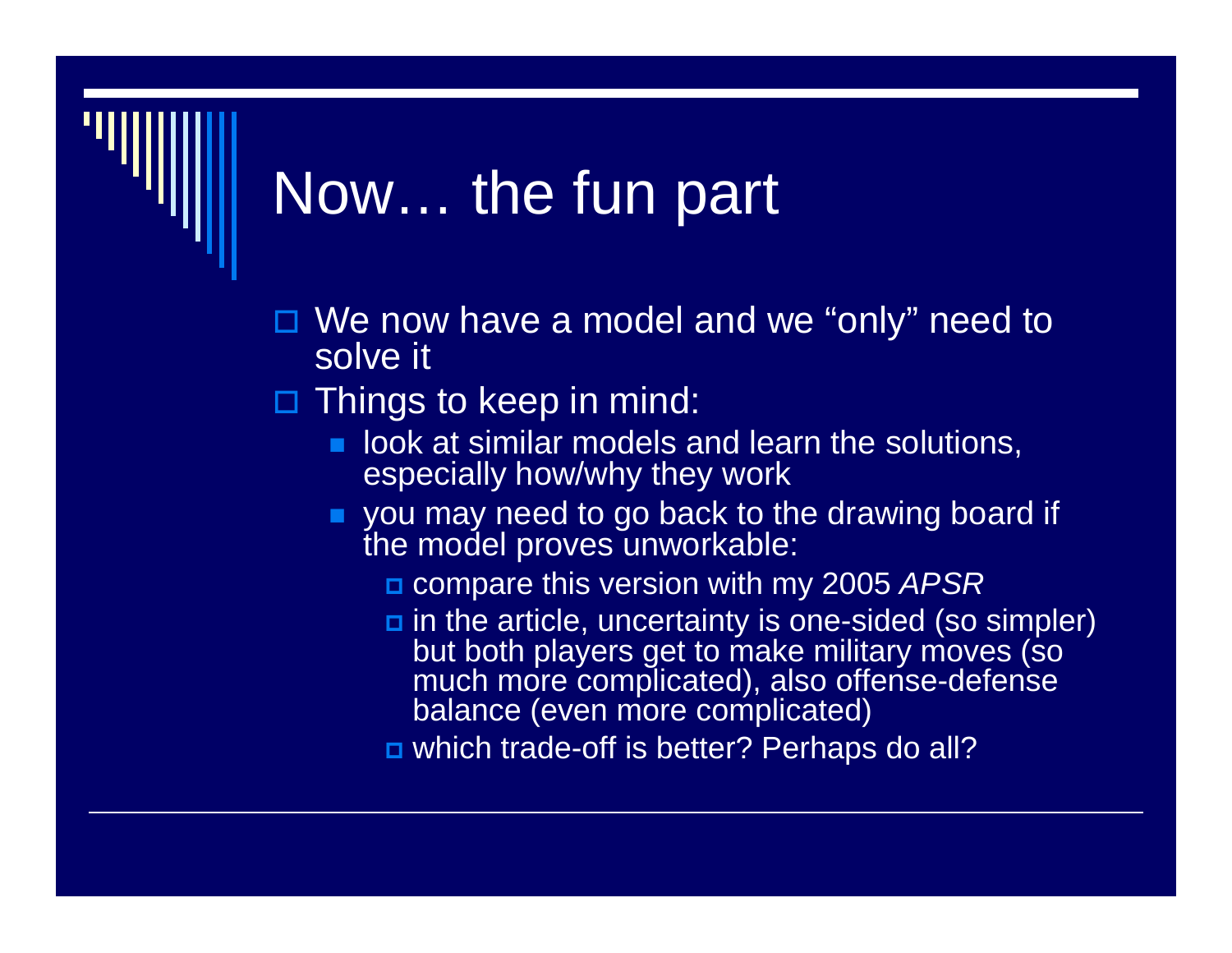- п For the article, I started with two-sided uncertainty… and spent about a month in various cul de sacs
- □ I went for help to Joel Watson at Econ (always, always ask for help!)
- $\blacksquare$ His advice: simplify, go to one-sided info
- □ He was right, simplification:
	- **E** enabled me to solve the model
	- yielded results interesting enough to publish
	- provided insight into how to tackle two-sided info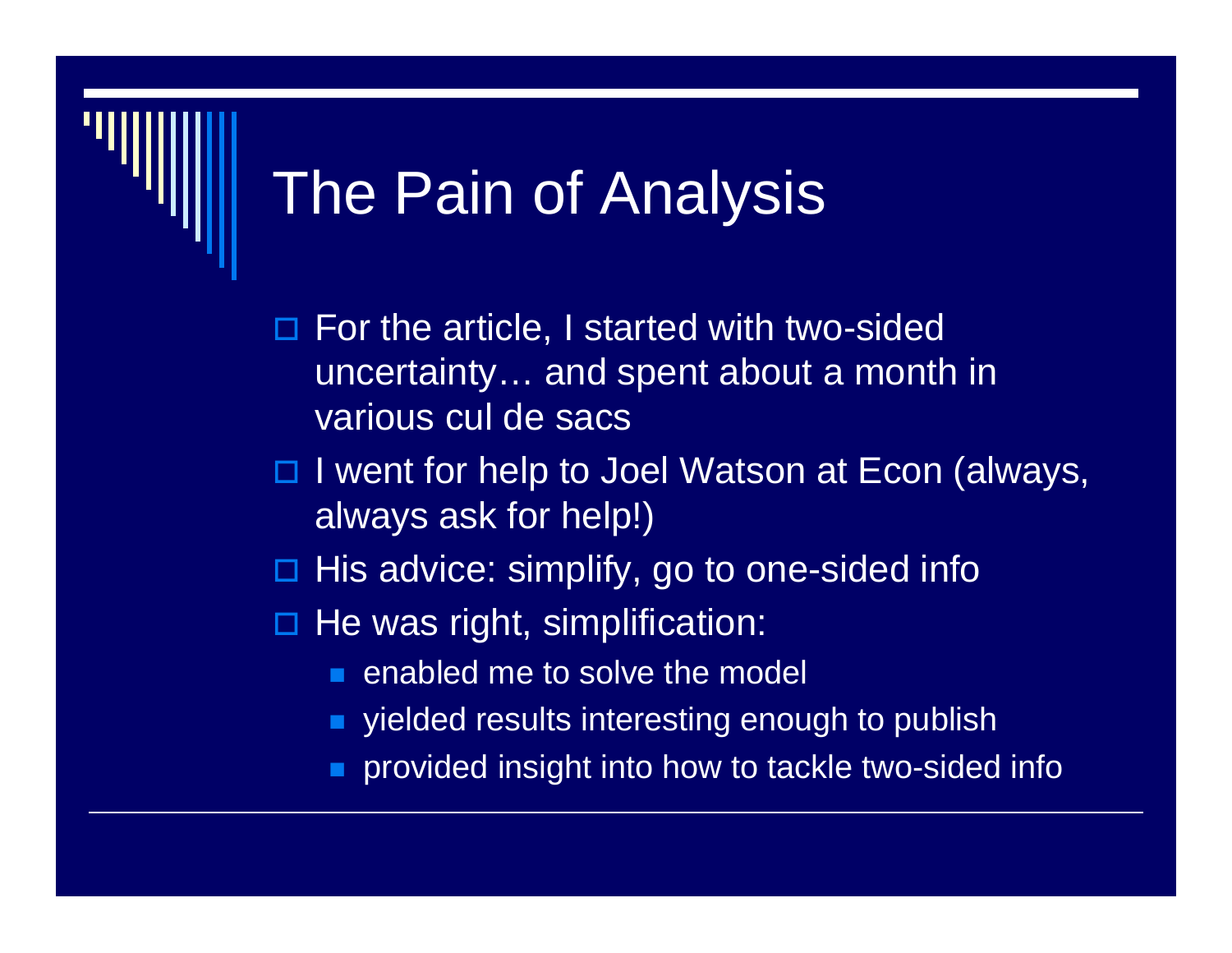□ Prepare to redo parts of the model:

- $\blacksquare$  initially, this model was analogous to the *APSR* article in that both players could make military allocations
- prob of winning was:  $p = m_1/(m_1 + m_2)$
- **number 10 more general but extremely complicated to** solve once we get to initial move
- no recognition of existing forces, a serious substantive restriction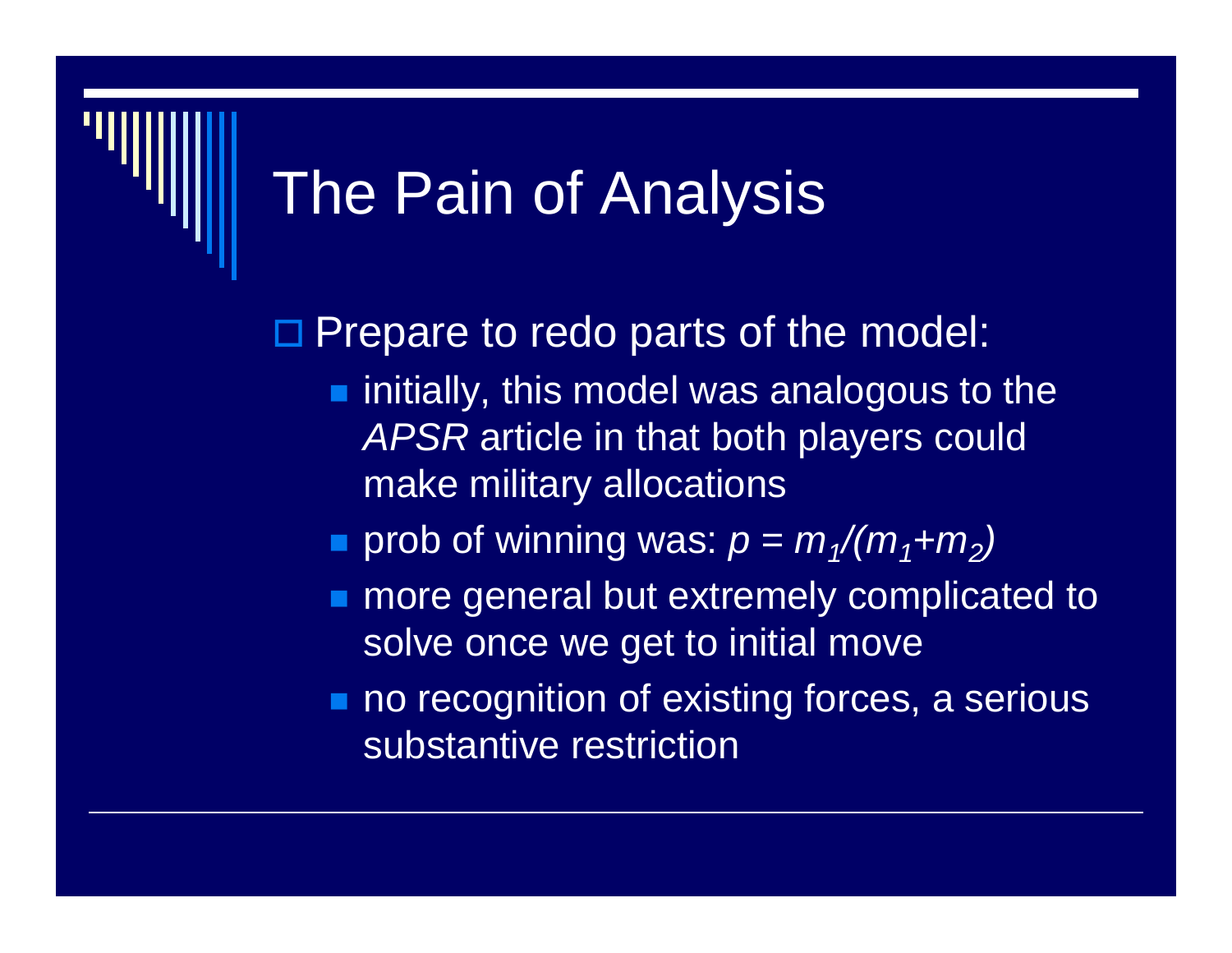◻ Many false starts:

- **a** model like this may take weeks to solve
- P. especially if there are no existing solutions to give you hints (none in this case)

### □ What to do when stuck:

- **a** ask for help (often not an option)
- try a simple numeric example: specify payoffs that satisfy assumptions and solve
- **analyze the solution, see what changes when you** change numbers
- P. this will tell you what things are possible in symbolic solution, try to find conditions for solutions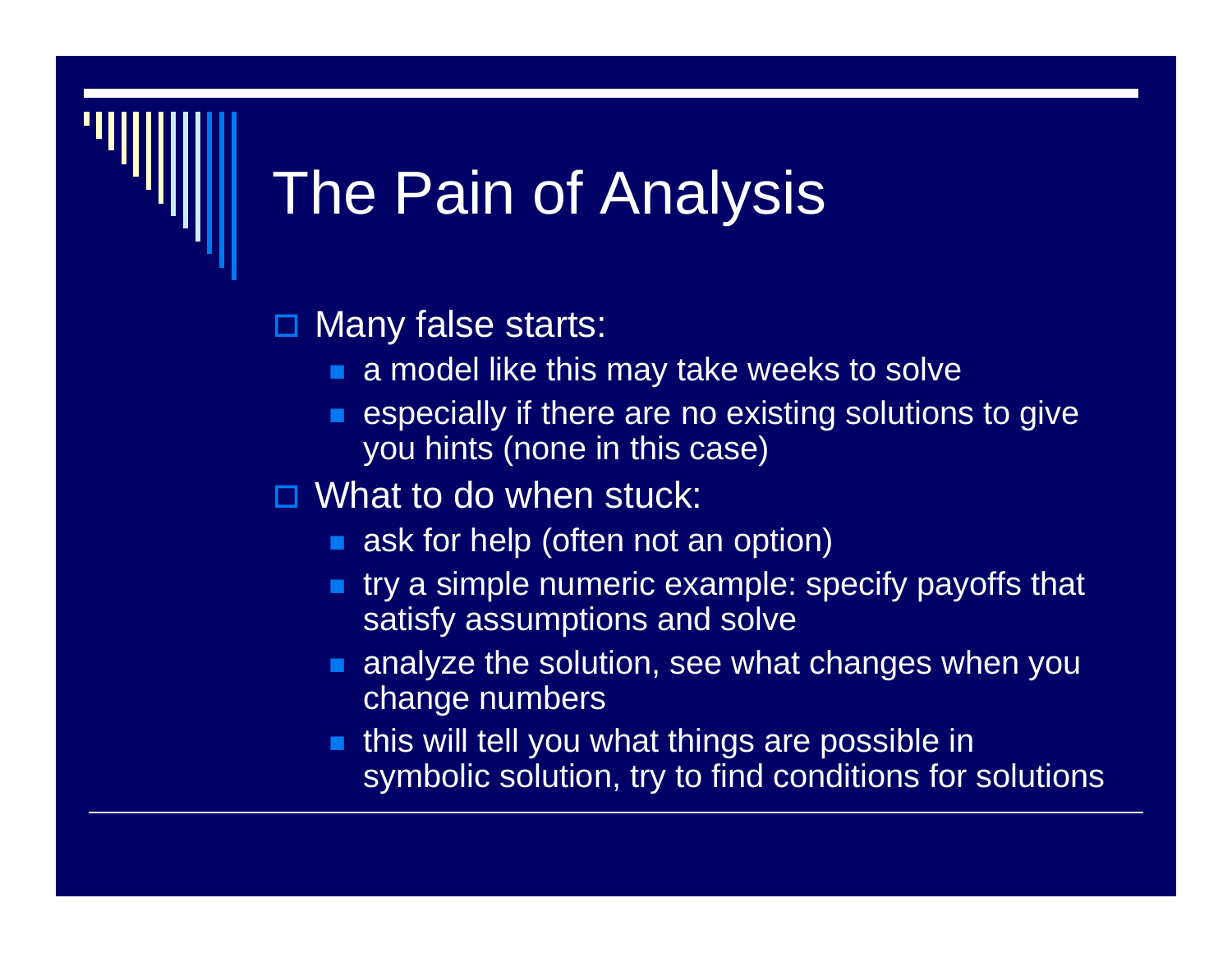$\Box$  In our model, we very quickly find that:  $\blacksquare$  S<sub>1</sub> attacks iff

$$
v_1 > \frac{c_1}{p(m)} = v_1^*(m)
$$

 $\blacksquare$   $\mathsf{S}_2$  resists iff

$$
v_2 > \frac{[1 - G_1(v_1^*(m))]c_2}{1 - p(m)[1 - G_1(v_1^*(m))]} = v_2^*(m)
$$

 $\blacksquare$  So, all the action is in S<sub>1</sub>'s initial choice of  $m$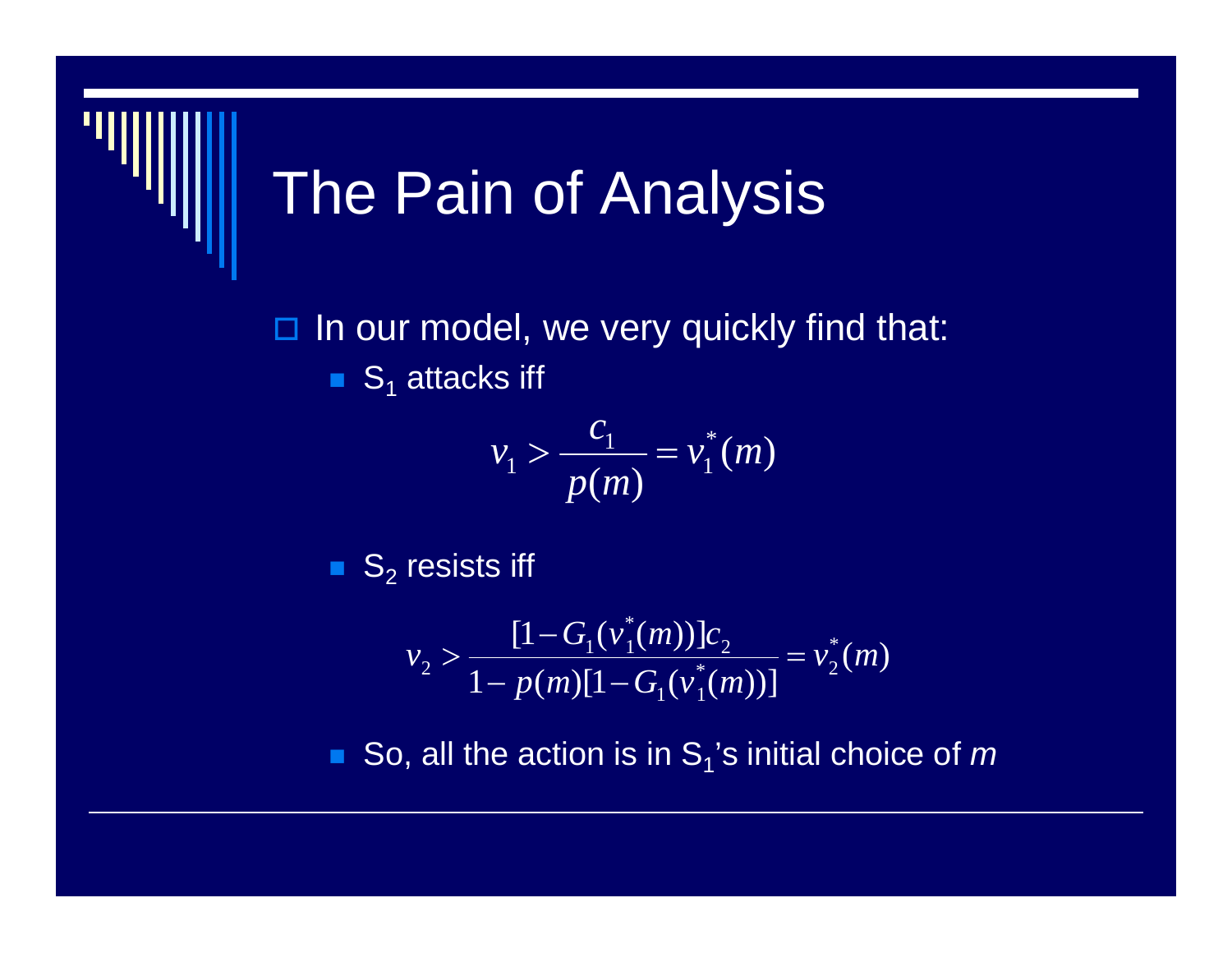- $\Box$ □ The problem is that the choice of *m* is quite involved:
	- cut-points for both players depend on *m*
	- S<sub>2</sub>'s beliefs will also depend on *m*
- **□ Since strategy must be sequentially rational** given beliefs and beliefs must be consistent with the strategy, we must solve *simultaneously* for those!
- $\Box$  In practice, this would mean trying various strategies for  $S_1$ , seeing how they would affect  $\mathsf{S}_2$ 's beliefs, and then checking for equilibrium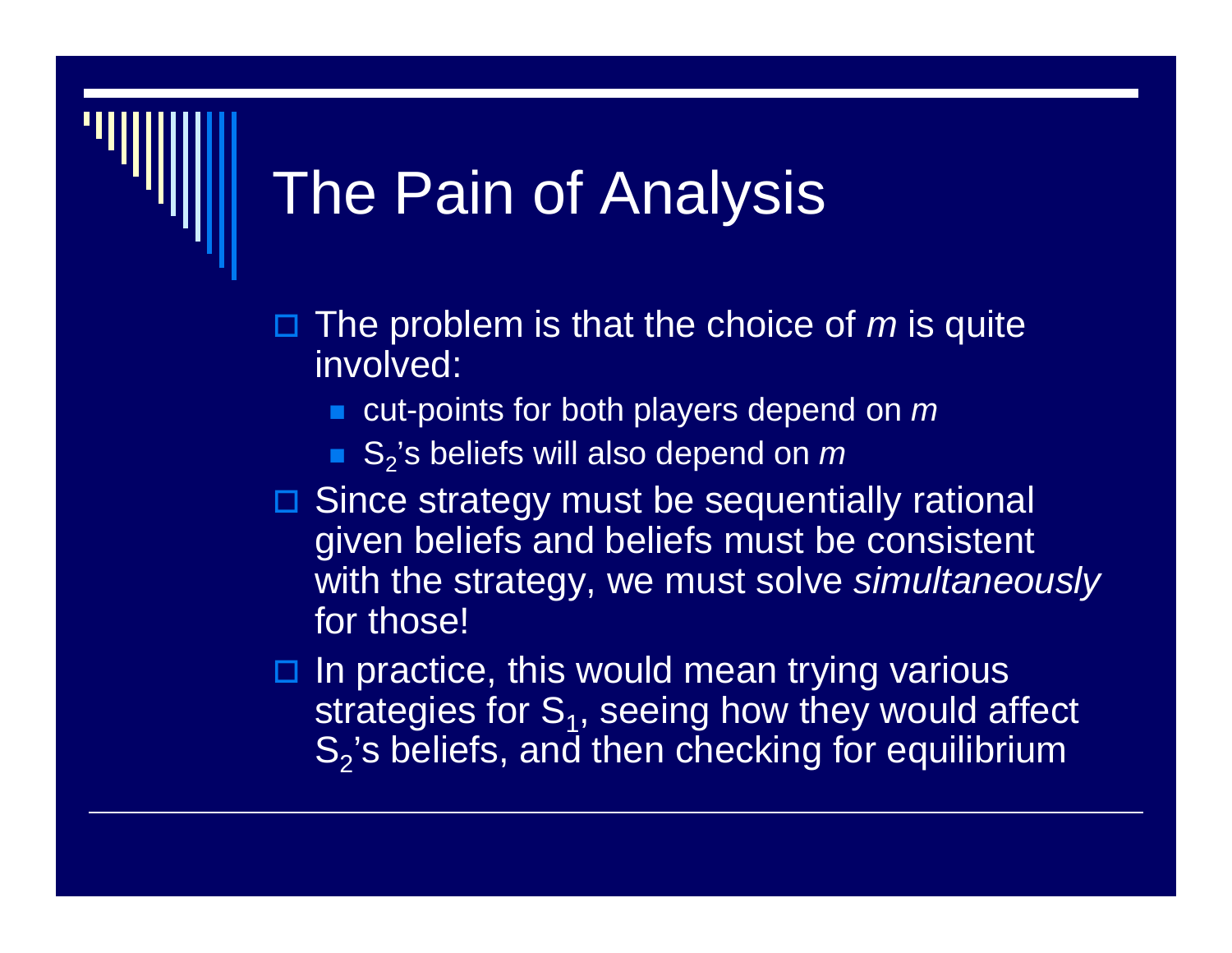□ There are infinite varieties of strategies, so we must eliminate possibilities  $\Box$  How can the game continue after S1's mobilization from his perspective?

- $\blacksquare$  S<sub>2</sub> may capitulate for sure (compellence)
- $S_2$  may resist for sure (war if  $S_1$  is committed)
- $\blacksquare$  S<sub>2</sub> may resist with positive probability less than one (coercion)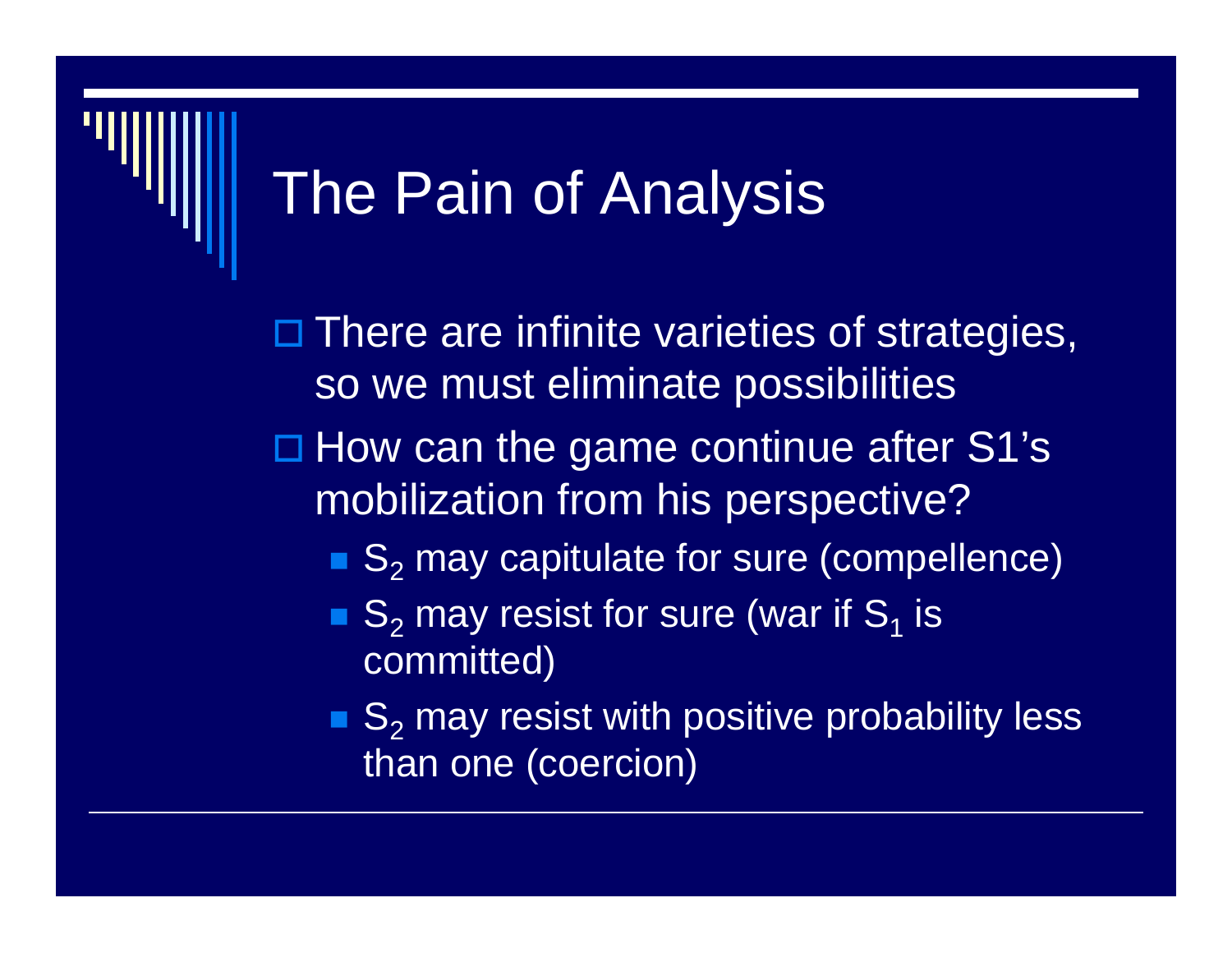- $\blacksquare$  $\square$  So what would  $S_1$  do if any one of these would follow in equilibrium, supposing his mobilization is *credible* (i.e., he is resolved to fight if resisted and  $\mathsf{S}_2$  believes it)?
	- **•** optimize for war:  $m^{\dagger}(v_1) = \sqrt{M_2 v_1 (M_1 + M_2)}$ \* $m'(v_1) = \sqrt{M_2 v_1 - (M_1 + M_2)}$
	- optimize for coercion:  $\hat{m}(v_1) = M_2 \sqrt{\frac{uv_1}{(u-t)M_2 c_1c_2}} (M_1 + M_2)$  $N_1$ ) =  $M_2 \sqrt{\frac{uv_1}{(u-t)M_2 - c_1c_2}} - (M_1 + M_2)$  $\hat{m}(v_1) = M_2 \sqrt{\frac{uv_1}{(u-t)M_2 - c_1c_2}} - (M_1 +$ =
	- optimize for compellence:  $\overline{m} = \frac{am_2}{2} (M_1 + M_2)$ 2 $\frac{M_{2}}{C_{2}} - (M_{1} + M)$  $\overline{m} = \frac{uM_2}{m} - (M_1 +$

□ We shall look at bluffing very soon!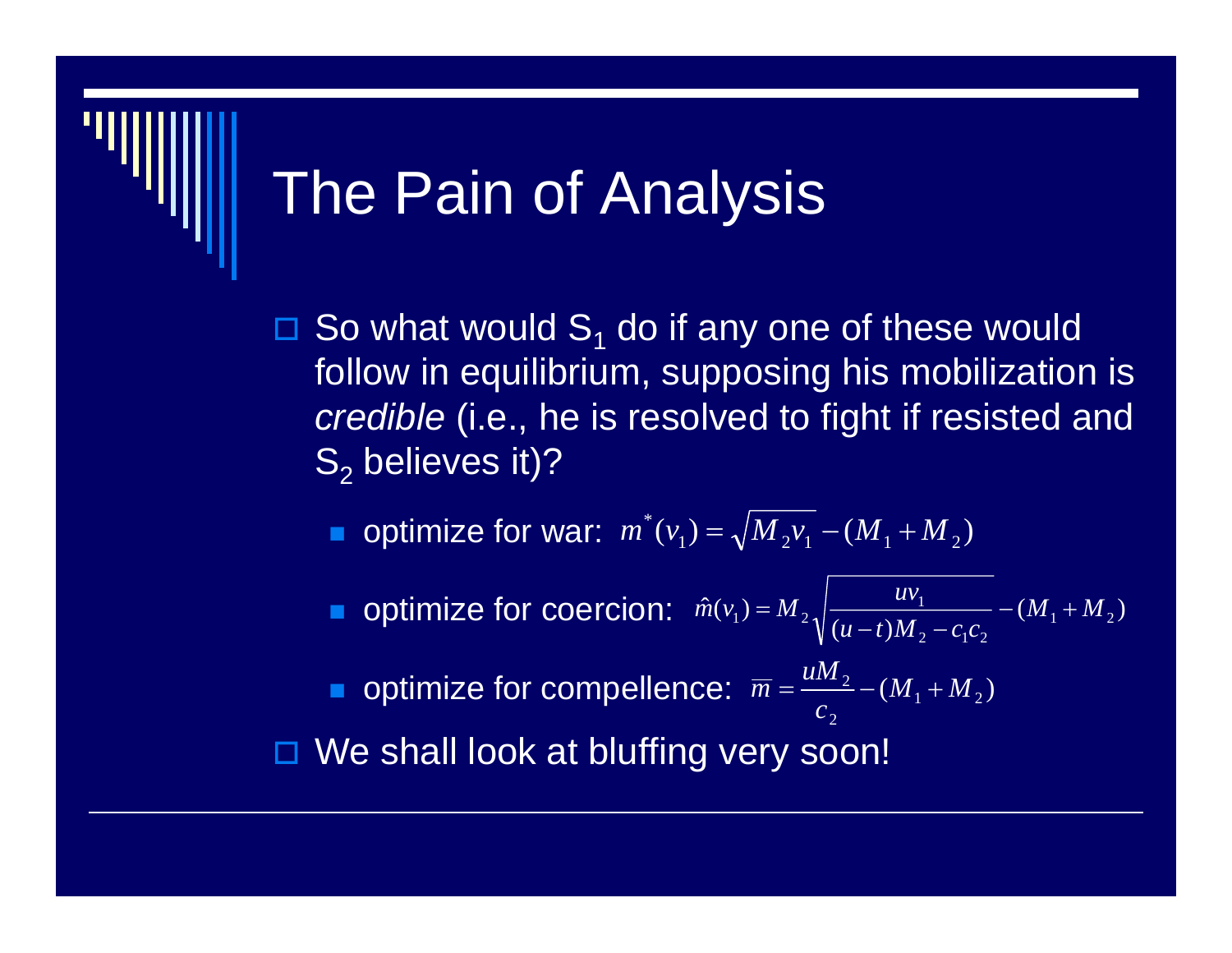### Credible Threats?

 $\blacksquare$ We have assumed credible escalation, so next step is to see when mobilizing at one of the three optimal type-dependent levels would be credible

 $\blacksquare$  $\square$  The smallest allocation at which some  $v_j$  would attack is:

$$
v_1 \ge v_1^* (m(v_1)) \Rightarrow m(v_1) = \frac{c_1 M_2}{v_1 - c_1} - M_1
$$

 $\blacksquare$  Hence, any type whose optimal mobilization is at least that large will have a credible threat to fight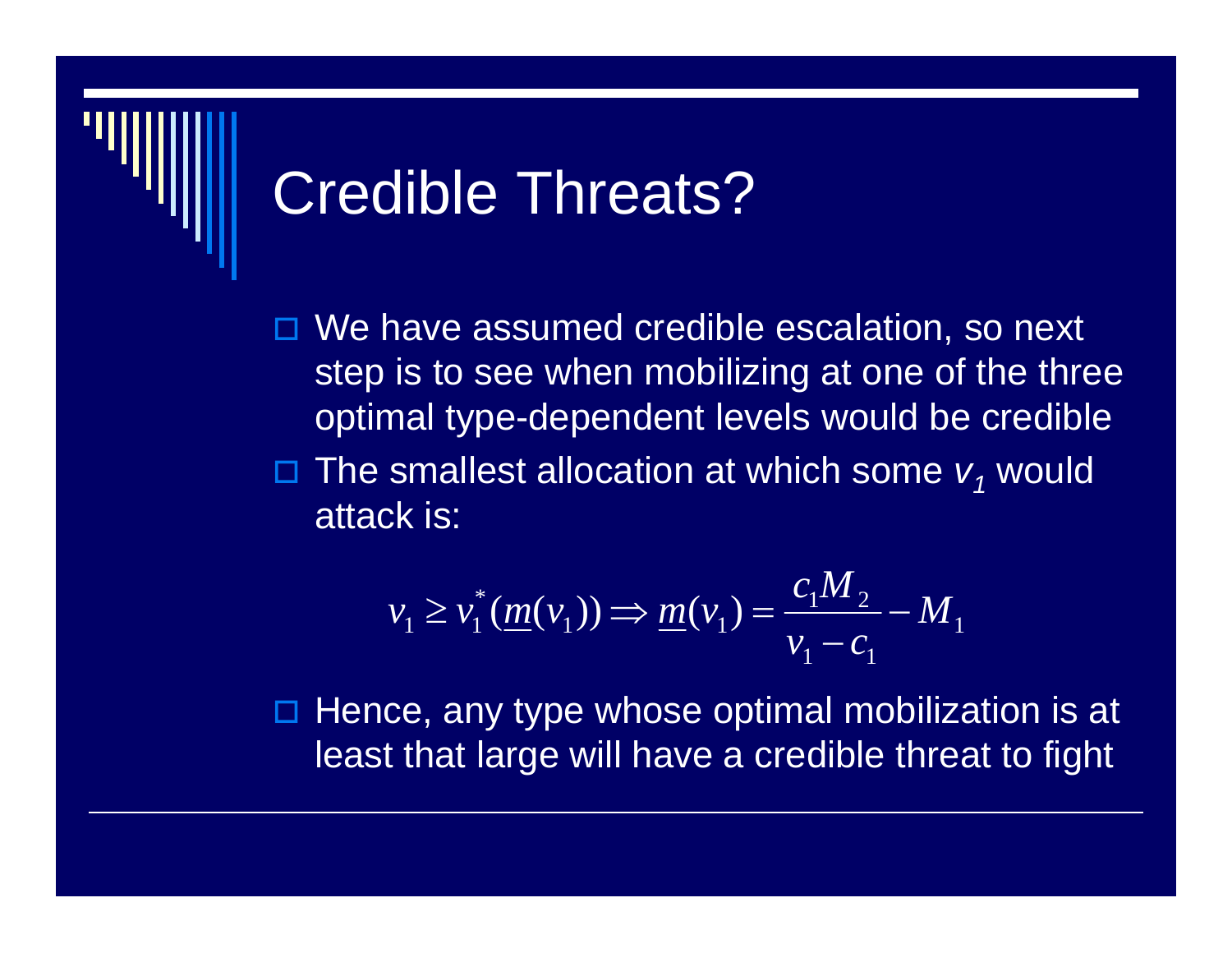# Credibility Cut-Point Types



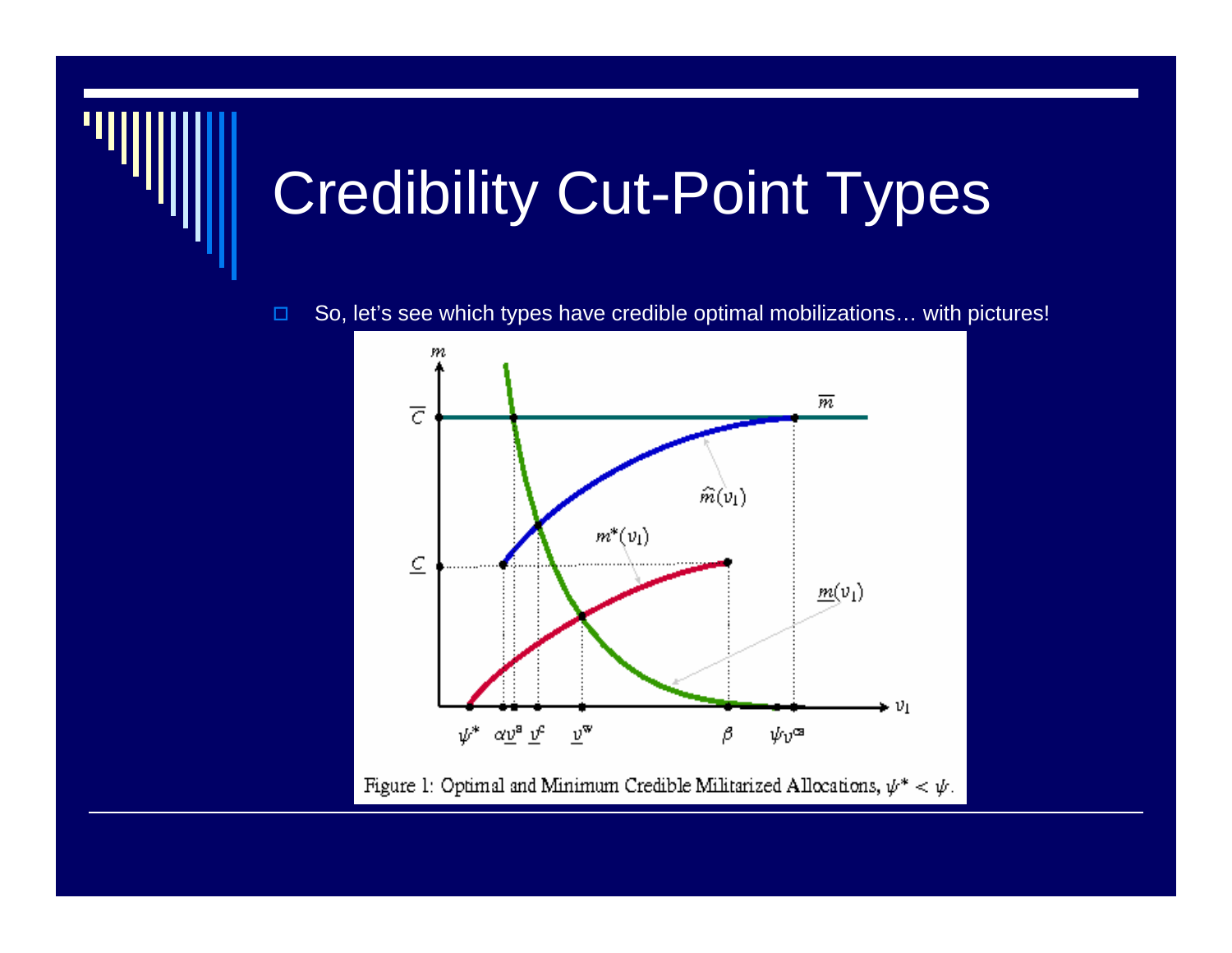## Escalation Cut-Point Types

 $\Box$ Given credibility, which types would escalate for war, coercion, compellence?

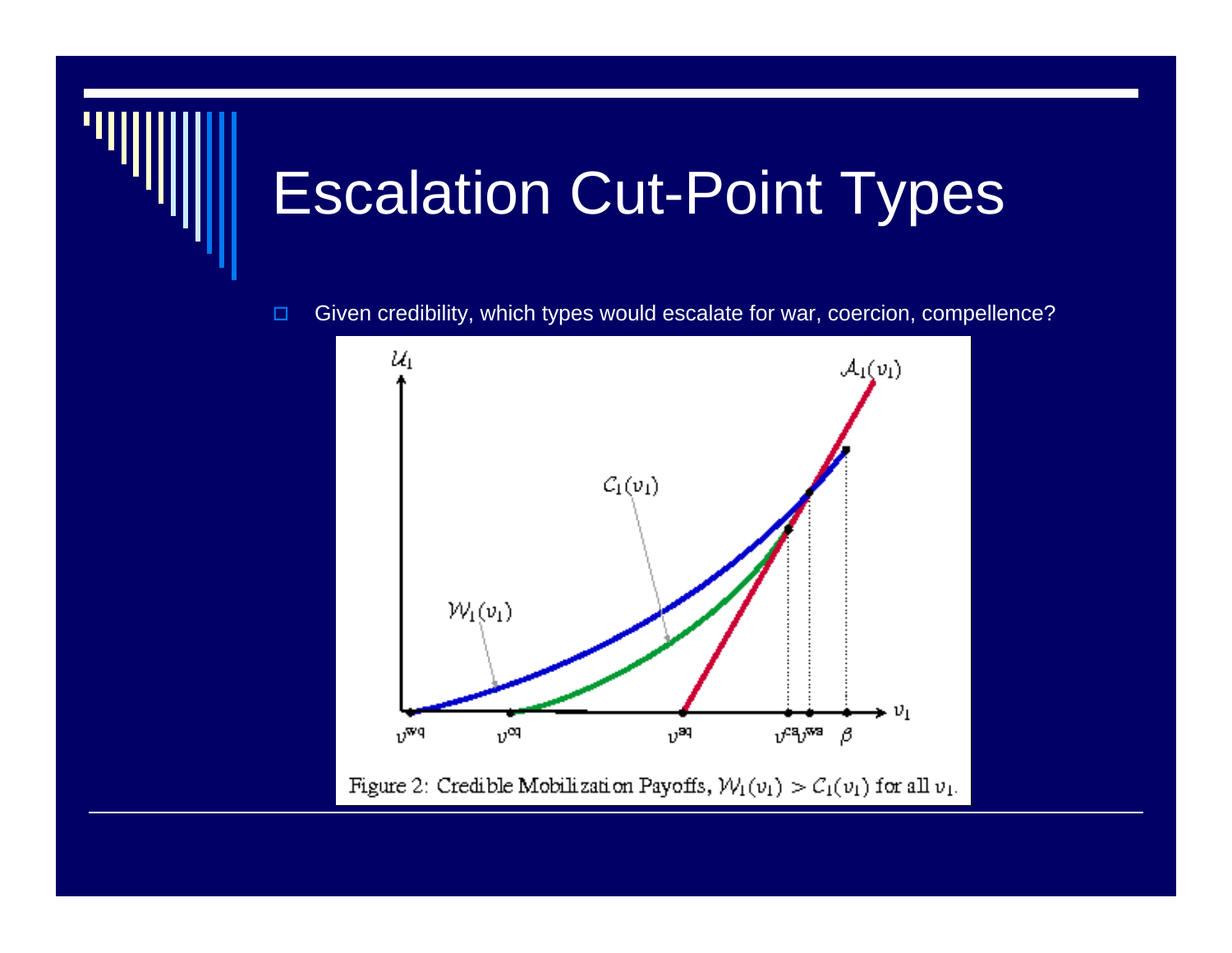## Escalation Cut-Point Types



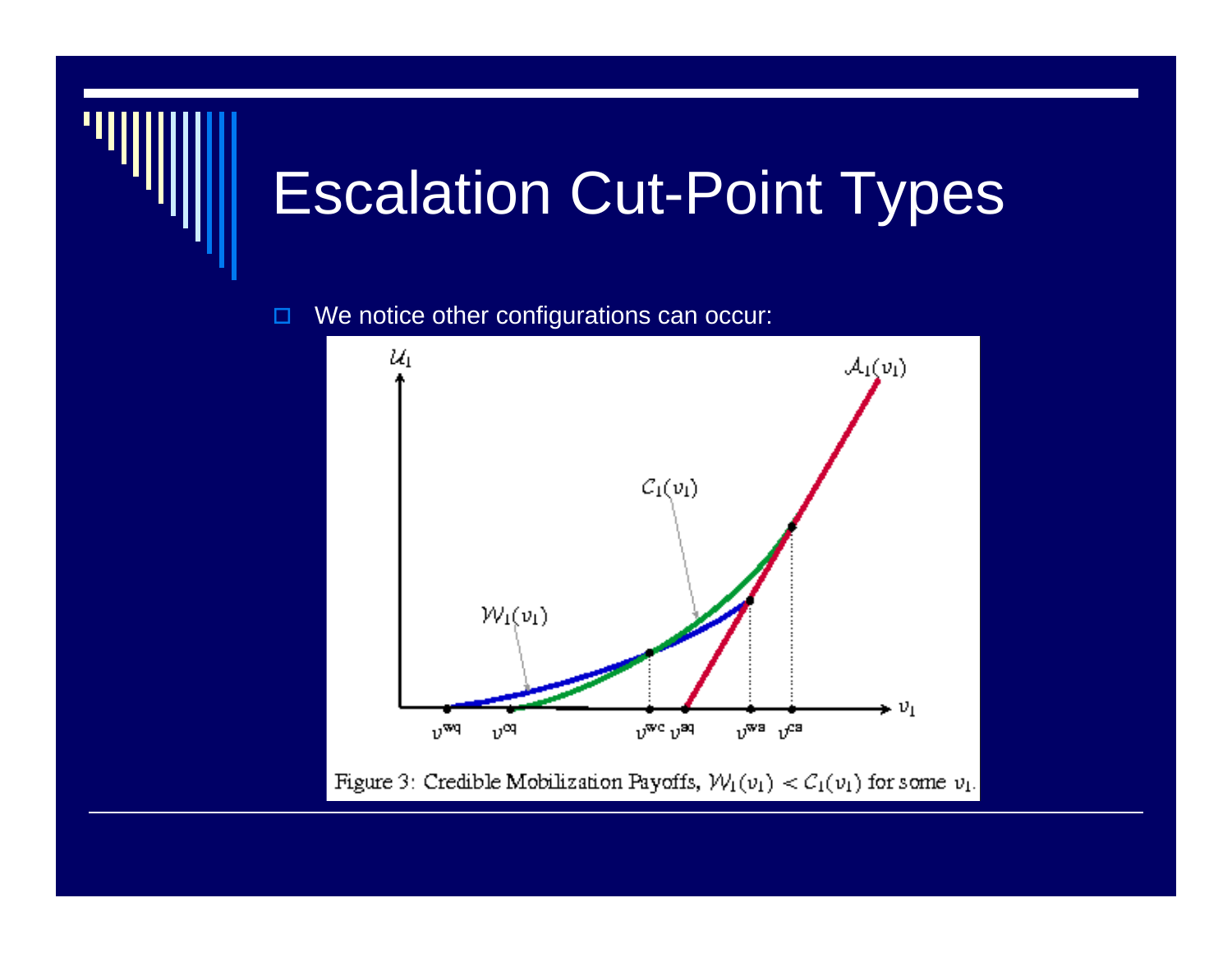### Almost Ready for Results

- $\Box$  Analysis reduces to figuring out the relationship between the two sets of cut-point types (credibility and escalation)
- $\Box$  We find that all types resolved for war will also be resolved for coercion, and all types resolved for coercion will also be resolved for compellence:  $\boldsymbol{\nu}^{\boldsymbol{a}} \leq \boldsymbol{\nu}^{\mathrm{c}} \leq \boldsymbol{\nu}^{\mathrm{w}}$

 $\blacksquare$ Divide the rest of the analysis in three cases:

- var preparation:  $v^{wq} \leq min(v^{cq}, v^{aq})$
- coercive warning:  $v^{\text{cq}} \leq \min(v^{\text{wq}}, v^{\text{aq}})$

P. **assured compellence:**  $v^{aq} \leq \min(v^{wq}, v^{cq})$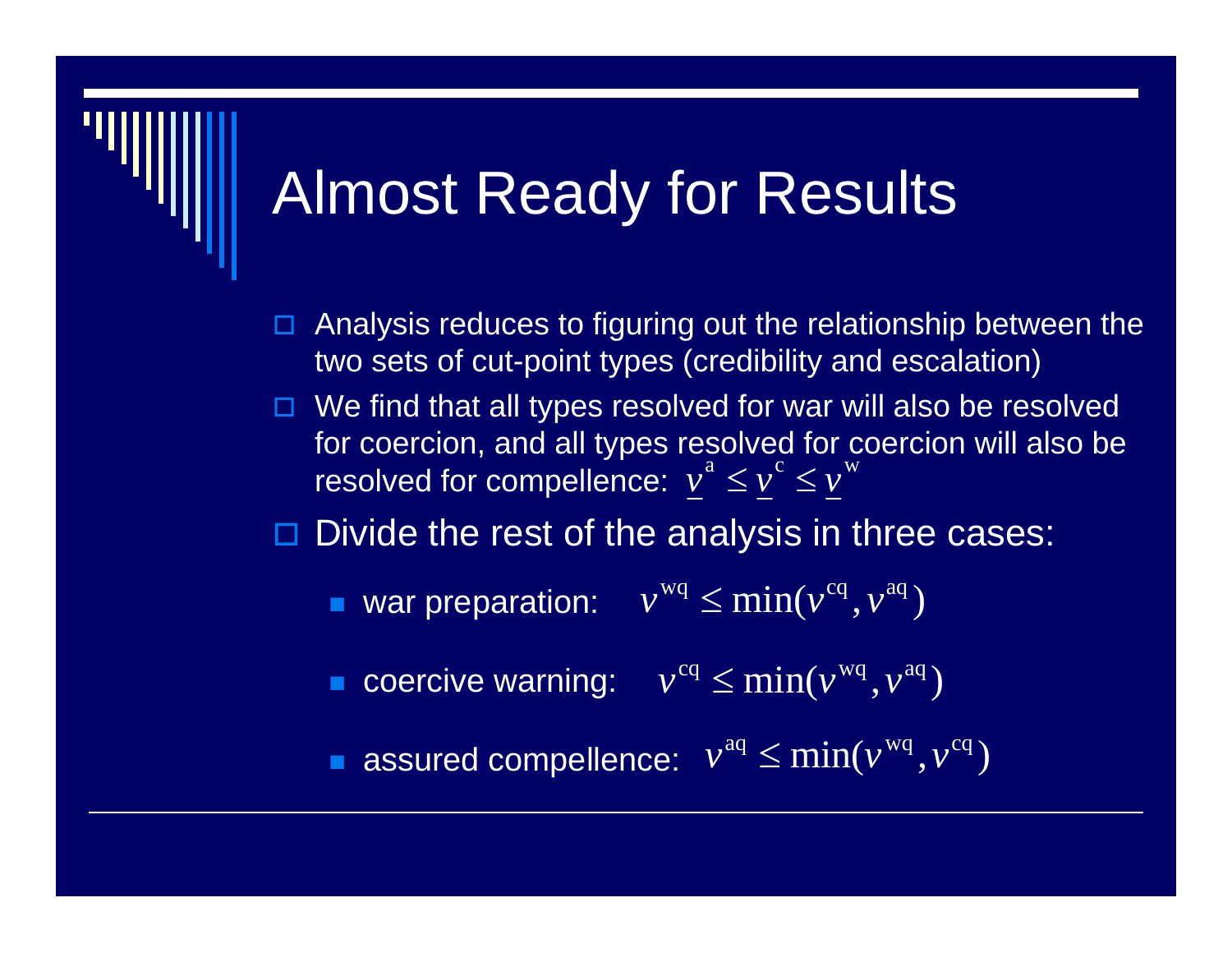### Results: War / Compellence

- $\Box$  Which of the cases from Figs 2 and 3 obtains determines whether coercion will be attempted in equilibrium
- $\Box$ If condition (NC) is satisfied, no coercion will be attempted:  $\mathbb{v}^{\mathrm{wa}} \geq \mathbb{v}^{\mathrm{ca}}$
- 0 If (WAR) and (NC), equilibrium is:
	- **appease if**  $v_1 < v^{wq}$  $v_1 < v$
	- **n** mobilize for war if  $v_1 \in [v^{wq}, v^{wa}]$
	- **n** mobilize for compellence if  $v_1 \geq v^{wa}$
- 0 Need to specify beliefs and such, but this is now relatively easy (although still messy)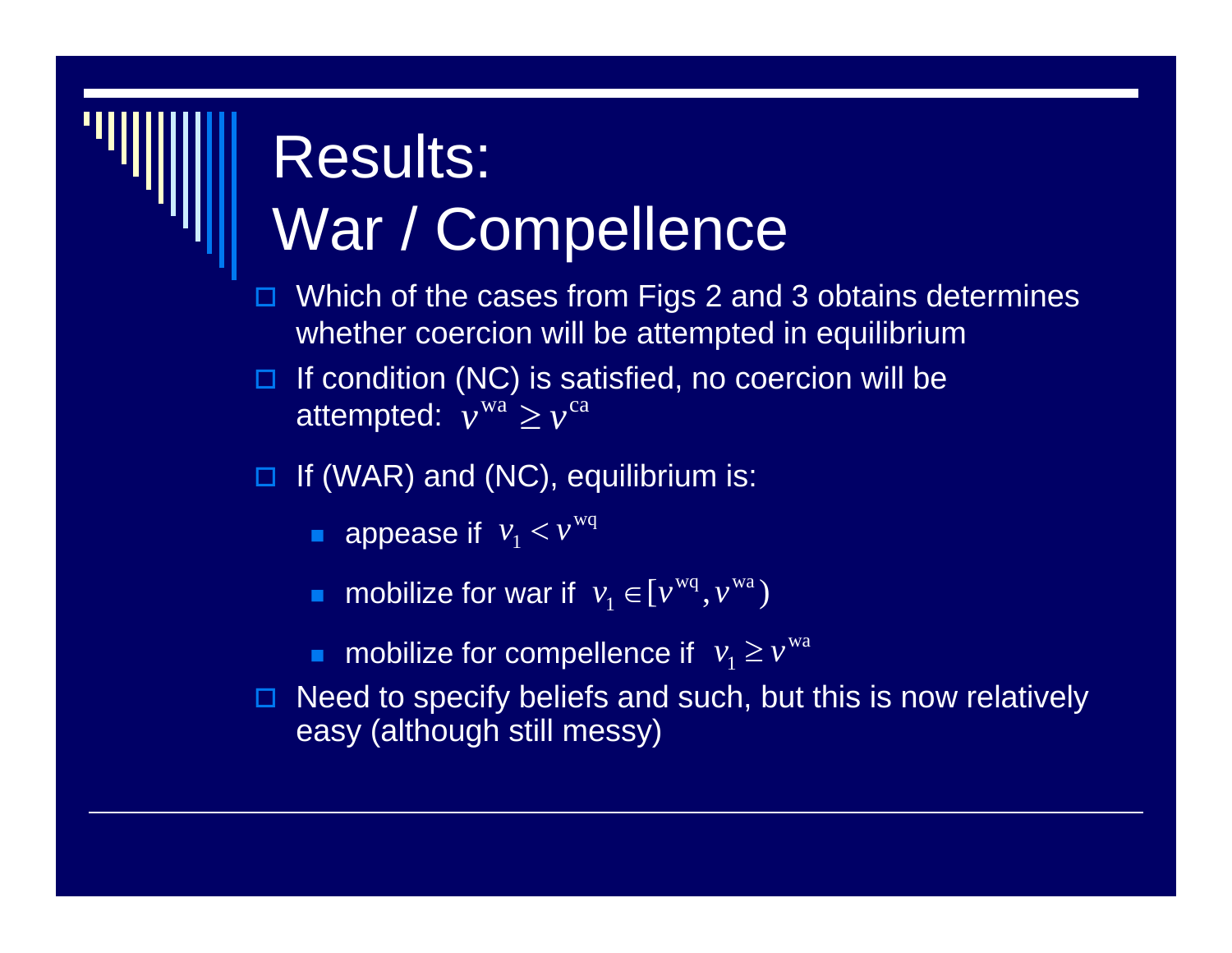### Results: War / Coercion / **Compellence**

- $\blacksquare$  If (WAR) is satisfied but (NC) is not, the equilibrium is:
	- **appease if**  $v_1 < v^{wq}$  $v_1 < v$
	- **n** mobilize for war if  $v_1 \in [v^{\text{wq}}, v^{\text{wc}})$
	- mobilize for coercion if  $v_1 \in [v^{\mathrm{wc}}, v^{\mathrm{ca}})$
	- **n** mobilize for compellence if  $v_1 \ge v^{ca}$

 $\blacksquare$ All these mobilizations are credible (no bluffing)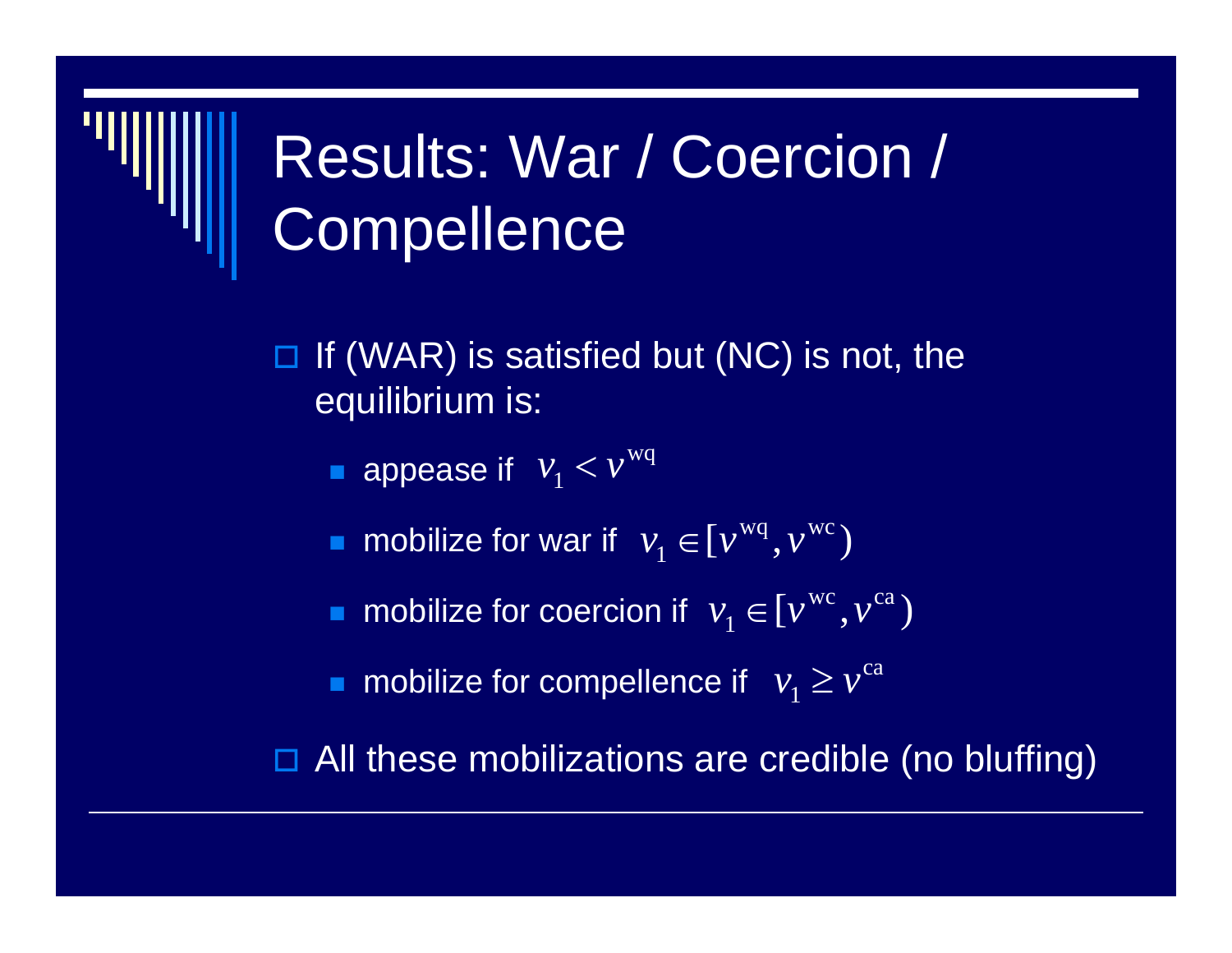### Results: Credible Coercion

- $\blacksquare$  Assume (WARNING) is satisfied; coercion is credible iff (CC) is also satisfied:  $\nu^{\text{c}} \leq \nu^{\text{cq}}$
- □ If (WARNING) and (CC), equilibrium is:
	- **appease if**  $v_1 < v^{cq}$  $v_{1} < v$
	- **n** mobilize for coercion if  $v_1 \in [v^{\text{eq}}, v^{\text{ca}})$
	- **n** mobilize for compellence if  $v_1 \geq v^{ca}$

 $\Box$ All mobilizations are credible... what if (CC) fails?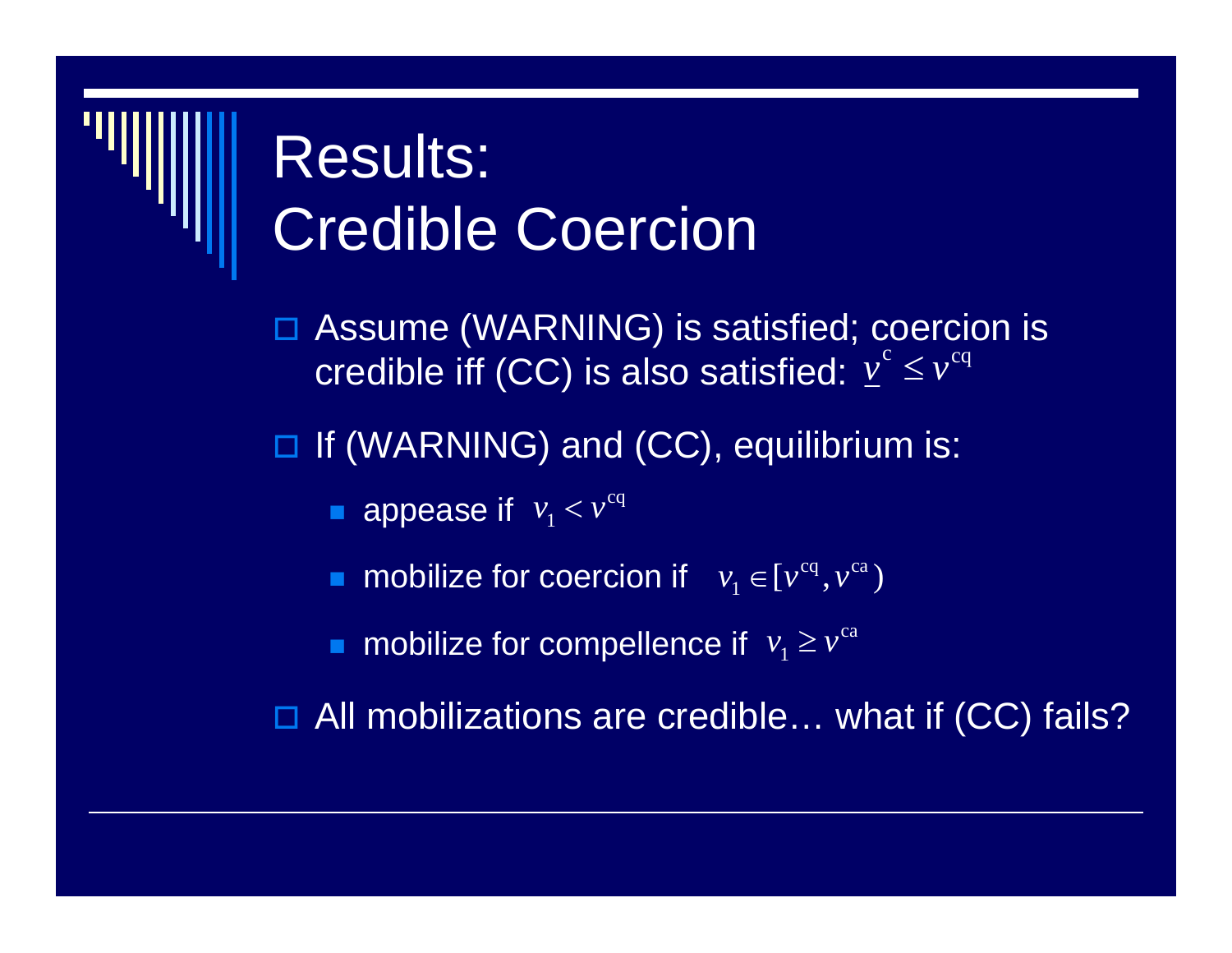### Results: Incentives to Bluff

 $\Box$  If (CC) fails, we have:  $v^{\text{cq}} < v^{\text{ca}}$ 

- $\Box$  this means that:
	- $v_1 \in [v^{cq}, v^{ca})$  want to coerce if S<sub>2</sub> would believe their escalation is credible…
	- **•** but  $v_1 \in [v^{cq}, v^c)$  would not be resolved at their optimal allocations
- $\Box$  Since optimal allocations are unique for each type, if these types used such a level,  $\mathsf{S}_2$  would infer that they are not resolved and would resist for sure!
- $\Box$  Hence, in equilibrium these types cannot use their coercive mobilization levels…
- □ So what are they supposed to do?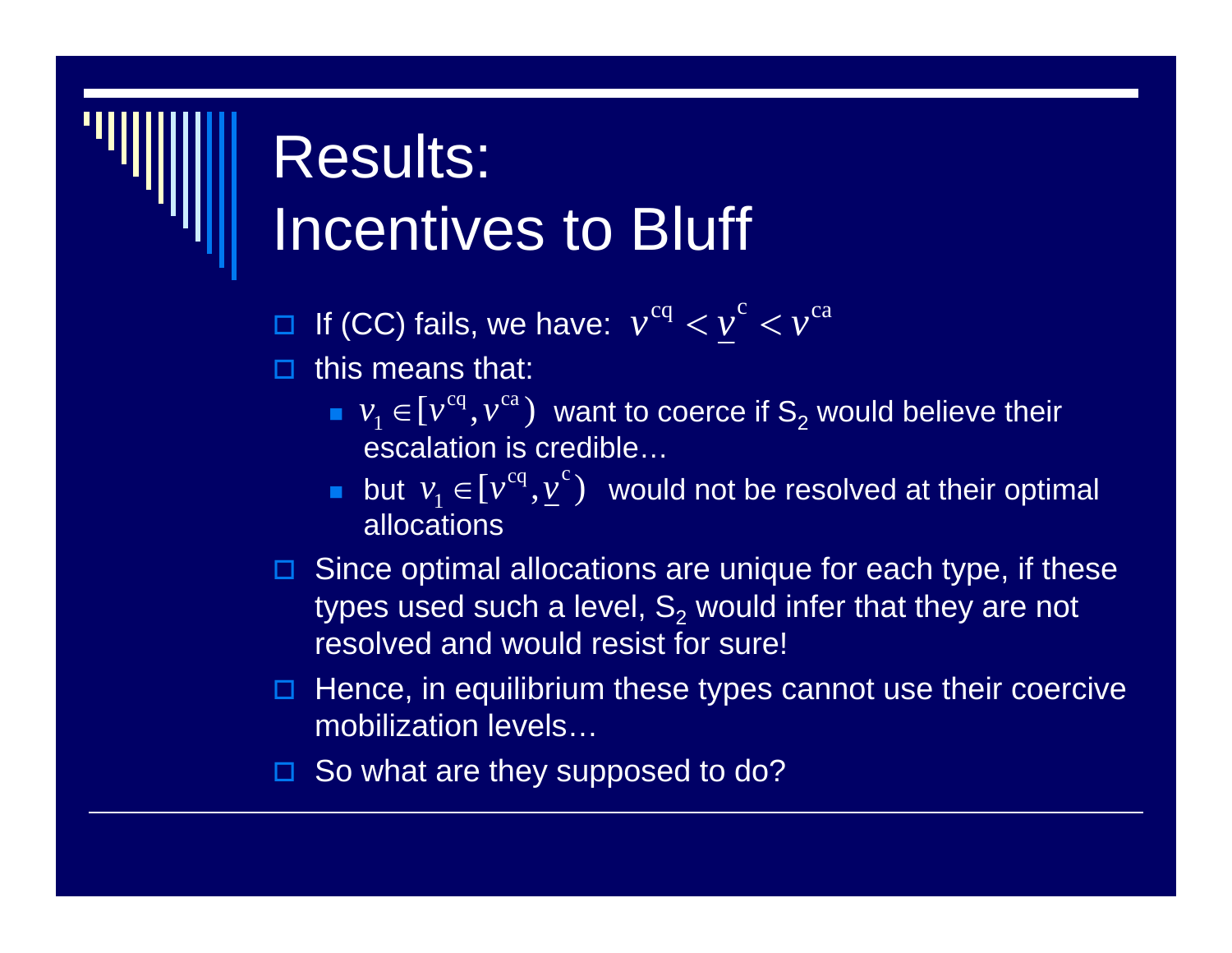# Bluffing: The Problem

- $\Box$  Since bluffing yields strictly positive payoff if successful, some types would try to mimic the allocation of a least resolved type: they overpay but if this convinces  $\mathsf{S}_2$ resolved type: they overpay but if this convinces S<sub>2</sub> that<br>they are resolved, she would capitulate with positive probability…
- $\Box$  Of course, if they do mimic in equilibrium S<sub>2</sub> into account, revise her beliefs, and resist with a higher probability (because there's a chance  $\mathsf{S}_\mathsf{1}$  would capitulate)
- $\Box$  This now reduces the payoff of the resolved type whose allocation the bluffers are mimicking
- $\Box$  So what would that type do? If he allocates slightly more, he may separate himself from the bluffers by making the strategy too costly to imitate
- $\Box$  Hence, we now want to see if resolved types would eliminate the incentives for bluffing for unresolved types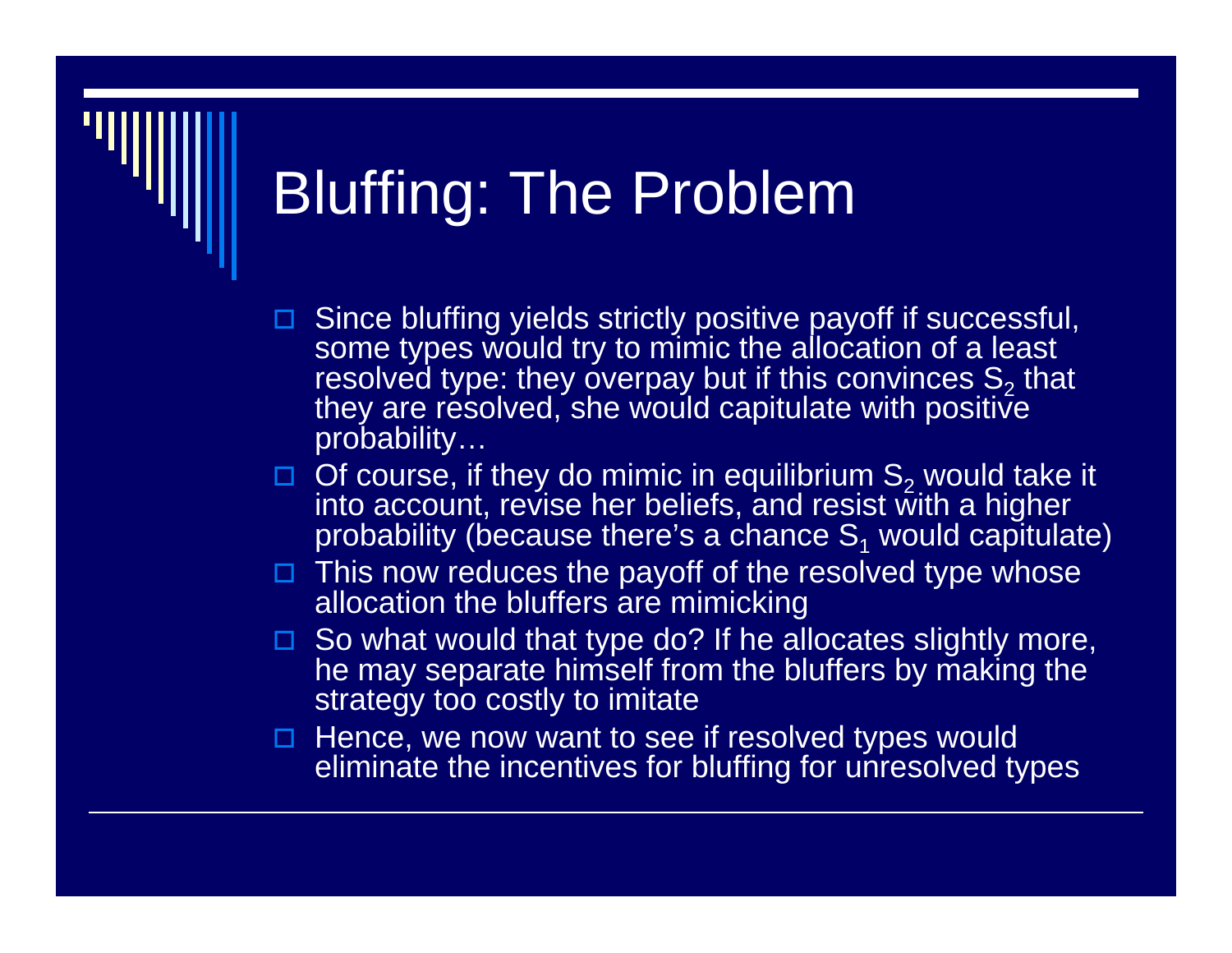## Bluffing: The Condition

- $\Box$  In any equilibrium with bluffing, the least-resolved type must not be willing to allocate slightly more to reveal his resolve
- □ However, it turns out that the benefit from changing S2's beliefs with such a deviation always outweighs the cost if this cost is arbitrarily small
- $\Box$  Hence, such a type will always deviate as long as S2's beliefs matter for her capitulation probability
- □ S2's beliefs matter in any coercive equilibrium (if she capitulates for sure, there is no reason to further "improve" her beliefs)
- $\Box$  Hence, resolved types would over-allocate to eliminate the incentives for bluffing iff (NB) is satisfied:  $v^{\mathrm{a}} \leq v^{\mathrm{aq}}$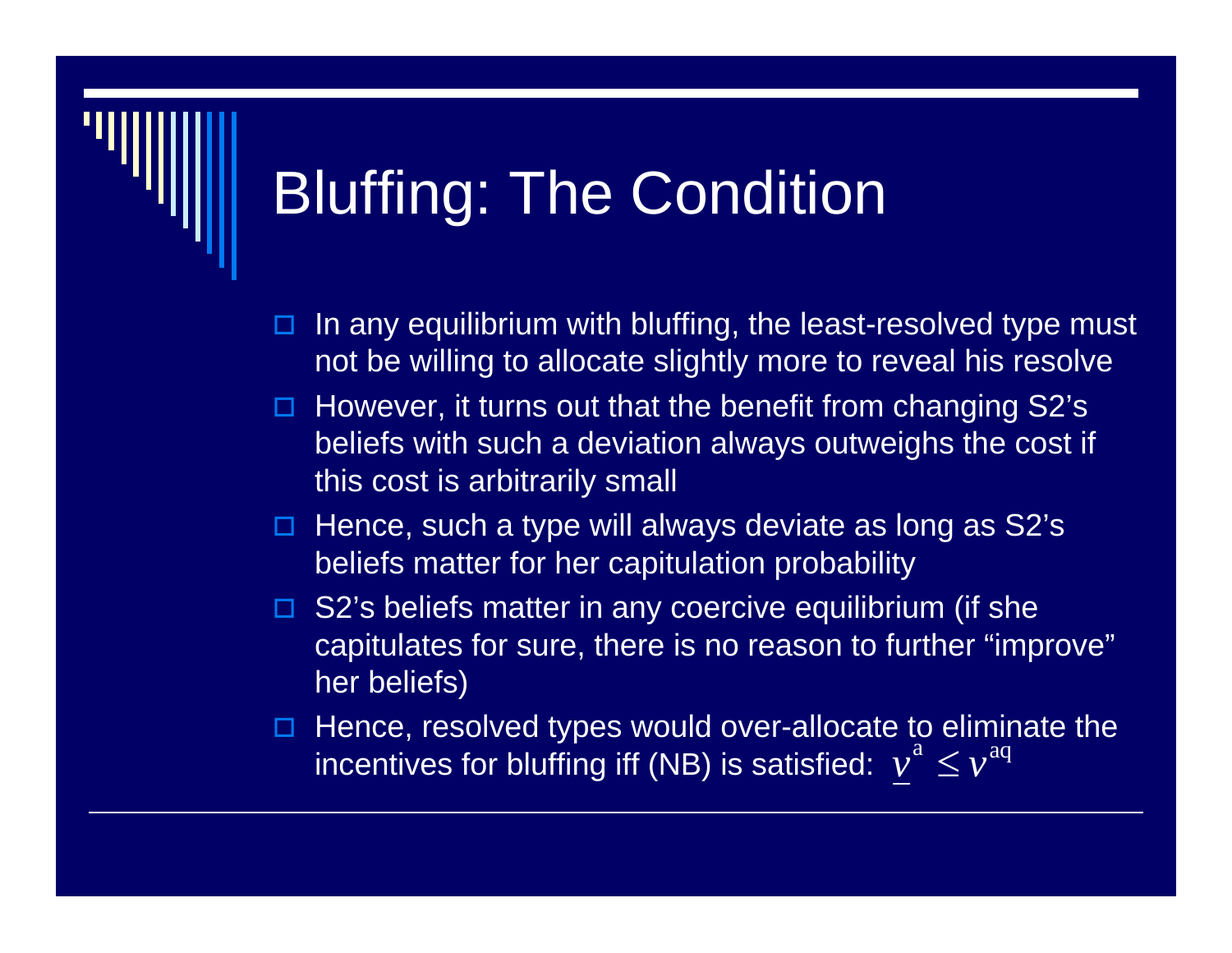# Bluffing: The Solution

### 0 How would bluffing be eliminated?

- the least-resolved type would over-allocate until no bluffer wants to mimic the strategy
- **since higher allocations make some types resolved,** he only has to increase the allocation until the new least-resolved type is indifferent between escalation and appeasement
- **the resulting allocation is some other type's optimal** coercive level, so everyone in-between must pool on that: using their own lower allocations would open them to bluffing

 $\blacksquare$ Confused yet?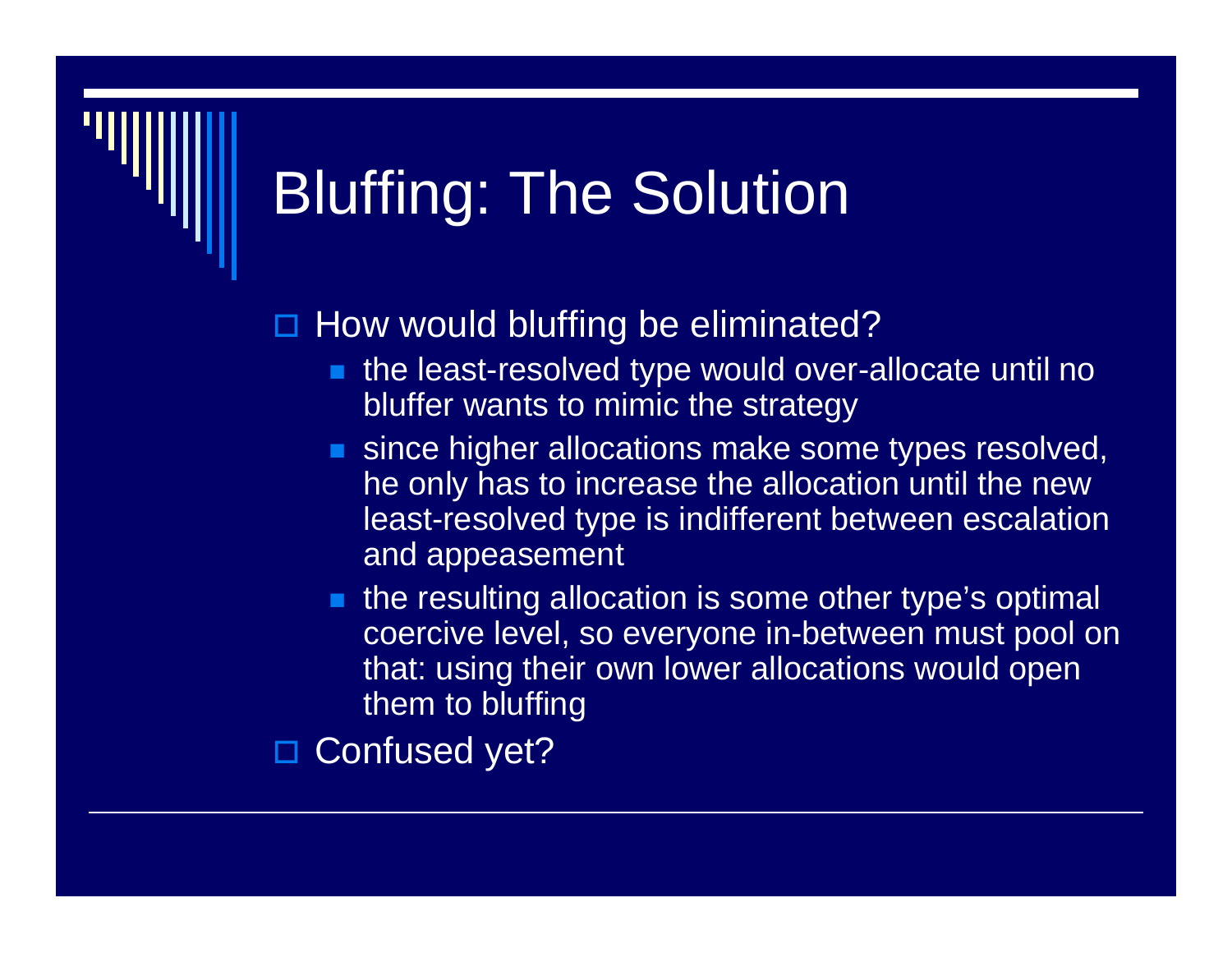## Bluffing: Graphs to the Rescue

#### $\Box$ Eliminating bluffs through pooling:

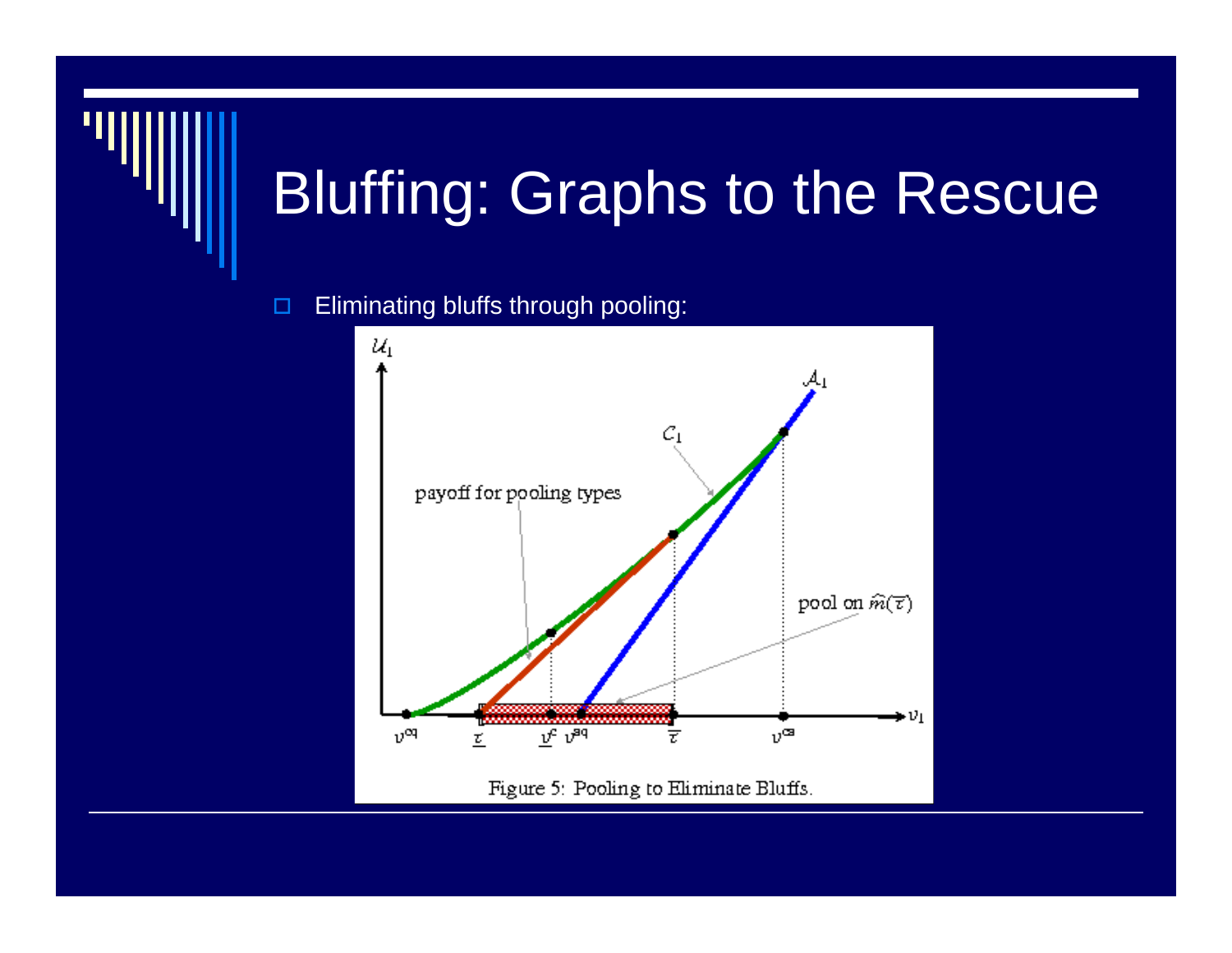# Results: Credible Pooling

- $\blacksquare$  If (WARNING) and (NB) are satisfied but (CC) is not, the equilibrium is:
	- **a** appease if  $v_1 < \underline{\tau}$
	- **pool for coercion if**  $v_1 \in [\underline{\tau}, \overline{\tau}]$
	- **n** mobilize for coercion if  $v_1 \in (\overline{\tau}, v^{\text{ca}})$
	- **n** mobilize for compellence if  $v_1 \ge v^{ca}$
- $\blacksquare$ All these mobilizations are credible (no bluffing)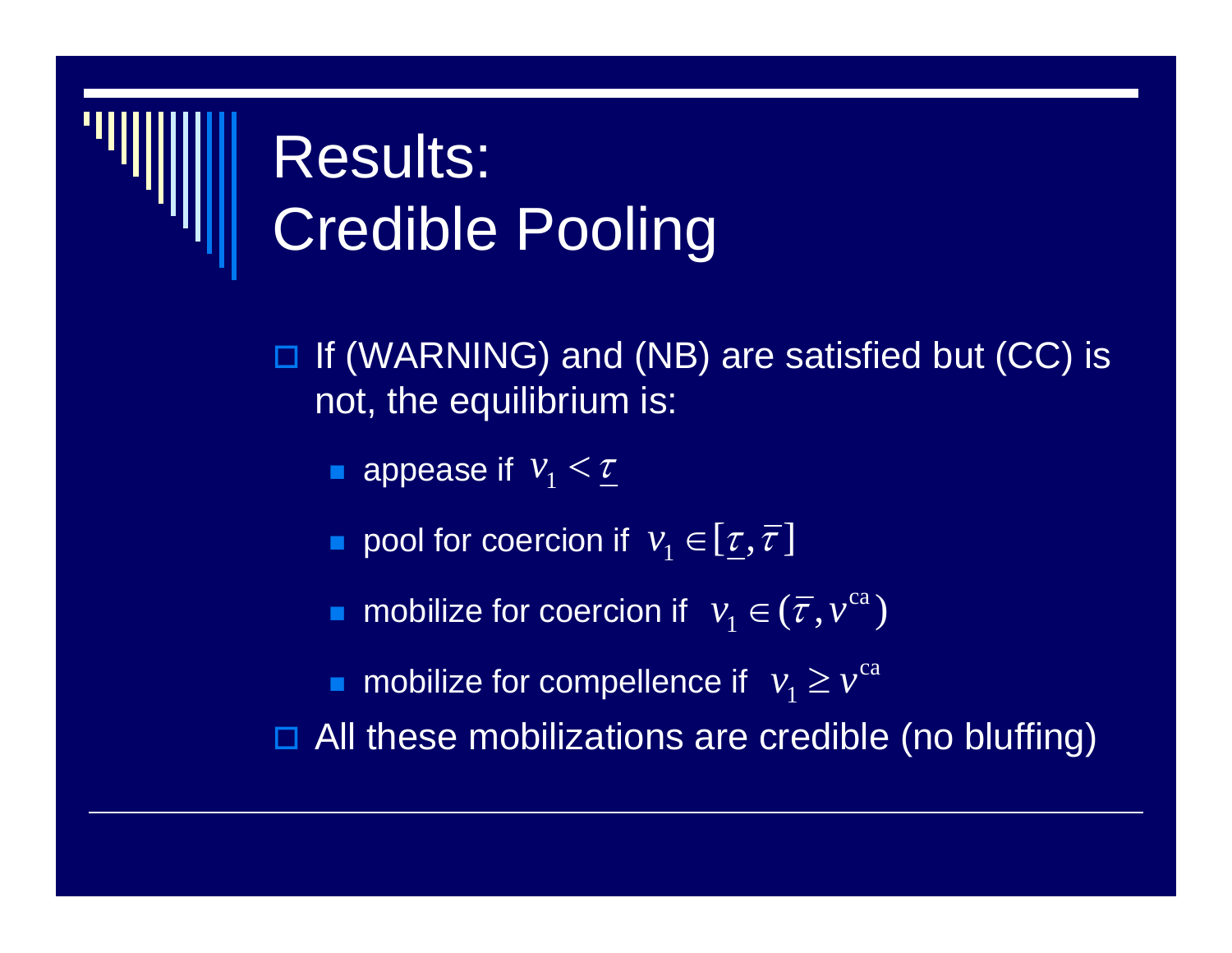#### Results: **Compellence**

□ If (COMPELLENCE) and (NB) are satisfied, the equilibrium is:

**appease if**  $v_1 < v^{aq}$  $v_1 < v$ 

п **n** mobilize for compellence if  $v_1 \geq v^{\text{aq}}$  $v_1 \geq v$ 

□ All mobilizations are credible... what if (NB) fails?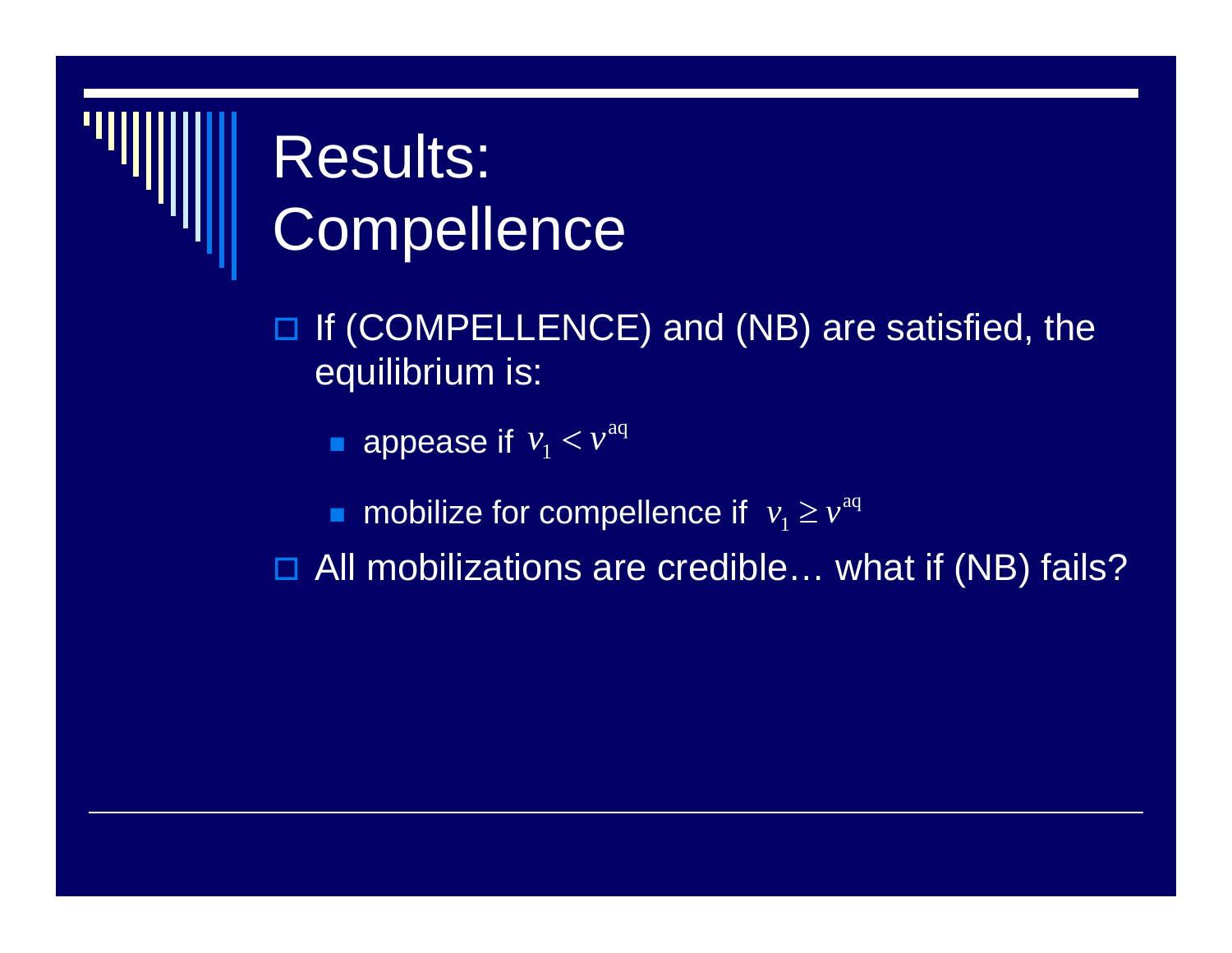# Results: Equilibrium Bluffing

 $\Box$  If (NB) fails, the smallest type to profit from assured compellence is *not* resolved at the credible compellent allocation, contradicting the supposition that  $\mathsf{S}_2$  would believe that types who use it are resolved

 $\square$  Hence, she will not capitulate for sure, contradiction the supposition that this mobilization assures compellence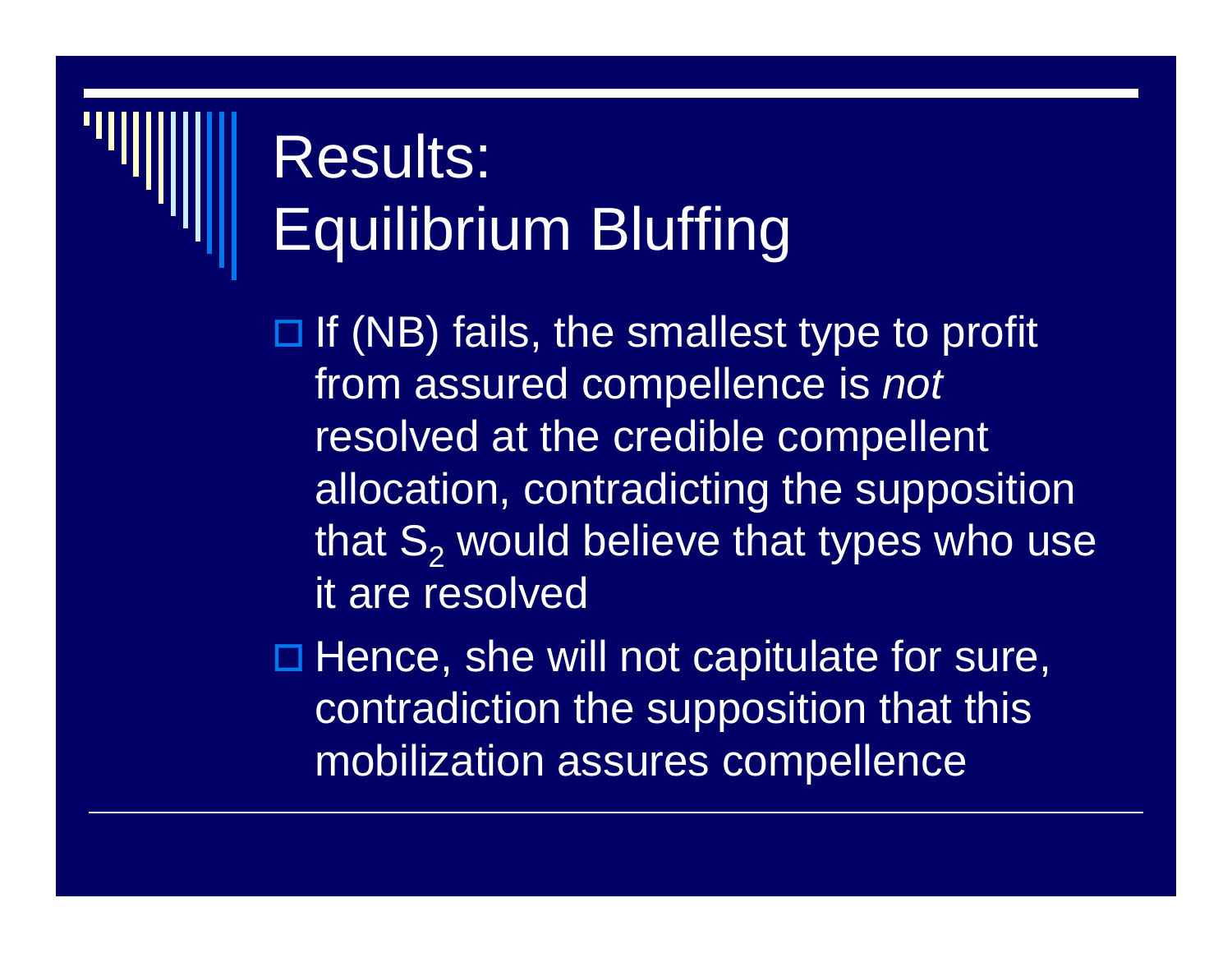# Results: Equilibrium Bluffing

 $\square$  In any equilibrium with bluffing, it must be the case that resolved types do not want to deviate and convince  $\mathsf{S}_2$  that they are resolved

- $\square$  But we have seen that as long as she resists with positive probability, they always have such an incentive
- $\square$  Hence, in any equilibrium with bluffing,  $\mathbf{S}_{2}$  must capitulate with certainty even though she knows  $\mathbf{S}_1$  may be bluffing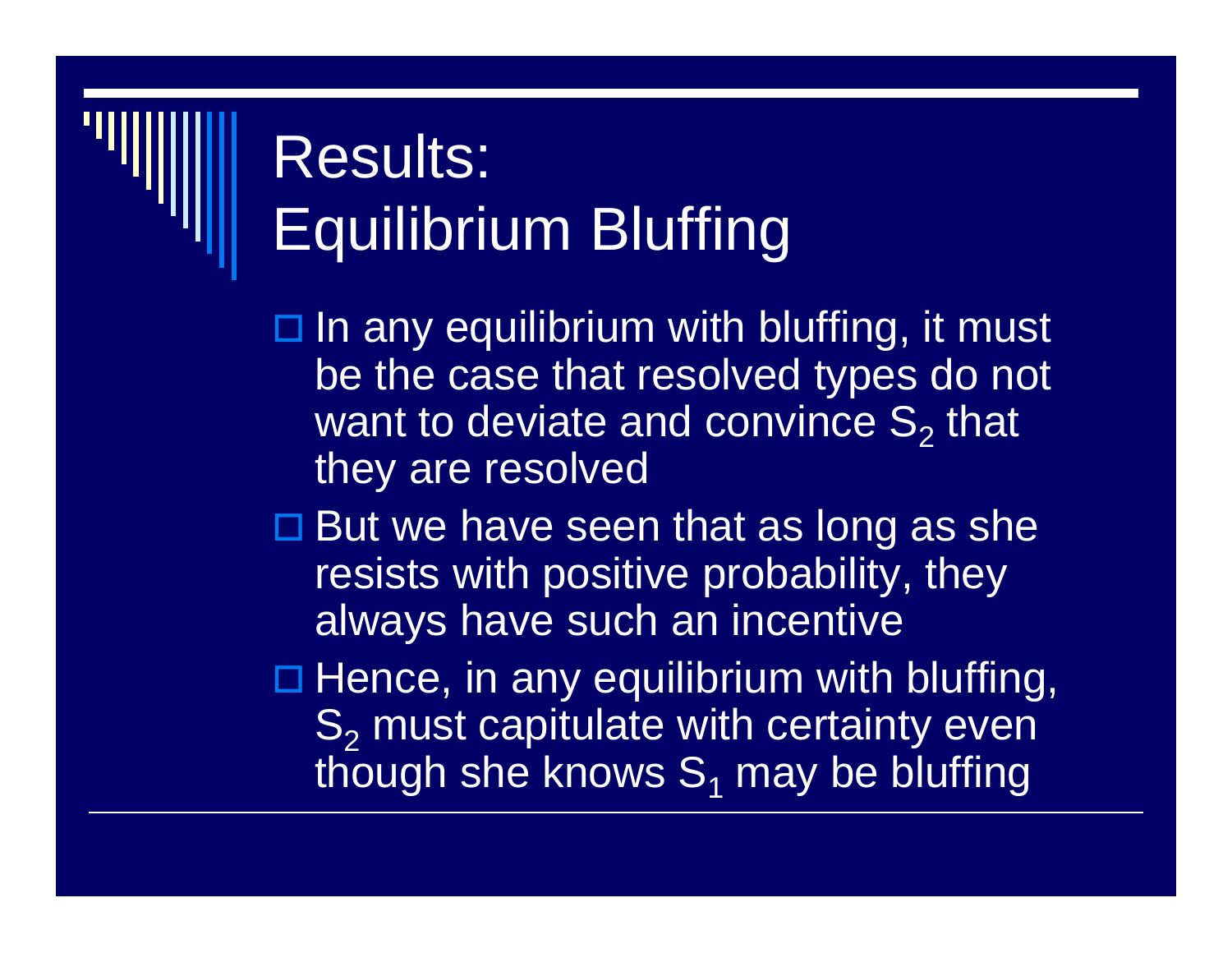# Results: Bluffing / Compellence

 $\Box$ If (NB) is not satisfied, the equilibrium is:

- **appease if**  $v_1 < \widetilde{v}$ <sup>aq</sup> 1 $v_{1} < \widetilde{v}$
- **n** mobilize for compellence if  $v_1 \geq \widetilde{v}^{aq}$ 1 $v_{1} \geq \widetilde{v}$
- $\blacksquare$  The least-valuation type to escalate is indifferent between using the compellent level and appeasing
- 0 The compellent level is chosen such that it is "credible enough"; that is,  $\mathsf{S}_2$  is indifferent between capitulation and resistance given that resistance would lead to war with positive probability determined by the proportion of bluffers (requires solving a cubic)

 $\Box$ This level exceeds the credible compellence level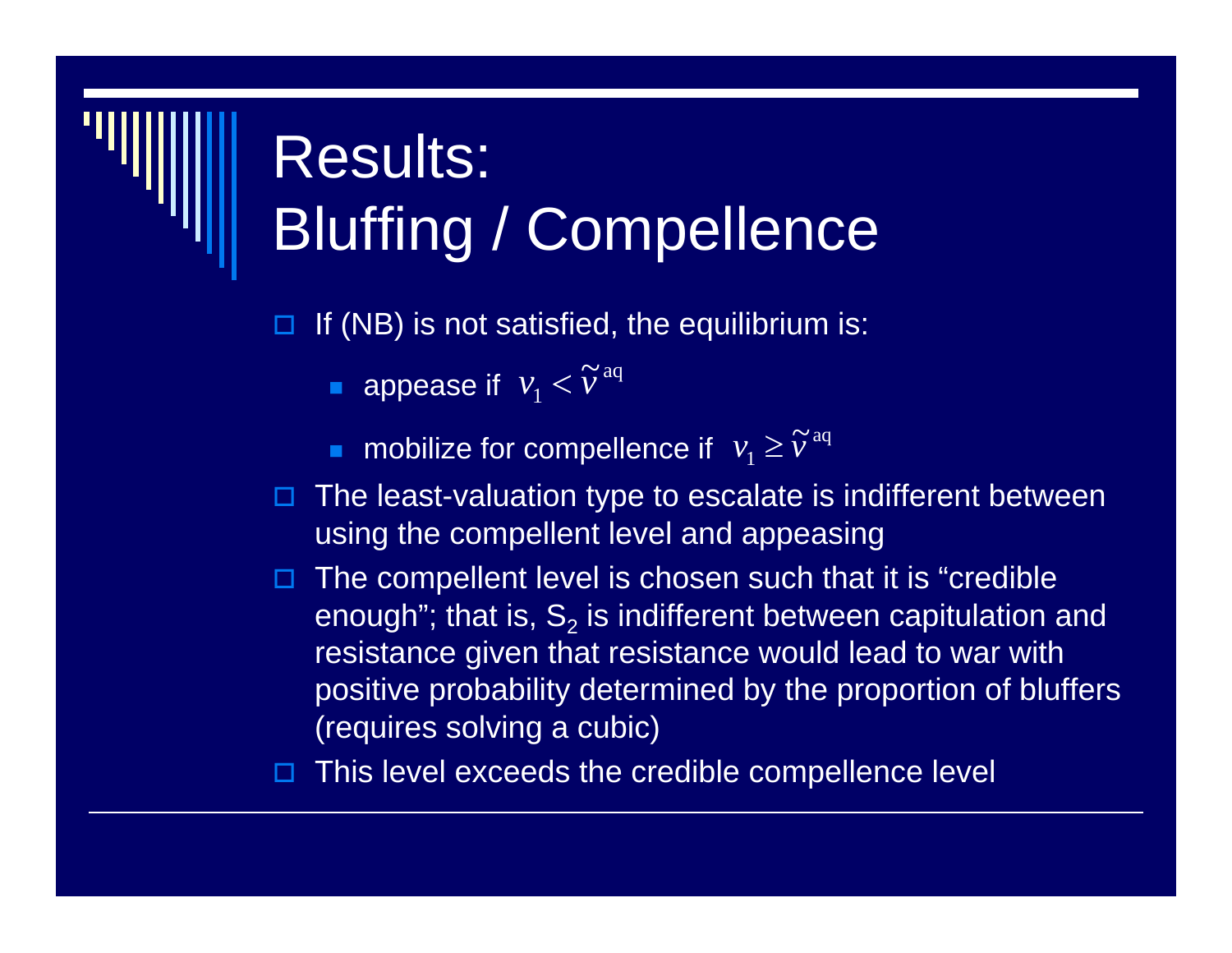## Analysis Post-Mortem: Initial Estimates and Reality

- $\blacksquare$  this took me from October to February (initial estimate was for a month)
- $\blacksquare$  had to rewrite the model three times:
	- **F** remove initial move by  $\mathsf{S}_2$
	- **nodify payoffs to include audience costs (not** shown in this version)
	- **add pre-crisis distribution of power**
- $\Box$  found mistakes several times, computer sims helped uncover cases of exogenous variables for solutions I had missed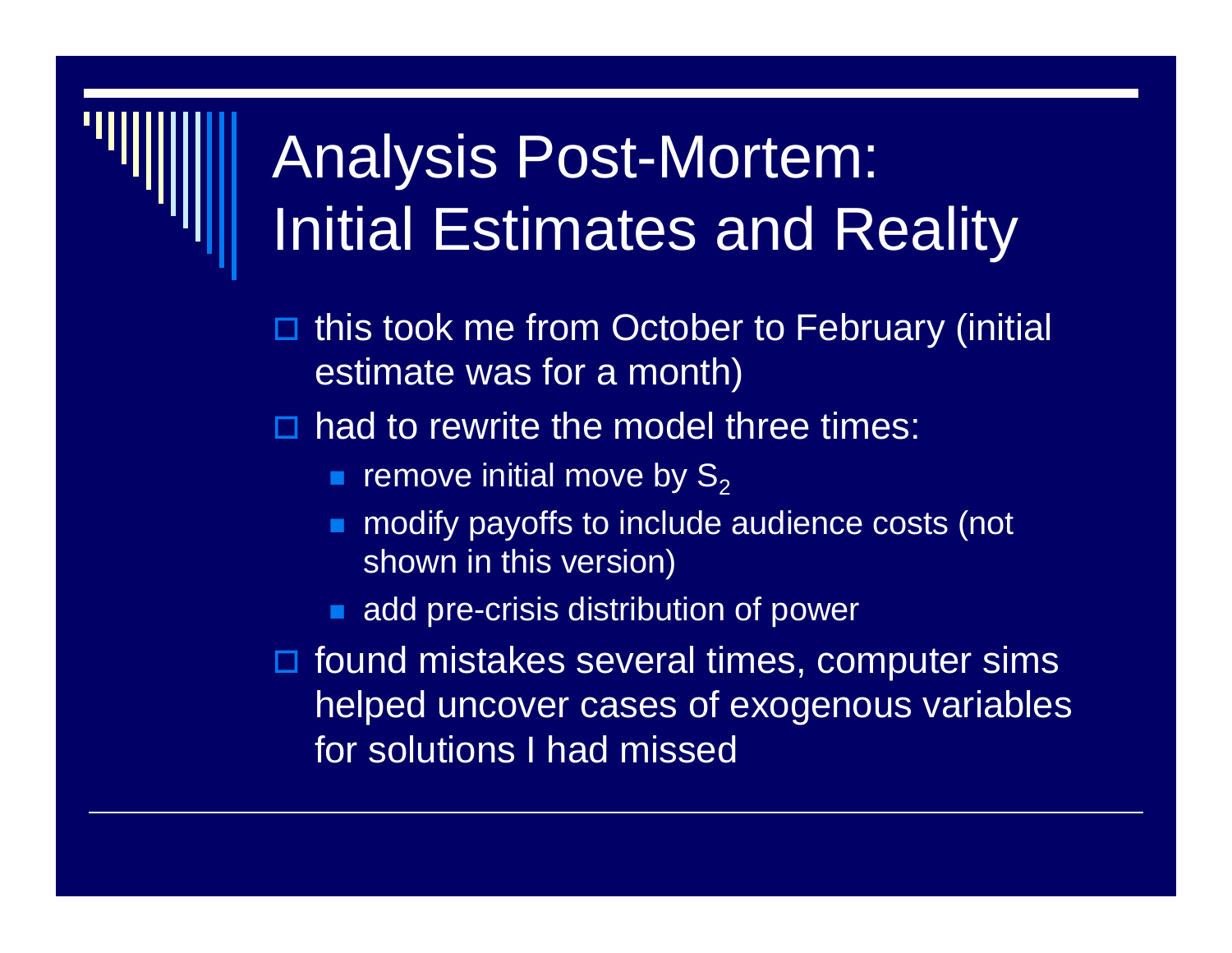# Analysis Post-Mortem: Lessons

- $\blacksquare$  Presentation is not same as solving:
	- actual write-up takes 30+ pages, condensed into fewer than 10
	- **organization of results follows ease of exposition rather** than analysis
- □ Come up with useful notation:
	- **now must be easy to remember / mnemonics**
	- see Thomson's "A Guide for the Young Economist" (2001)
- Things that help a lot with analysis:
	- lots of pictures (I have dozens of plots not shown here, just to verify conjectures)
	- **EX computers: write simulation and verification programs**
	- **numerical examples: solve a few to gain intuition for** general results and to verify analytics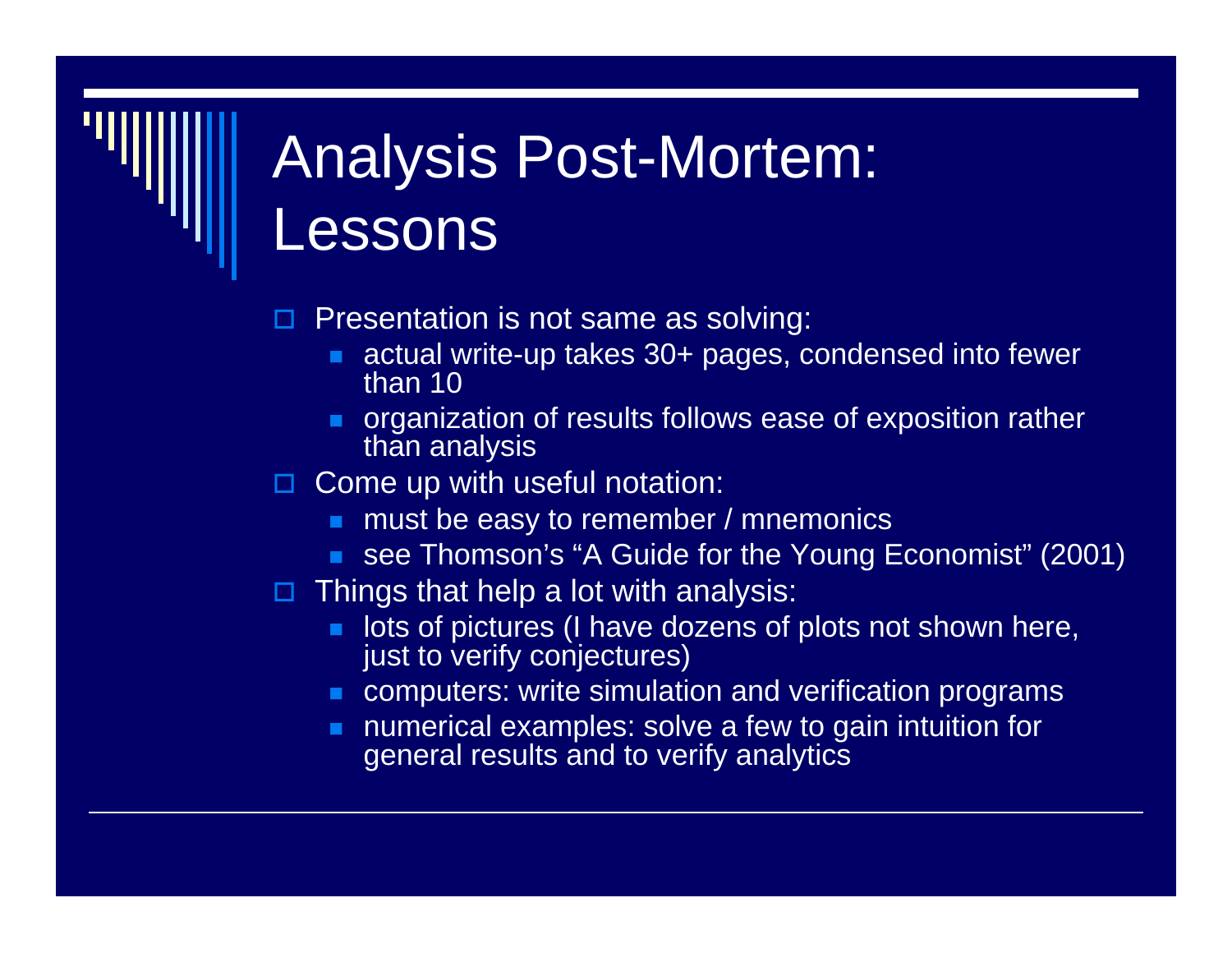# OK, Now What?

□ We now have several equilibrium types:

- not "multiple equilibria" (that is, solutions that co-exist)
- **Ther, an equilibrium that takes different** forms depending on values of exogenous variables

□ Many people essentially stop here: write up results, do some comparative statics, and send the paper… and likely get it rejected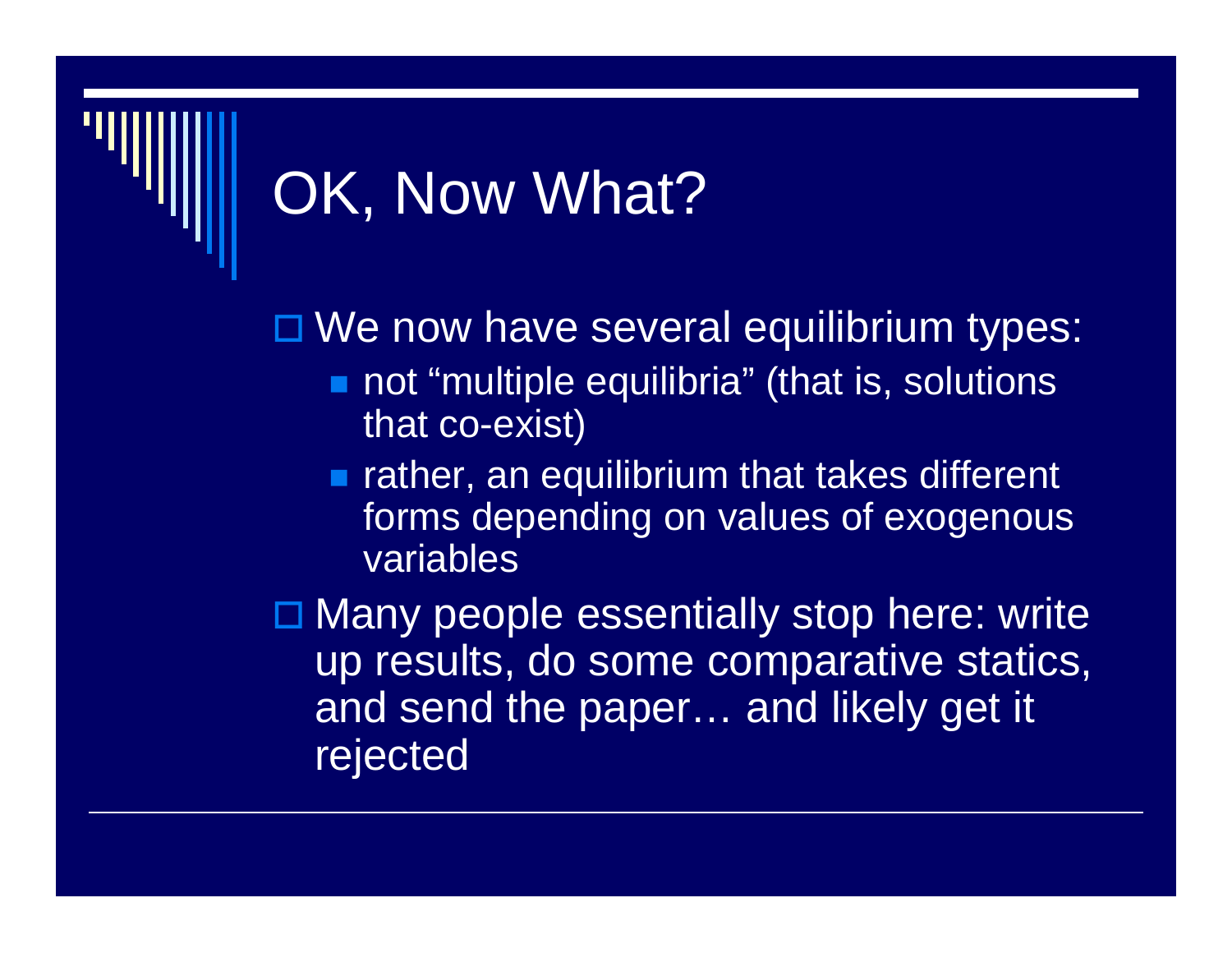## What To Do With a Solved Model?

- $\blacksquare$  Figure out what the analysis is telling you; you should be able to:
	- **E** explain why you are getting the results
	- P. explain the logic of the results to a non-technical audience
- $\Box$  If you do these, you will be able to see:
	- **Notable 1** whether the results are new
	- ш how the new results are interesting
- ◻ In my case, this phase of the research takes longer than solving the model (months)!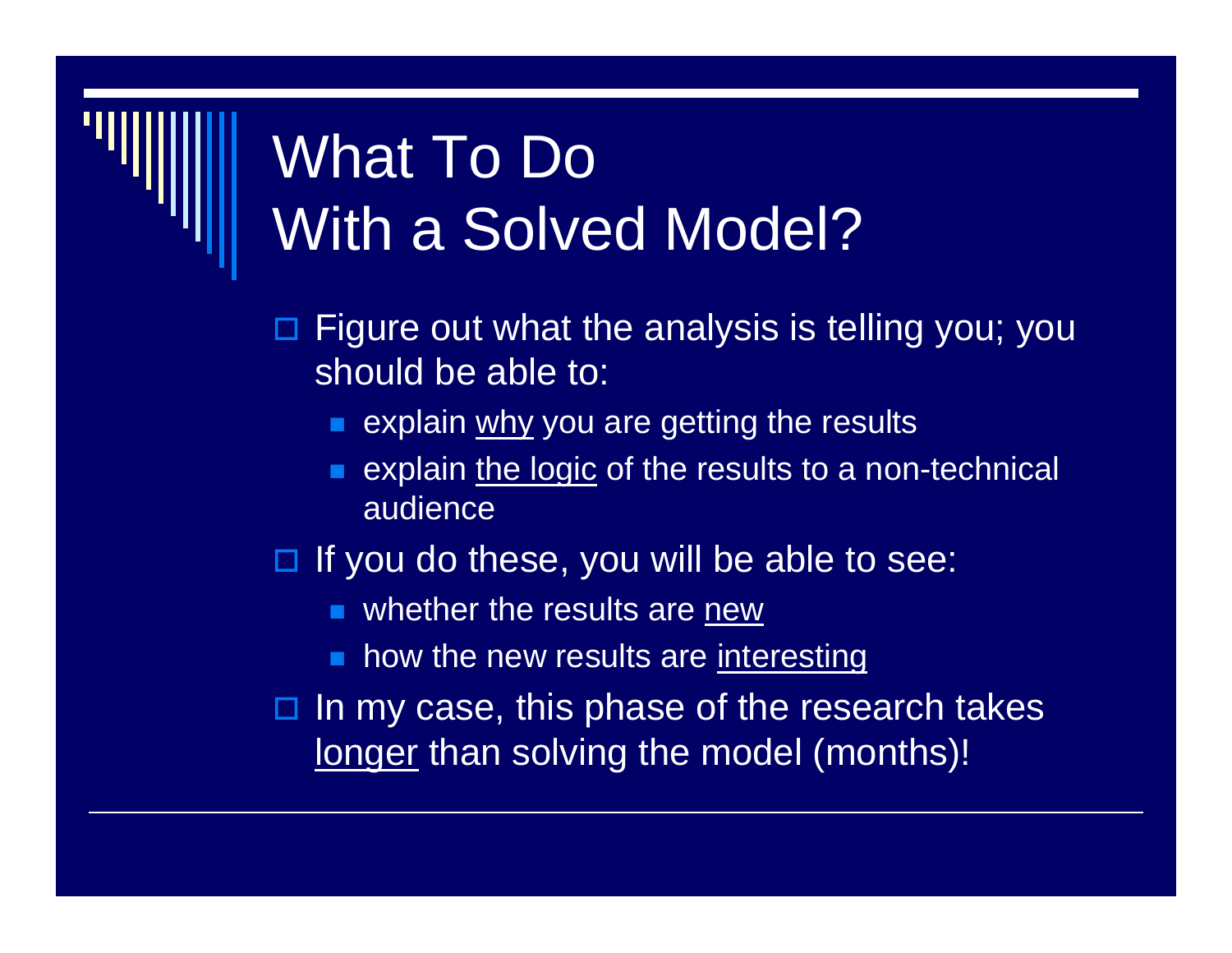## Post-Analysis: Verify Results

□ With a complicated model/solution like this one, we may wonder if our results are correct:

- **go over math, then do it again, and again (I** have found mistakes even on fourth or fifth verification rounds)
- **plug numbers and solve, check for** deviations from equilibrium
- **this is best done with a program (I use** C/C++ or Gauss)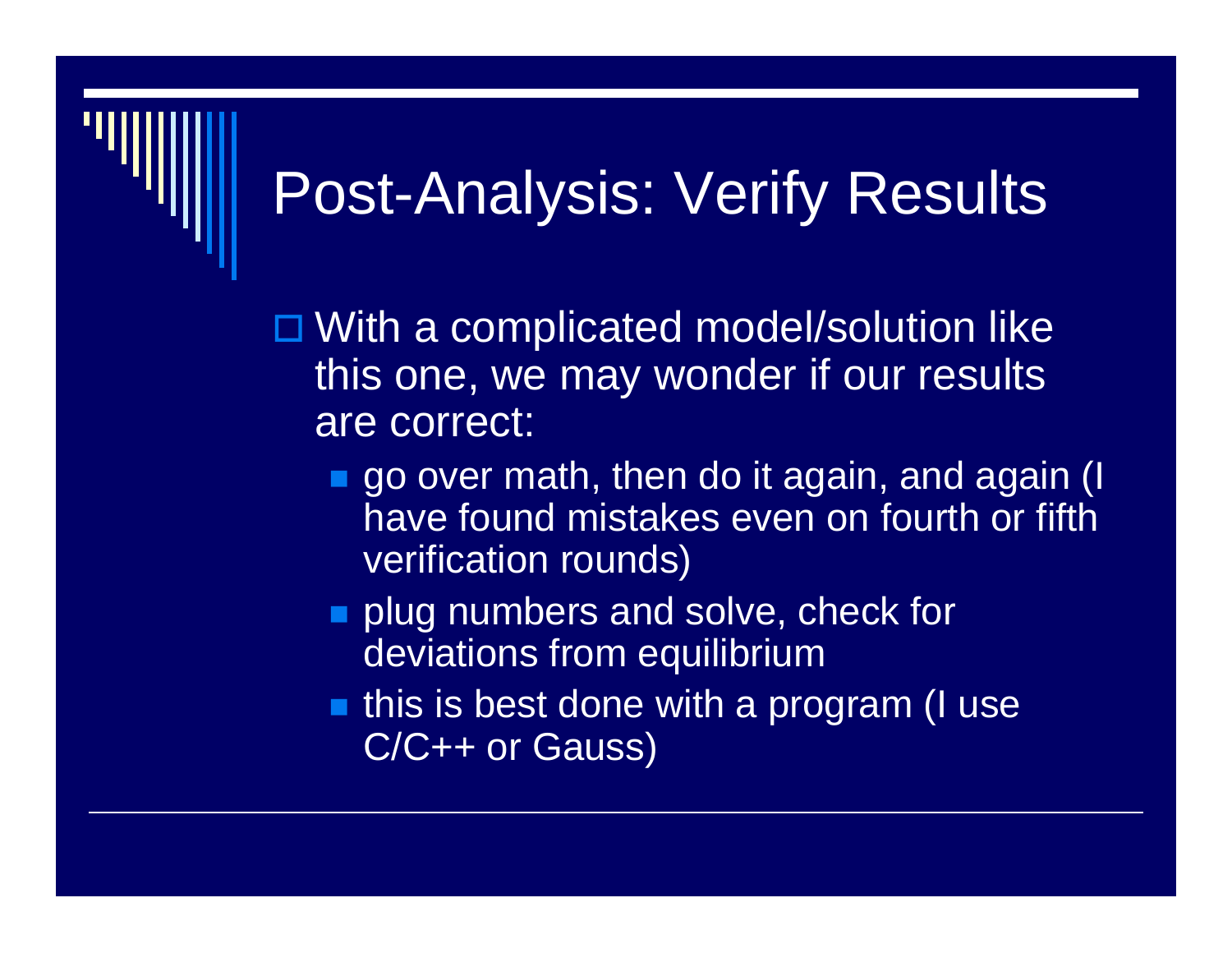#### Post-Analysis: What to Look At

- $\blacksquare$  Ask questions that speak to the literature (and will be of interest to audiences):
	- $\blacksquare$  crisis stability: what is the probability that a crisis will end in war?
	- **E** escalation stability: what is the probability that a crisis will end in war conditional on its militarization by  $S_1$ ?
	- peaceful resolution: what is the probability that the crisis will end peacefully in one way or another?
- $\blacksquare$  New to this model: what are the expected crisis mobilization levels?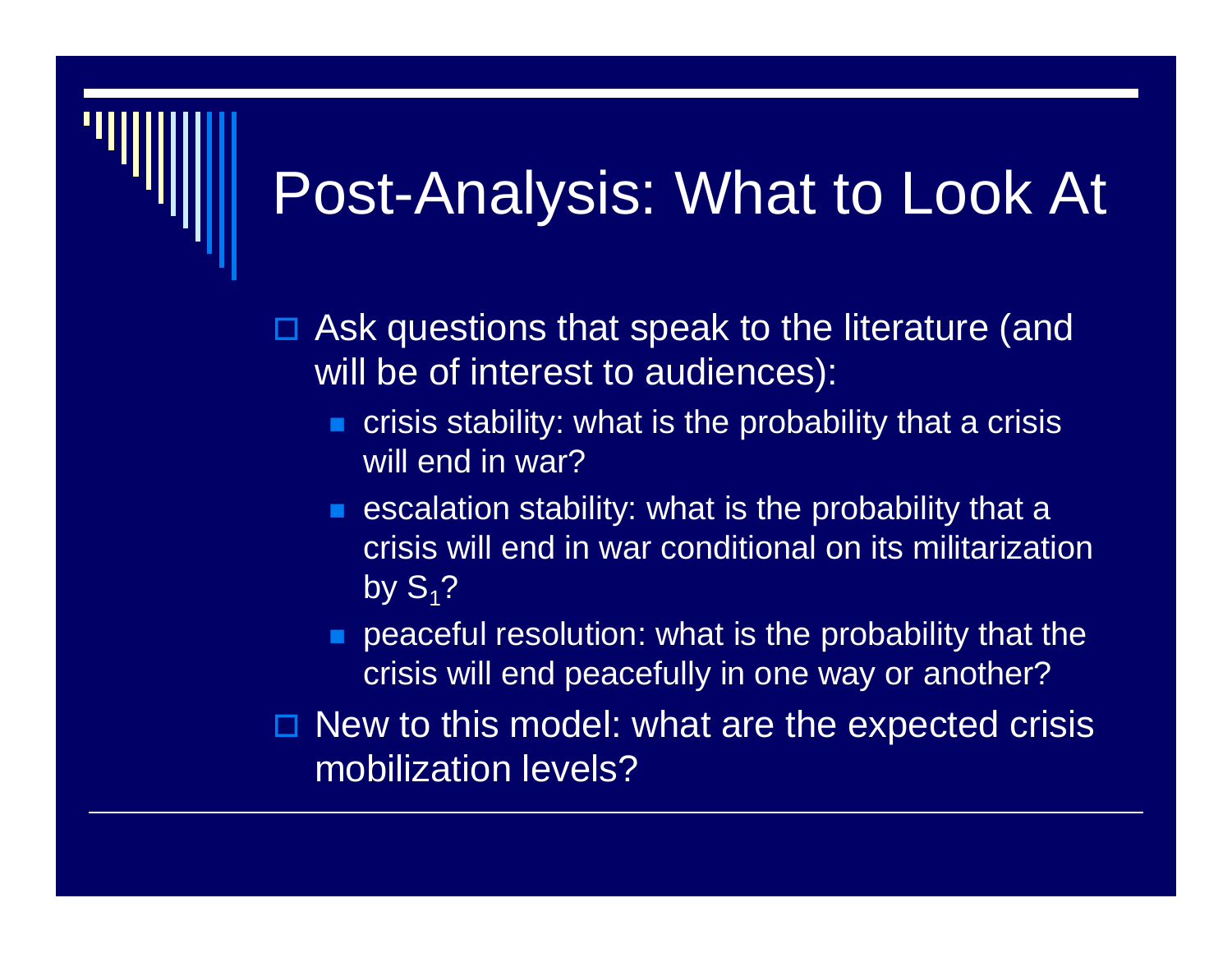#### Post-Analysis: How to Look?

□ Model is very complex with many moving parts, so simulations are natural way to go instead of analytical comparative statics

□ With so many parameters, what do we want to simulate?

■ which variables to fix and which to vary?

**how to fix the ones we do** 

□ Again, answers depend on questions!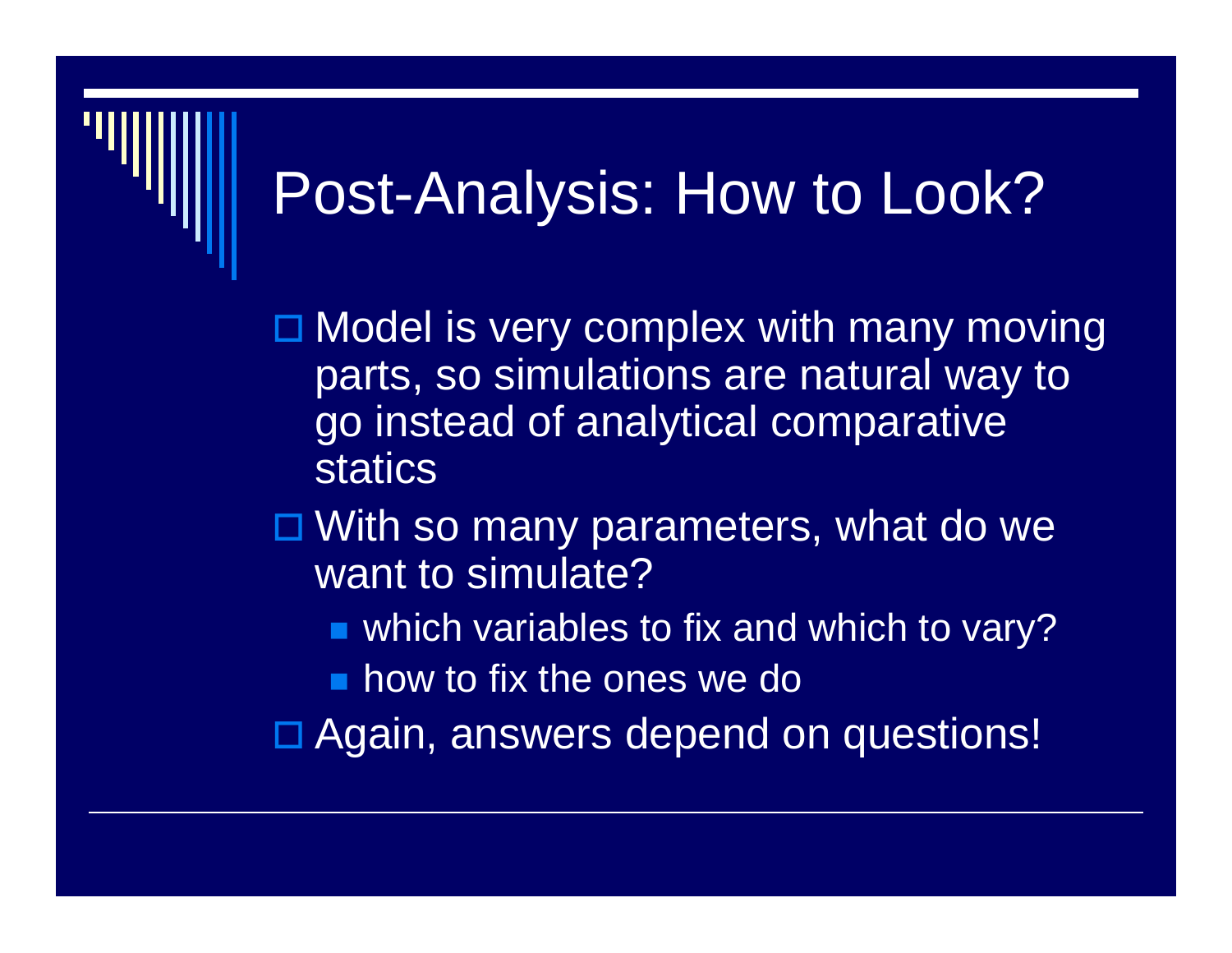#### Asking the Right Questions

□ The literature talks a lot about (among other things):

- **distribution of power**
- **Demokance of interests**
- **nisperception**
- **□ Set up simulations to address at least** these in some way (substance)
- □ Also, we might want to relate results to existing formal models (pure theory)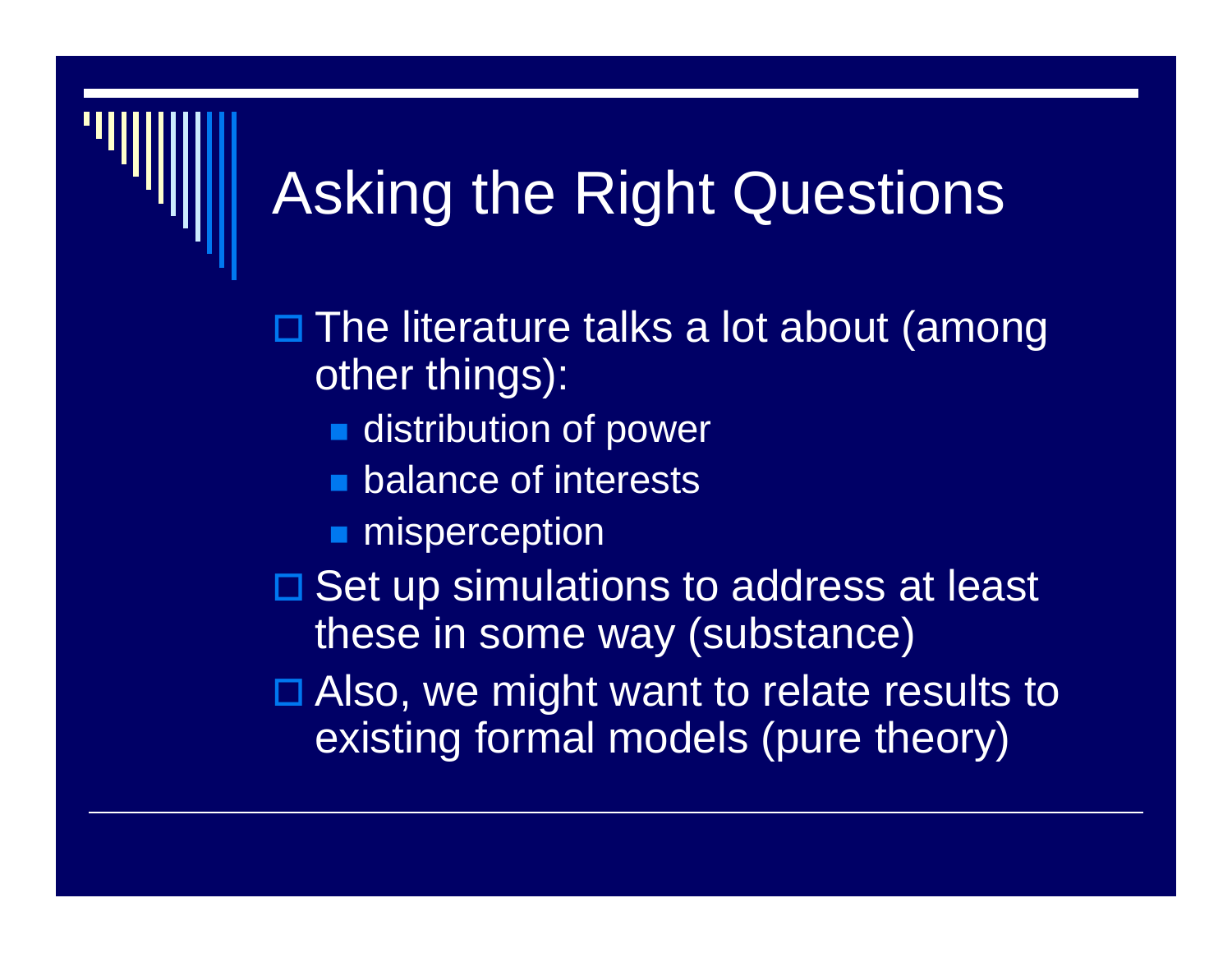# Setup: **Distribution of Power**

- $\blacksquare$  In the MTM (military threat model), the distribution is *endogenous*, which is unlike most other models out there
- □ Usually, models summarize the distribution of power (or BOP) in terms of the probability of victory, *p*
- We define pre-crisis BOP as: *p=M1/(M1+M2)*
- □ …and note immediately that not all BOPs are created equal:
	- we can get same  $\rho$  with different  $(M_1,M_2)$  combinations
	- **for all other models, this is inconsequential**
	- п. for MTM, it is not because the additional mobilization would have a different effect depending on existing levels…

 $\Box$ Hence, we introduce a new concept: *system militarization*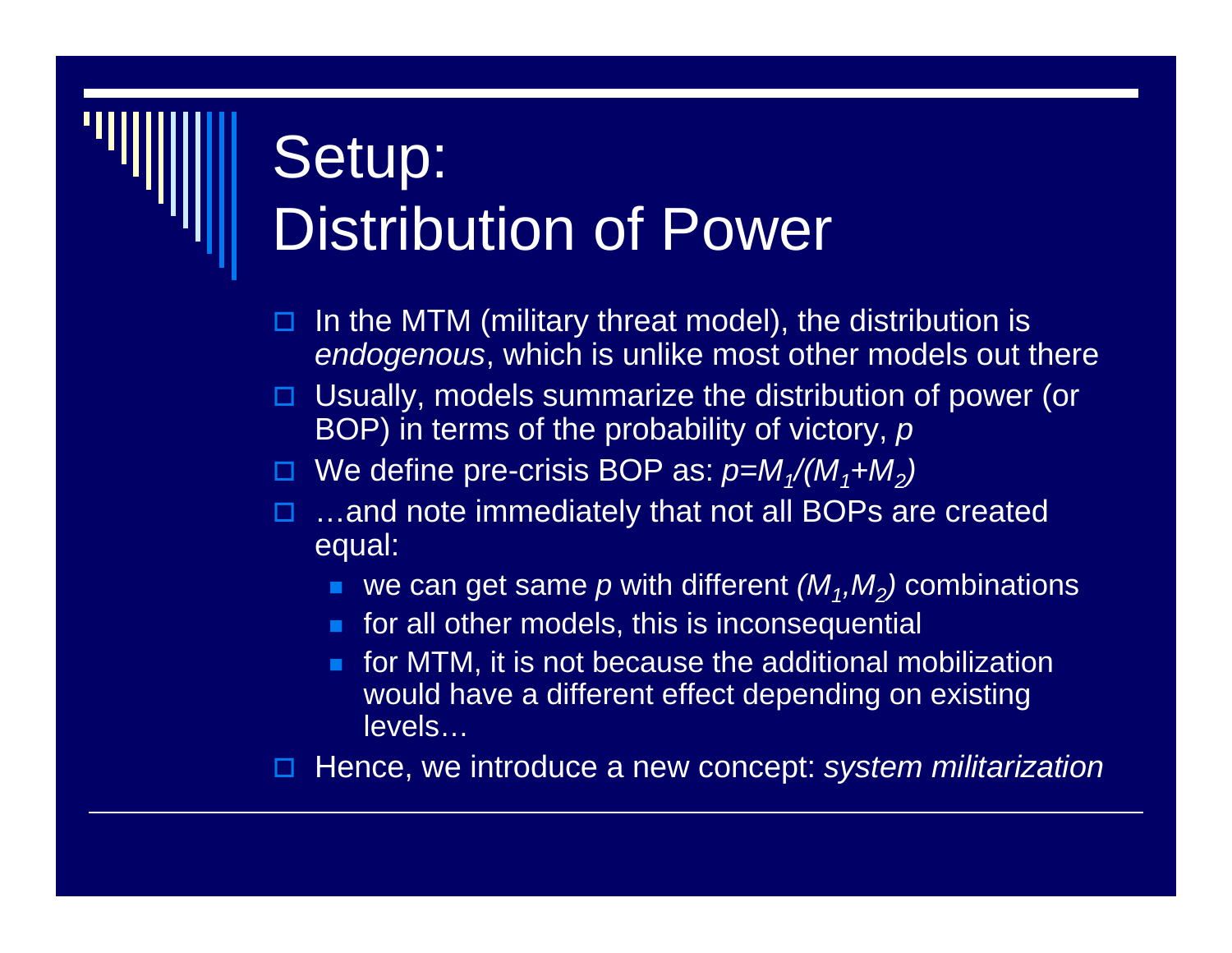# Setup: System Militarization

- $\blacksquare$  System militarization is defined as the existing absolute levels of military capabilities
- $\Box$  Hence, we use different levels of militarization:
	- $\blacksquare$  Baseline:  $\mathcal{M}_1$  is 10% of max valuation for  $\mathbf{S}_1$
	- **Low:**  $M_j$  is half the baseline
	- $\blacksquare$  High:  $M_1$  is double the baseline
- $\blacksquare$ For each, we vary BOP from 0 to 1 (all values)
- □ Note: many possibilities, but
	- **u** we picked only three to investigate
	- we set them at substantively interesting levels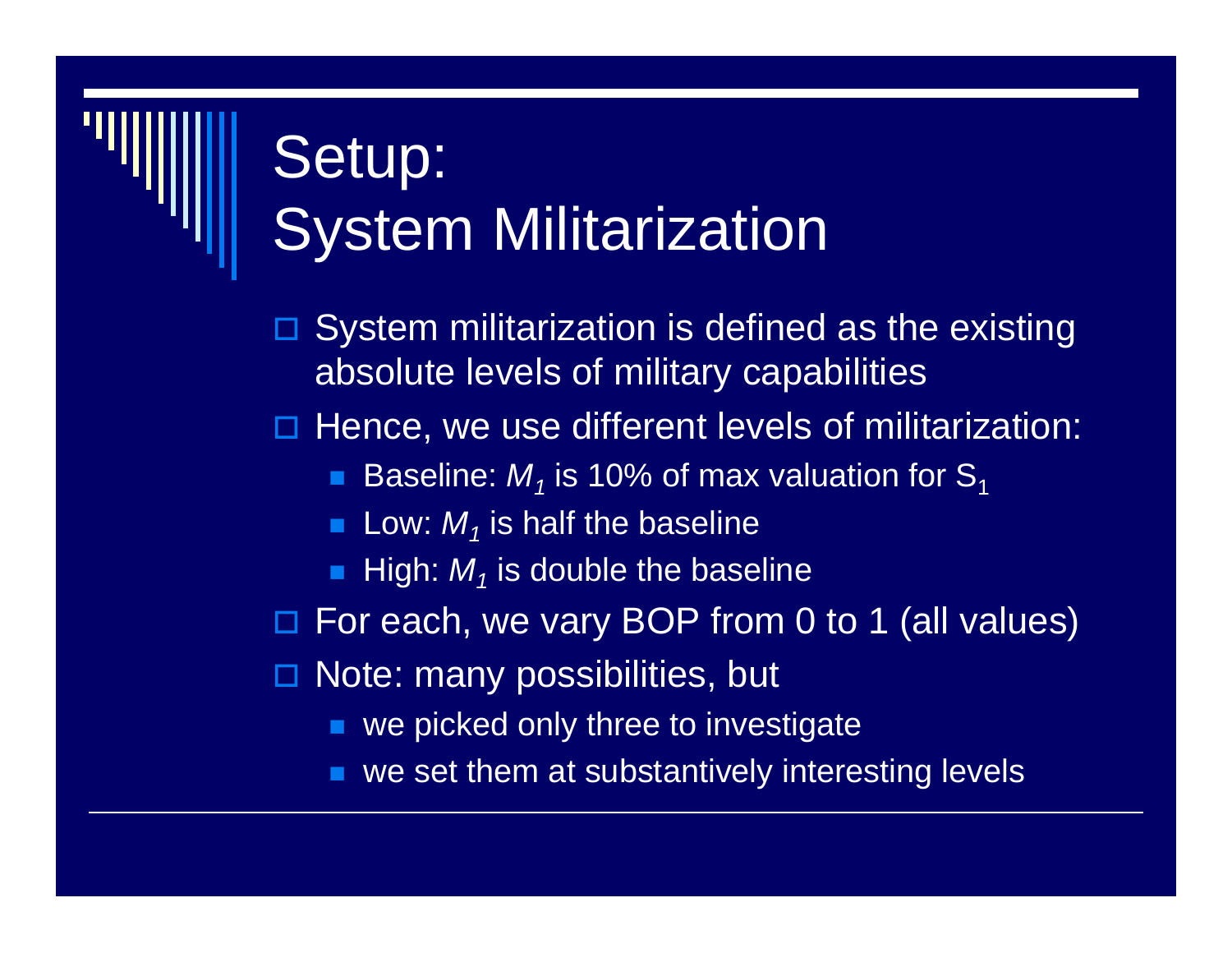## Setup: Balance of Interests

 $\square$  In the MTM, interests are defined by valuations, but there are infinite configurations to look at...

□ Four general situations seem particularly interesting:

- **Doth players have peripheral interests**
- **Doth players have vital interests**
- **n** one has vital, the other peripheral interest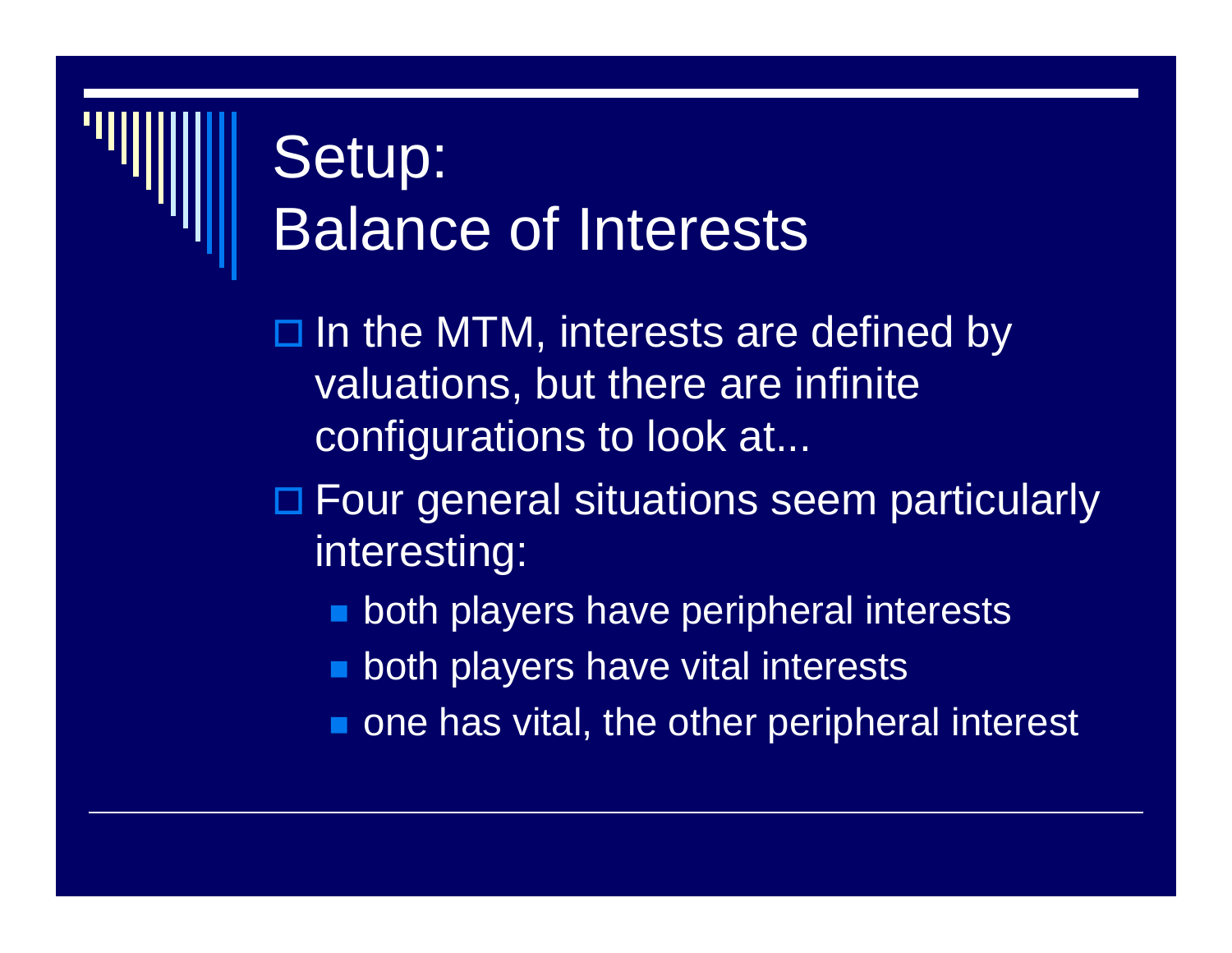## Setup: Vital and Peripheral Interests

- $\Box$  How should we define these? Again, many possibilities, so simplify… but how?
- □ Intuitively, a player's interest is *vital*, if the opponent correctly perceives his valuation to be high; it is *peripheral*, if the opponent correctly perceives it to be low
- $\Box$  Formally, define the distributions as follows:
	- **u** vital:  $\mathcal{V}_{\scriptscriptstyle{z}} \sim$  $v_i \sim [\overline{v}_i / 2, \overline{v}_i]$
	- **•** peripheral:  $v_i \thicksim$  $v_i \sim [0, \overline{v}_i / 2]$
	- **g**eneral:  $V_i$  ~  $v_i \thicksim [0, \overline{v}_i]$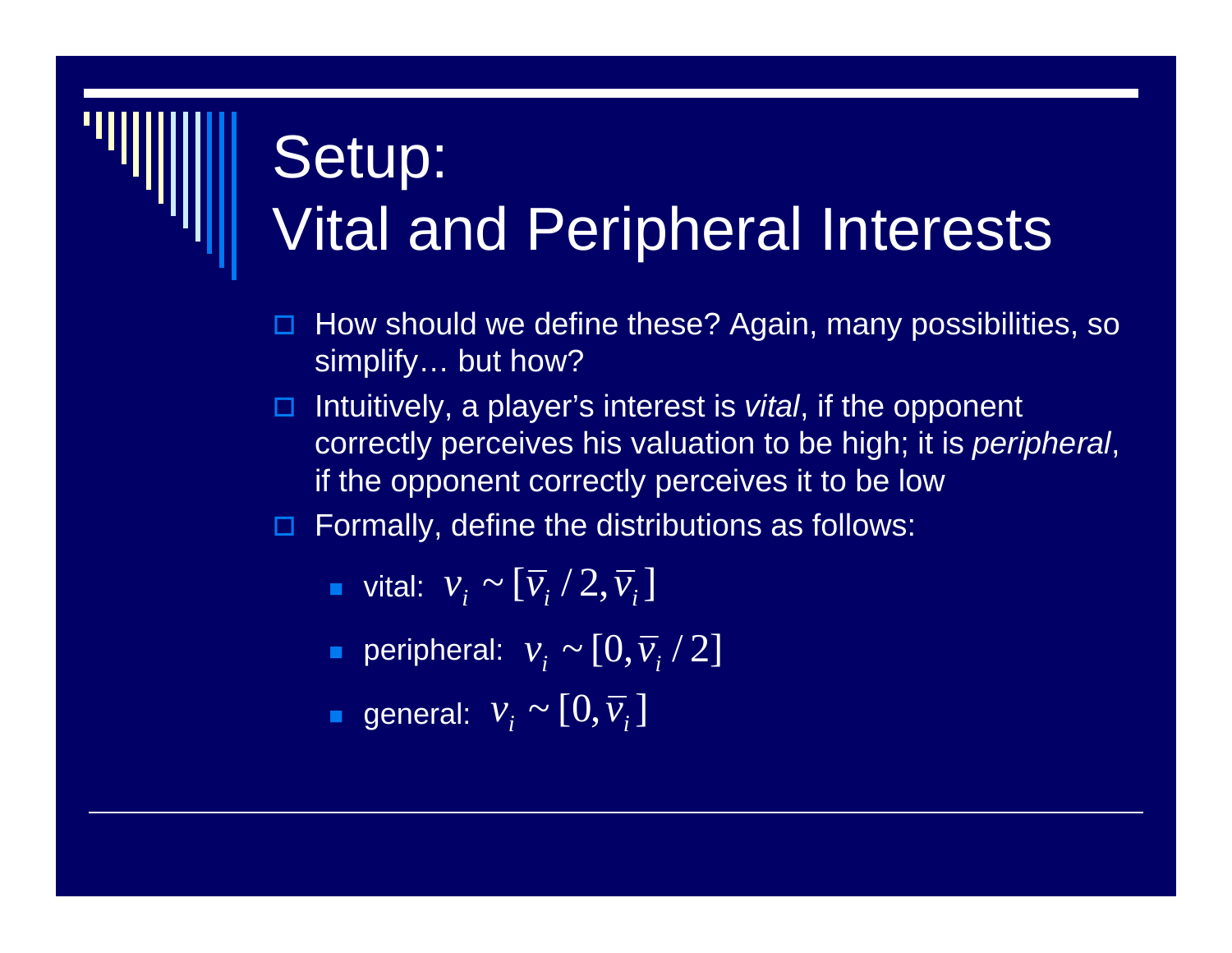#### Setup: **Misperception**

- $\blacksquare$  The definition of interests assumed they were perceived correctly by the opponent... but what if that's not the case
- $\square$  What mistakes can S<sub>1</sub> make?
	- **Optimism: misperceive a vital interest for peripheral**
	- **Pessimism: misperceive a peripheral interest for vital**
- $\Box$  That is,  $\mathsf{S}_\mathsf{1}$  takes action under wrong belief,  $\mathsf{S}_\mathsf{2}$ reacts on basis of her real valuation; since  $S_2$ knows  $S_1$ 's mistake, she can infer from his behavior what equilibrium he thinks he's playing, so she can update about his type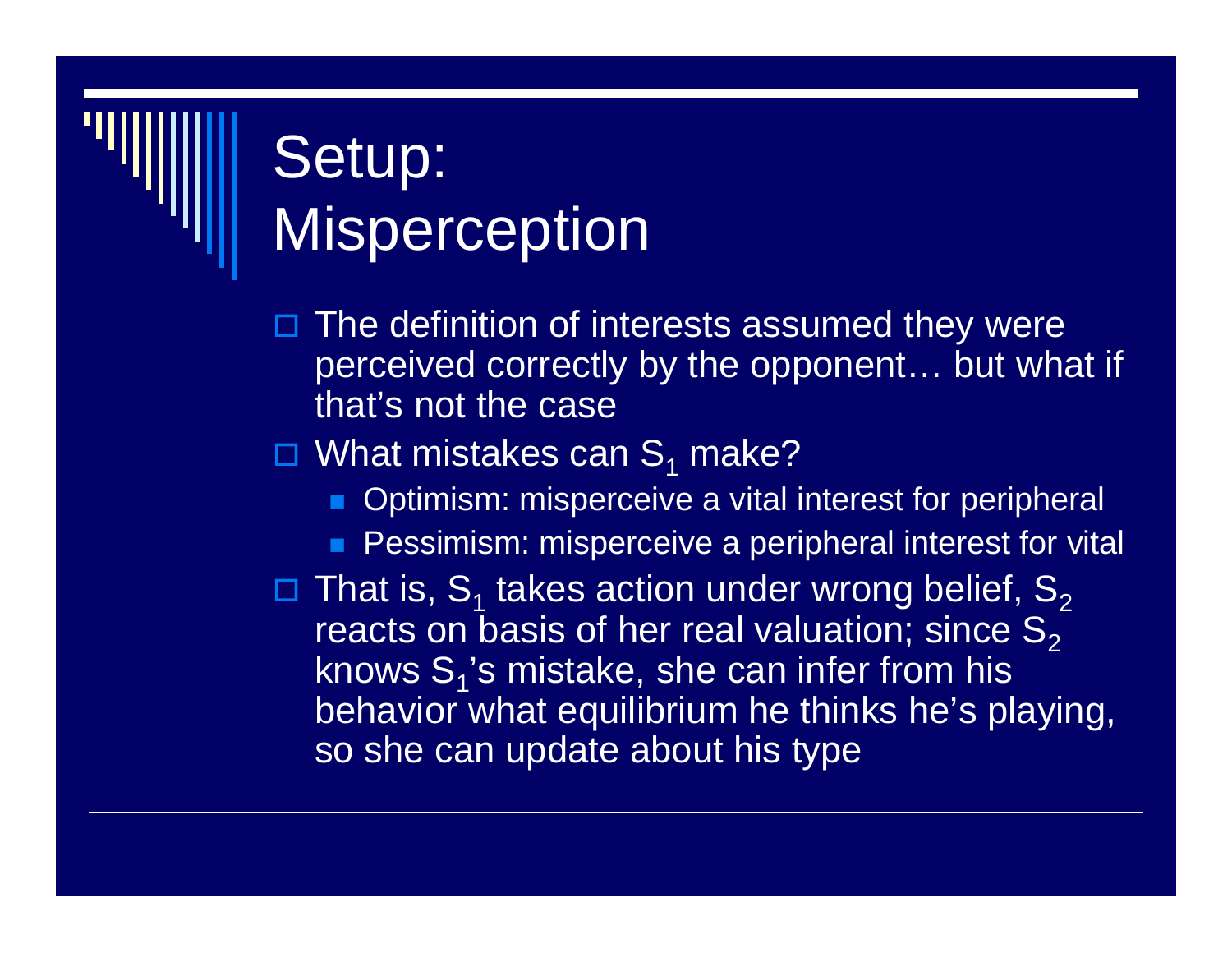# Setup: Interests and Misperception

|                       |            | S2's interests                                   |                                                 |
|-----------------------|------------|--------------------------------------------------|-------------------------------------------------|
|                       |            | <b>Peripheral</b><br>(pessimism)                 | Vitall<br>(optimism)                            |
| $ $ S1's<br>interests | Peripheral | <b>Minor Dispute</b><br>(high-stakes for $S_2$ ) | High-Stakes for $S_2$<br>(minor dispute)        |
|                       | Vital      | High-Stakes for $S_1$<br><i>(acute crisis)</i>   | <b>Acute Crisis</b><br>(high-stakes for $S_1$ ) |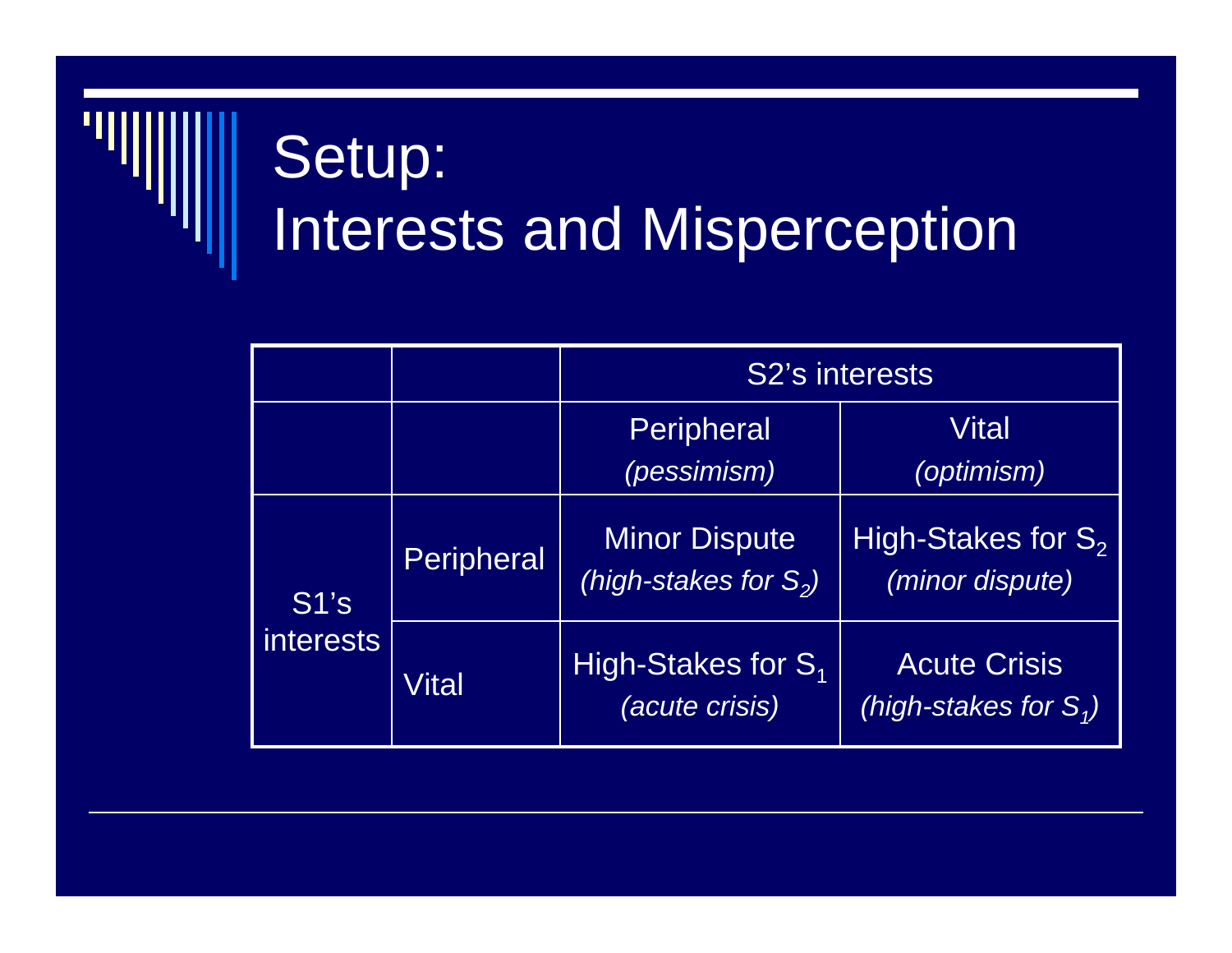## Understanding What the Model Tells You

 $\Box$ Run some sims to get sense of results:



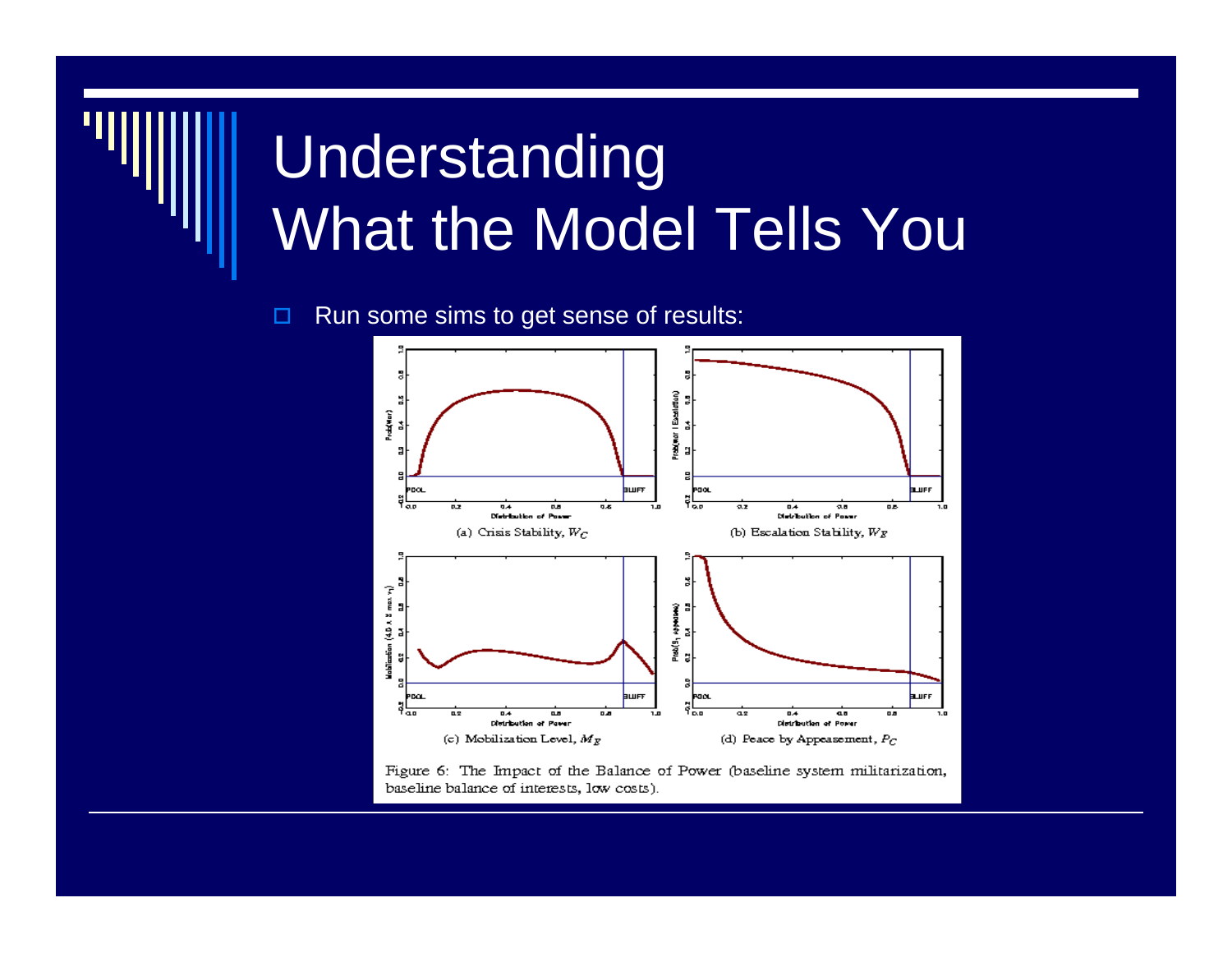# Understanding What the Model Tells You

 $\Box$ immediately notice odd mobilization level, so "unpack" to see why it happens



Figure 7: Type-Dependent Mobilization and the Balance of Power (baseline system militarization, baseline balance of interests, low costs)



Figure 8: Expected Probability of War (baseline system militarization, baseline balance of interests, low costs).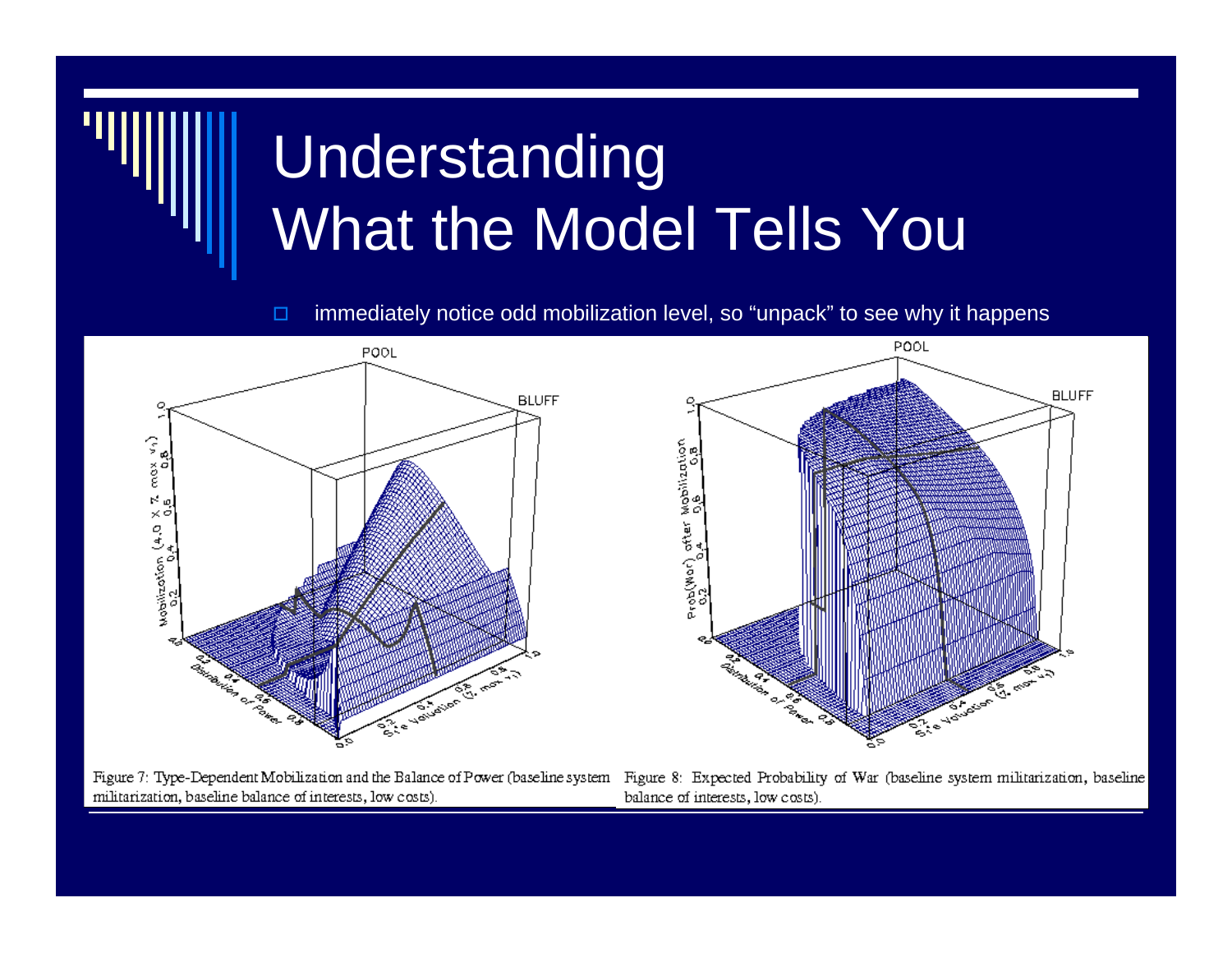#### Understanding What the Models Tells You

- □ Mobilization levels are non-decreasing in type:
	- **n** intuitive, similar to costly signaling; higher types use costlier actions
	- **Dut look at the crisis stability plot: higher** types do not necessarily risk war more

□ This seems odd… recall the general results from Banks (1990)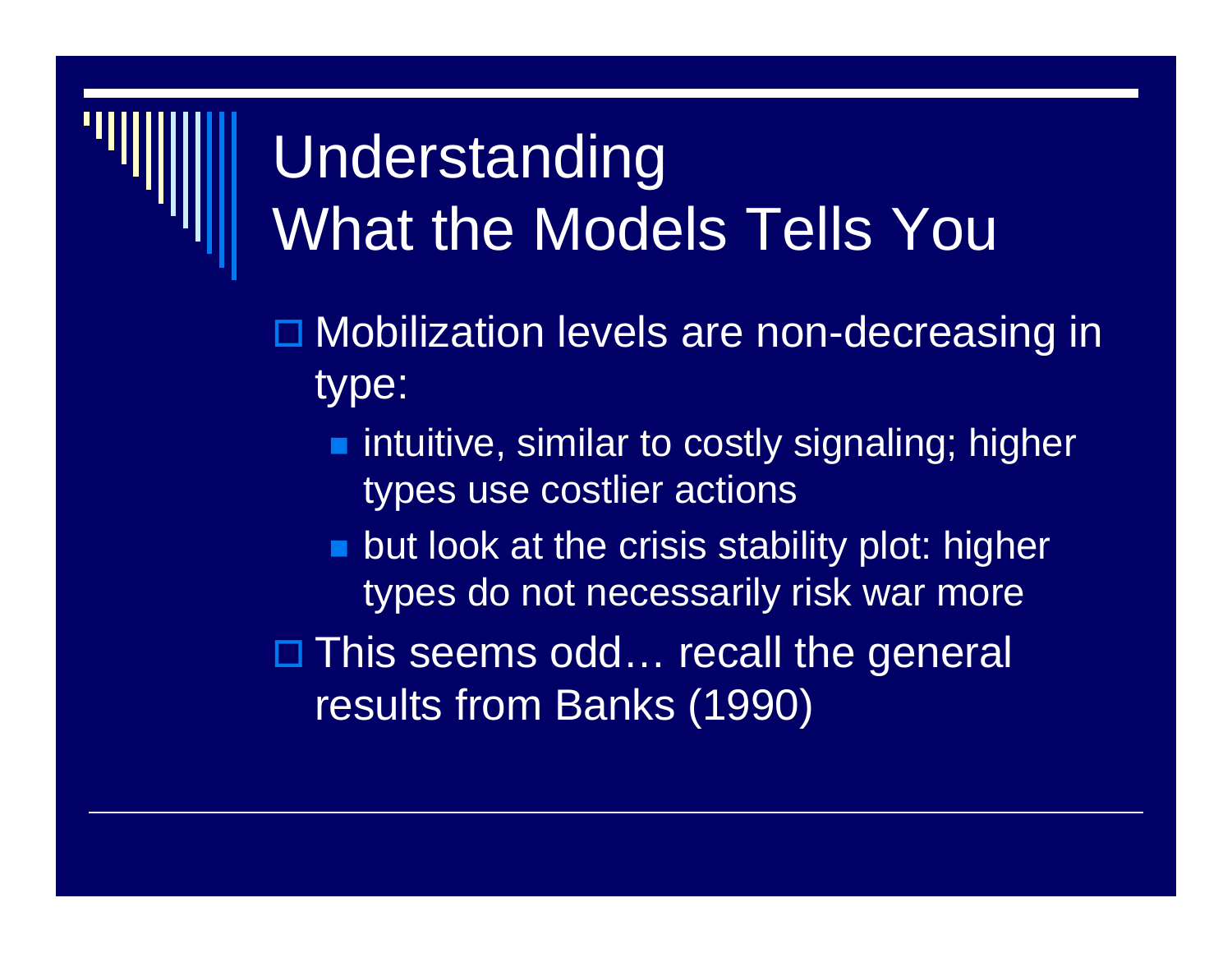#### Should Higher Types Risk War More?

□ Banks (1990) finds that higher types obtain better peaceful outcomes (i.e., conditional on no war) but must run higher risks of war in any equilibrium

□ Not so in the MTM: higher types do get better peaceful outcomes but often run lower risks!

□ So, what's the difference and why is it important?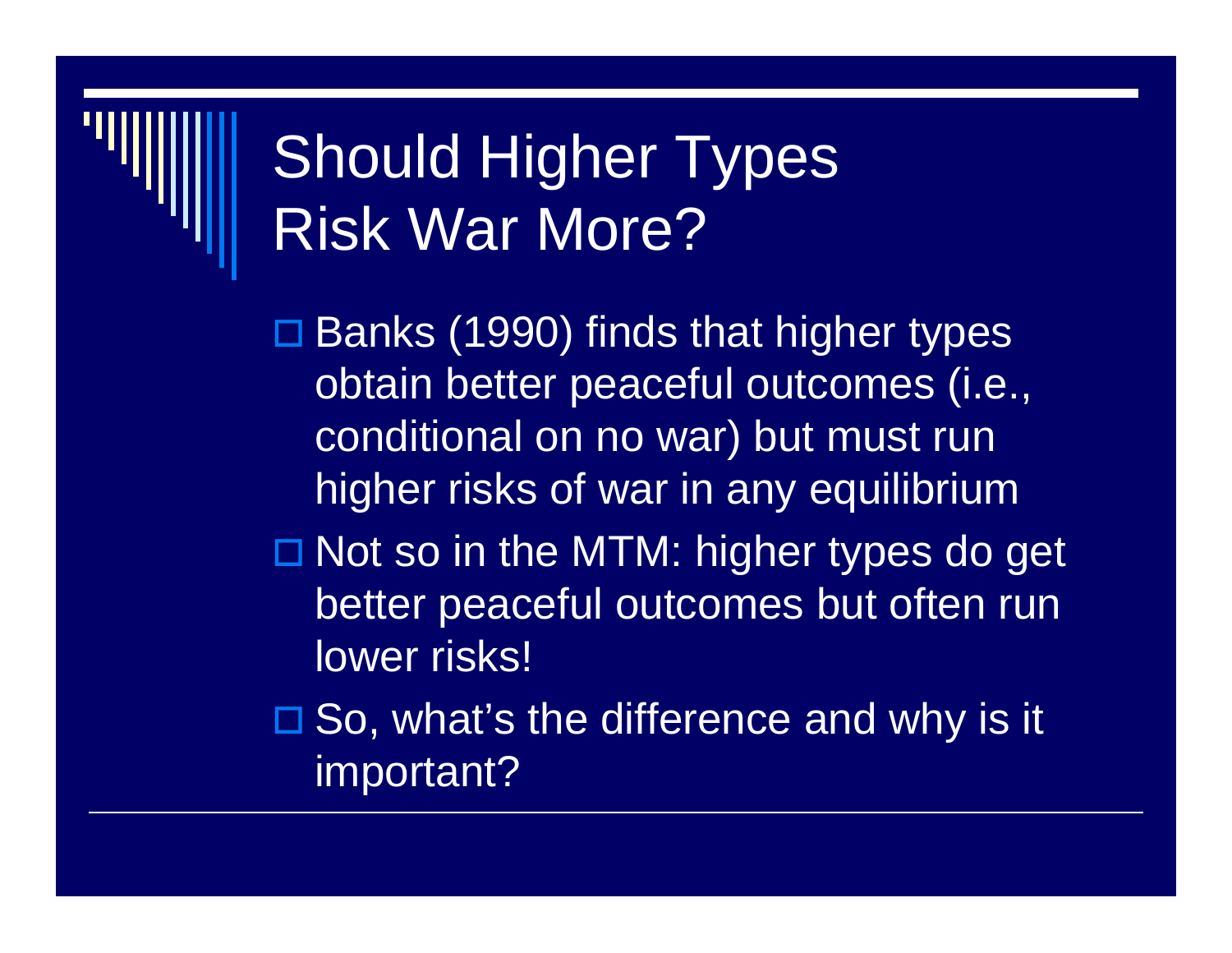# Crisis Behavior & Risk of War: Why Care?

□ Because Banks (1990) gives a very general result which must hold for *any* equilibrium in *any* Bayesian game that fits the general environment he specifies (so independent of extensive form!)

□ All models we have so far (Morrow, Fearon, Powell, etc) exhibit this behavior

□ Validates a long-running assumption in IR that higher types will risk war more (BdM/Lalman)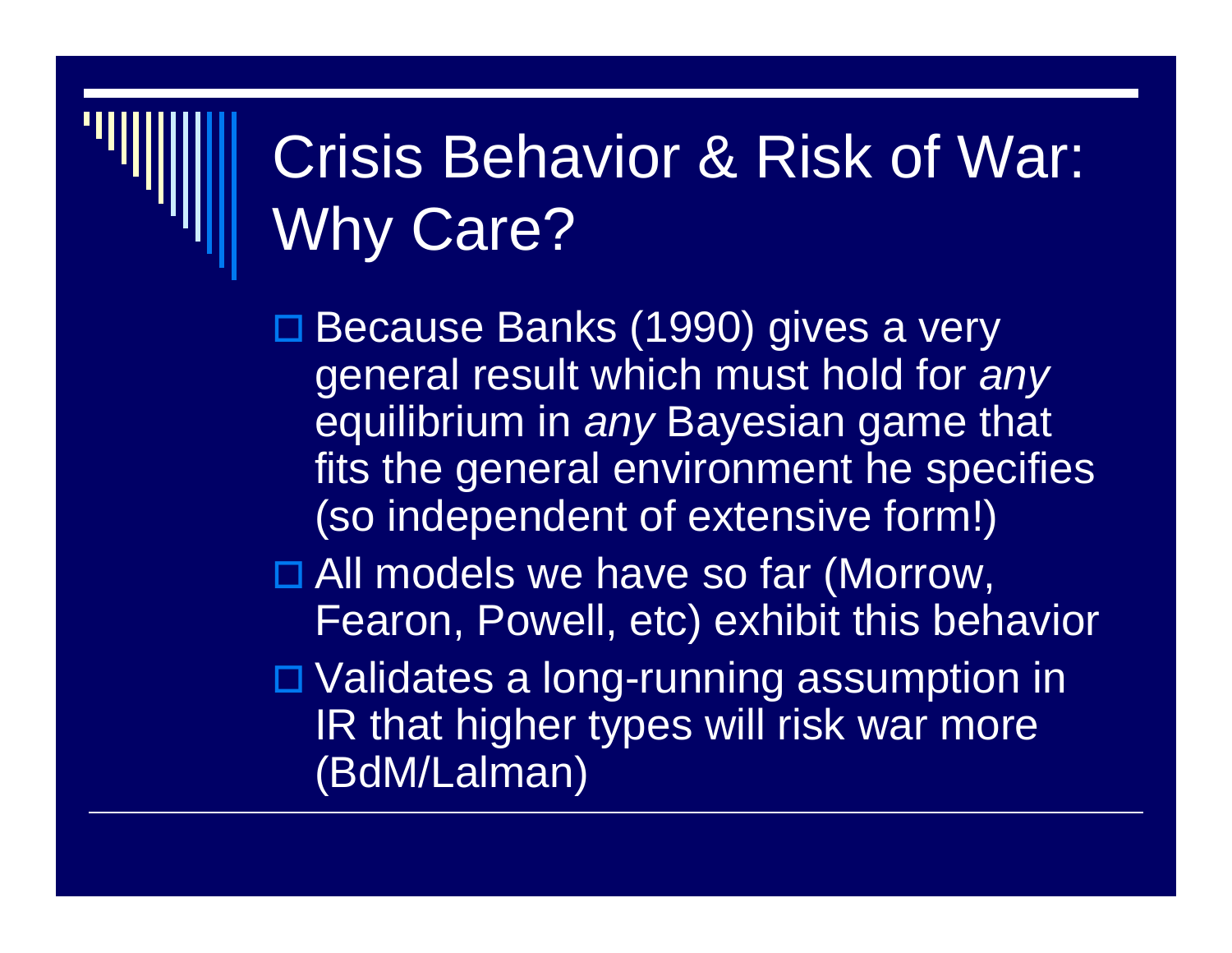## Crisis Behavior & Risk of War: Why Care?

 $\blacksquare$  The strong *monotonicity* results extend to signaling games as well (Fearon's tying-hands and sinking-costs models) even though they do not belong to class analyzed by Banks

- $\Box$  In fact, the popular Rubinstein-based bargaining models of crisis behavior (Fearon, Powell) also exhibit this!
- □ So, a very general, very common result that is contradicted by the MTM… is this good or bad?
- □ Well, depends on whether finding makes sense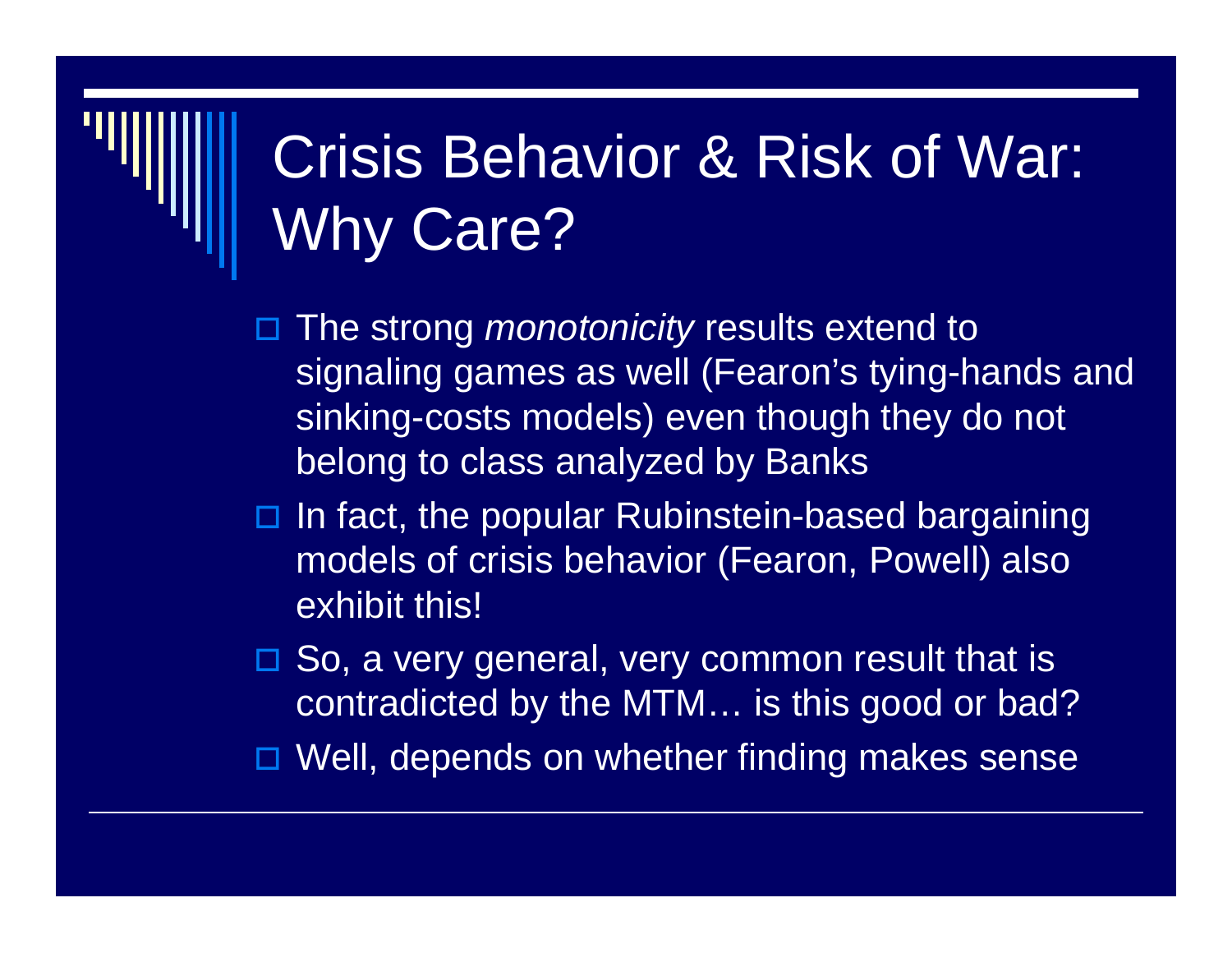# Crisis Behavior & Risk of War: What's Going On?

- $\blacksquare$  MTM has two crucial features that are necessary to get result:
	- **nobilization affects war payoff of opponent**
	- mobilization is costly
- **□ Since mobilization affects war payoff,** distribution of power is *endogenous:*
	- higher mobilizations tend to improve (up to a point) one's escalation payoff beyond signaling role by:
		- improving one's war payoff directly
		- undermining opponent's war payoff and increasing likelihood of capitulation
	- **nobilization useful for more than info revelation**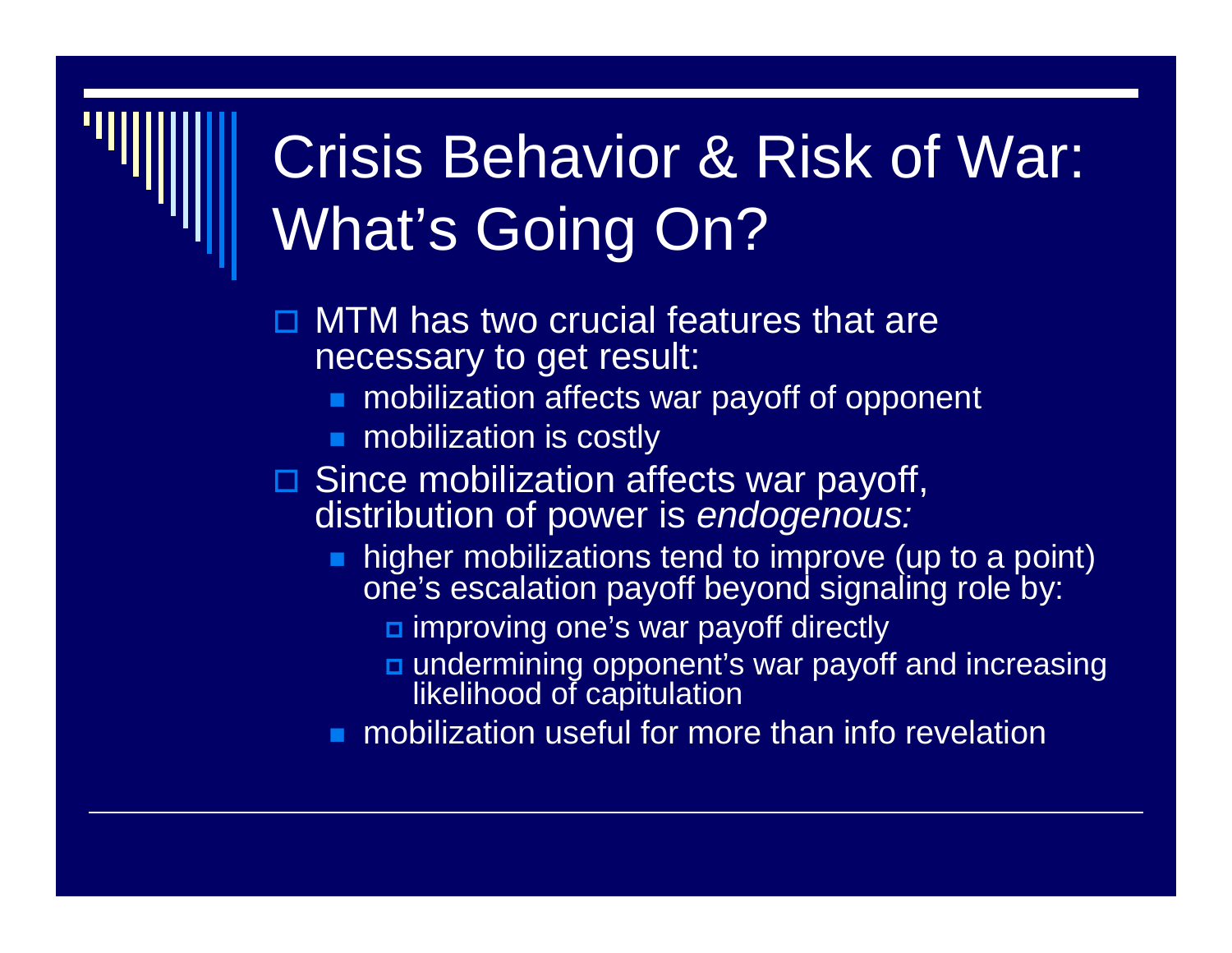# Crisis Behavior & Risk of War: Mobilization is Different

- $\blacksquare$  This means that higher types can mobilize at higher levels and obtain better payoffs… but what's to stop weaker types from mimicking this?
	- **high mobilization seems very attractive because it** reduces likelihood of war
	- **DET but... it is also expensive, which discourages weak** types from trying it
	- **we have seen how strong types overcome bluffing** problem by over-allocating; i.e., by paying costs that make bluffing unprofitable for weak types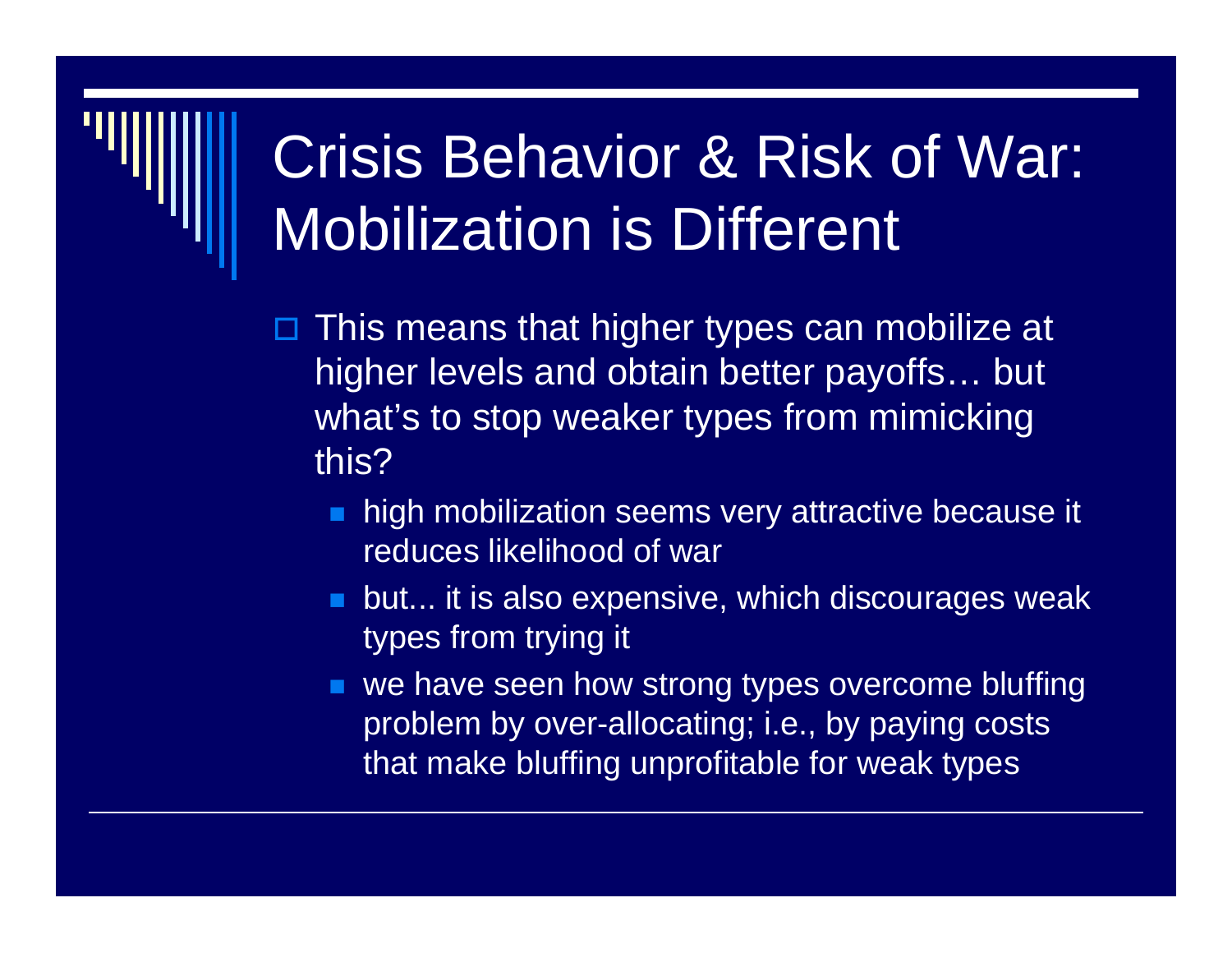#### Crisis Behavior & Risk of War: Are Results Worth It?

 $\Box$  We have now found out that if the coercive instrument influences opponent's war payoff directly and is costly, a fundamental monotonic relationship does not hold

□ Our finding has a very intuitively appealing logic: higher types are more aggressive and willing to pay more for better coercion, so they end up risking war less than weaker types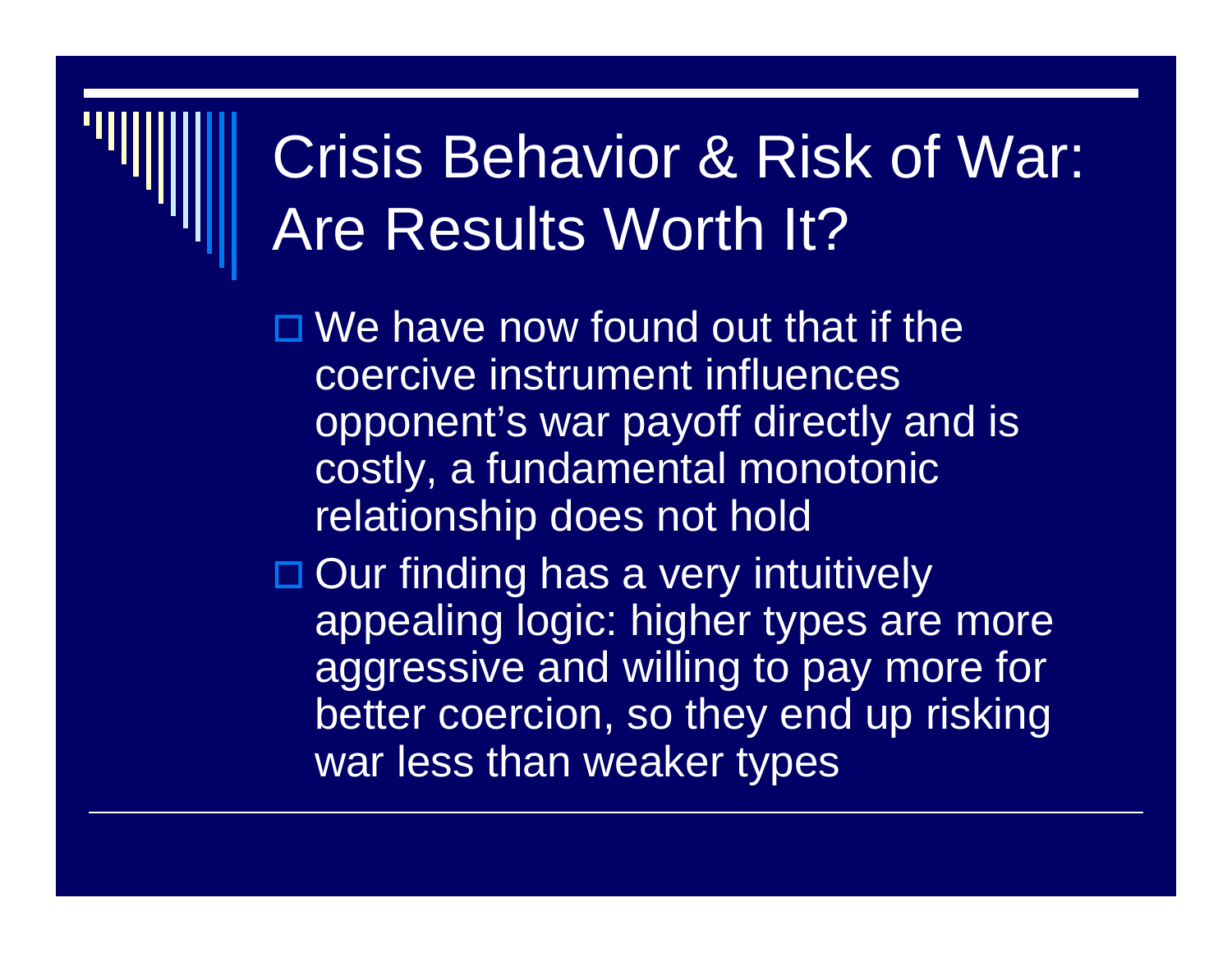# What About Bluffing?

 $\Box$  Another interesting point is that bluffing in the MTM is different from bluffing in all other models:

 $\blacksquare$  in non-MTM models, bluffing happens because higher types do not have any way of separating themselves from weaker ones (exception: tyinghands and sinking-costs with intuitive criterion refinement)

**n** in MTM, bluffing happens because higher types do not *want* to separate themselves; only in the assured compellence equilibrium where there's no gain to be had from revealing one's resolve for sure

□ Reason for difference is (again) nature of instrument: flexible and truly coercive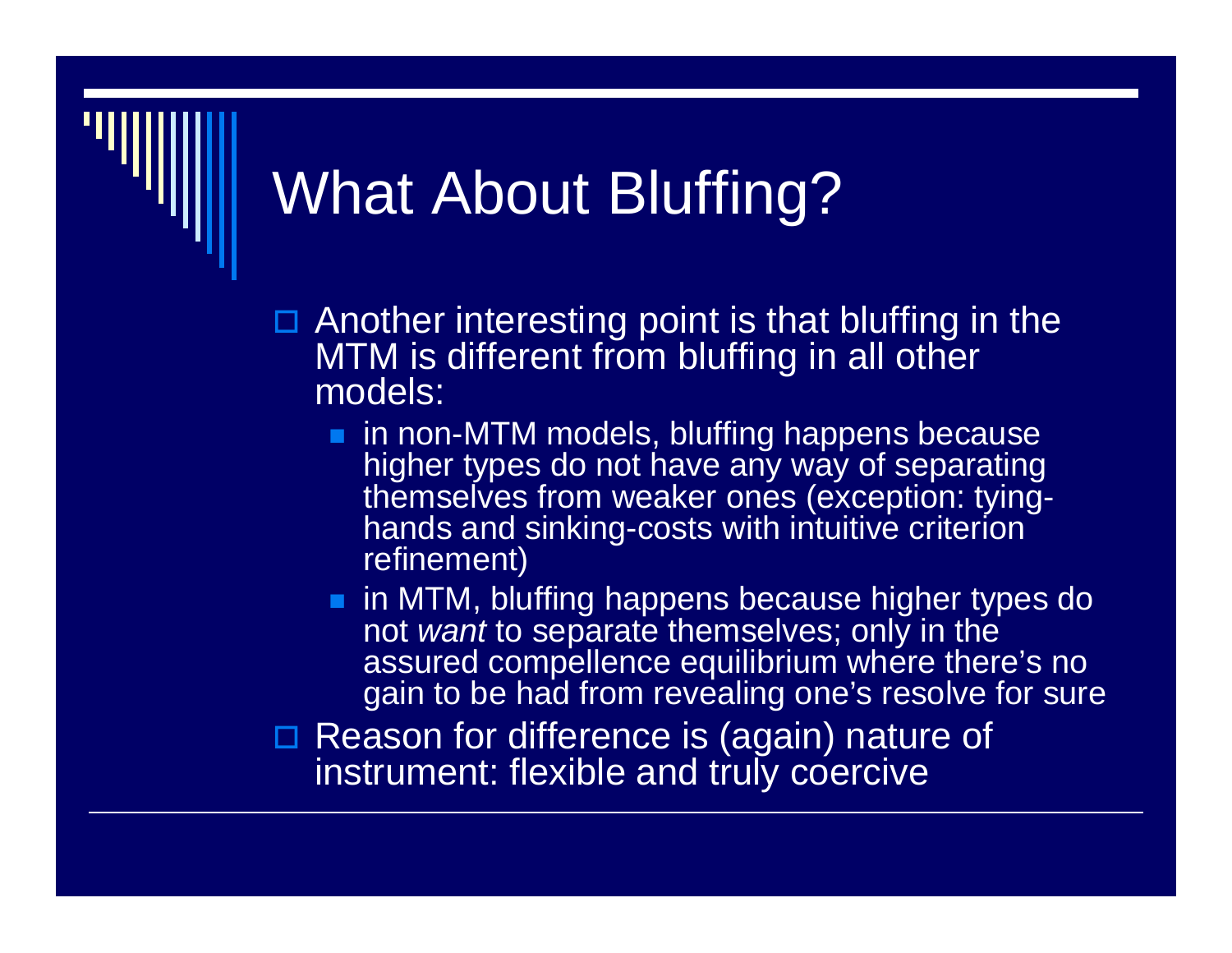# Relating Results to Bargaining Model of War

- □ We know the MTM is too stylized and has no bargaining… but:
	- **Form Sings 1996)** relies on **redig-off** (Powell, 1996) relies on essentially the same monotonicity
	- Leventoglu-Tarar (2005) show it seems to disappear when we tweak extensive-form
- □ The trade-off does not necessarily show up in MTM either:
	- **The Trunning risks in MTM differs from RRTO**
	- **RRTO appears to depend on player's inability to** influence war payoff of opponent

□ Must re-analyze bargaining model of crises!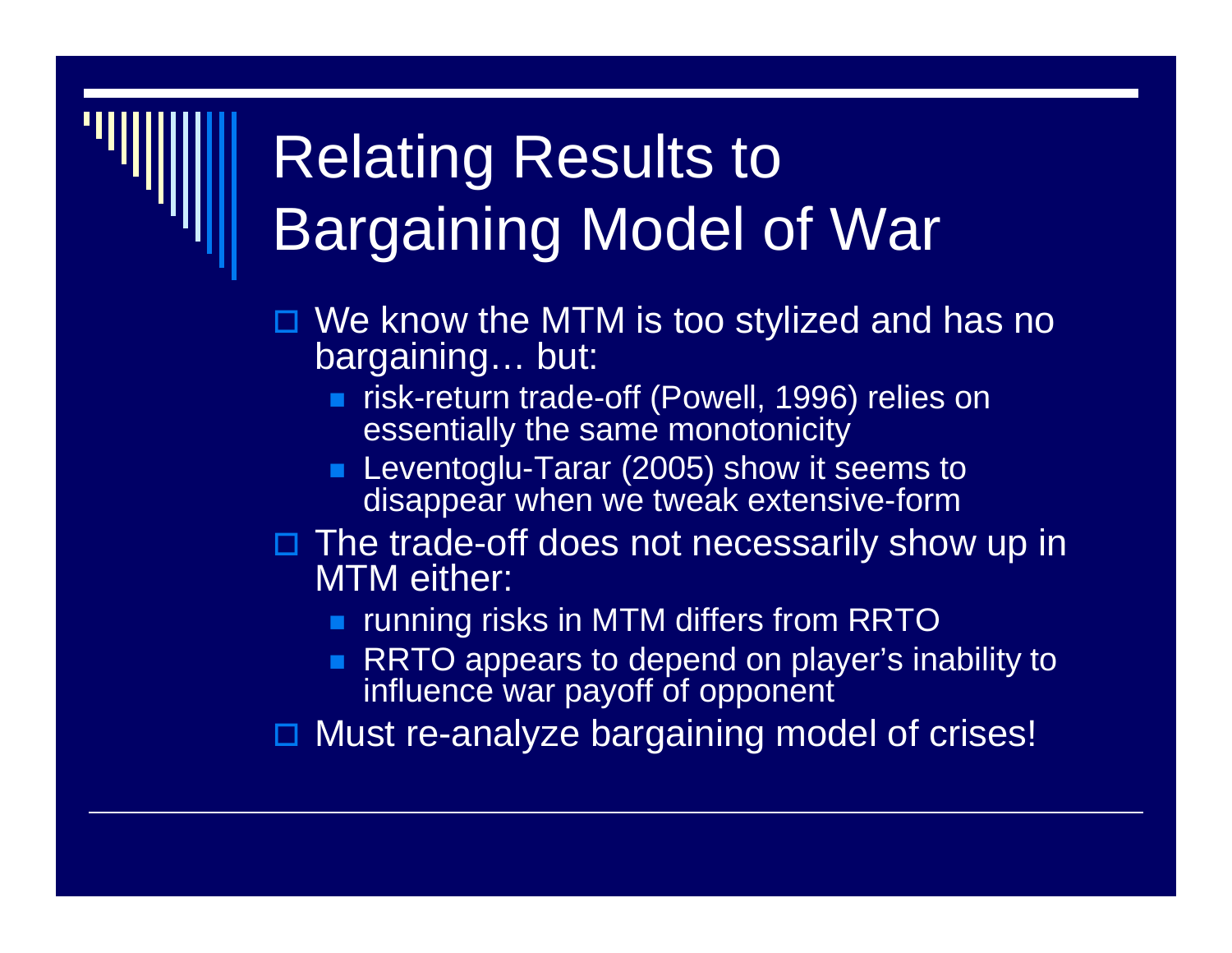# So, First Results Encouraging

 $\blacksquare$  Before even jumping into simulations to address other interesting questions, we have uncovered an intriguing aspect of MTM that:

- P. shows very common monotonicity results not that general
- **shows very common RRTO may have been** overstated (so explanation for war under incomplete information in limbo)
- implies we need to rethink crisis signaling

□ And all of this by "simply" understanding our own results, comparing them to existing ones, and asking where the discrepancy comes from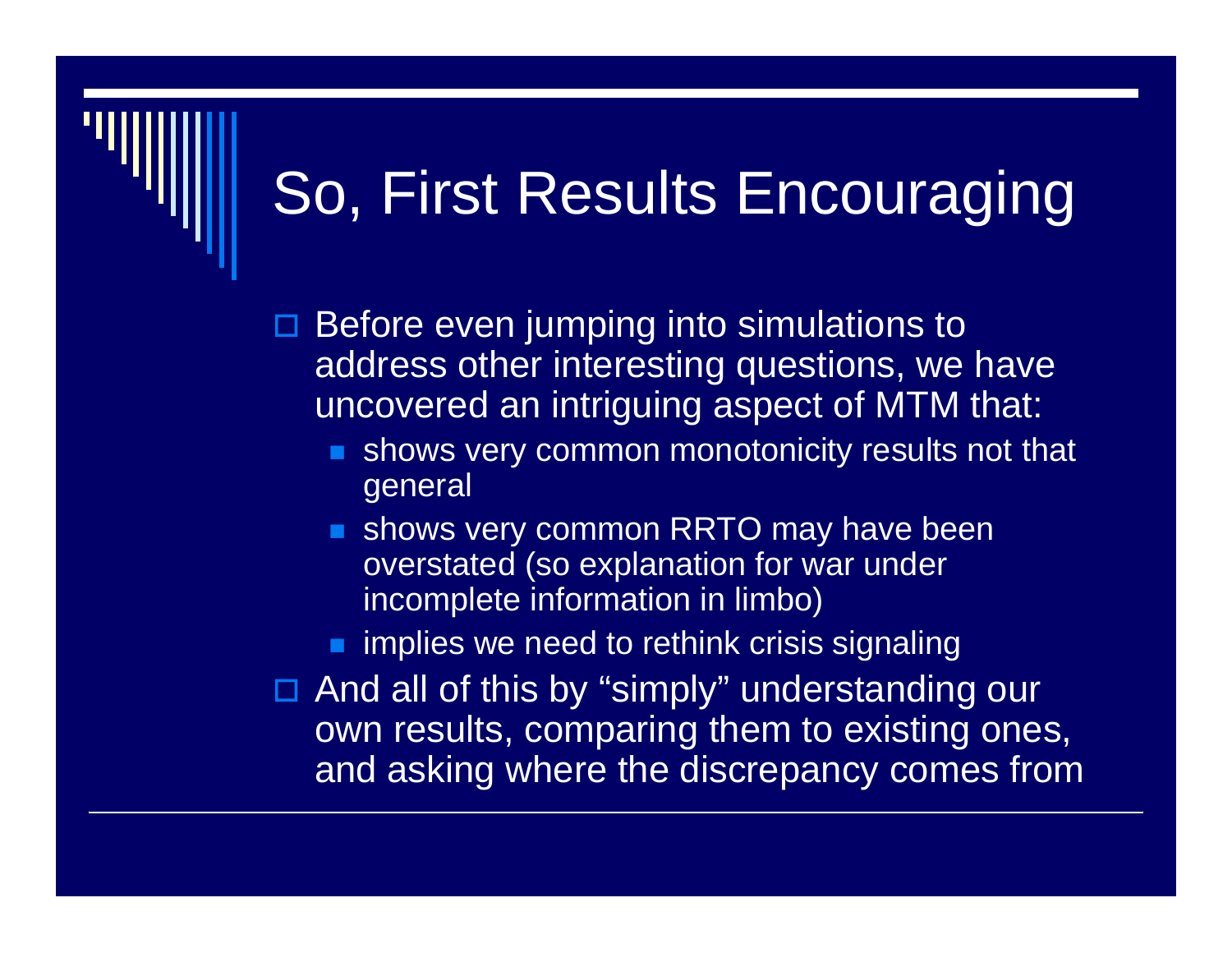#### Pushing Further: Asking

 $\Box$  If private info explanation of war we have seems to depend on somewhat unwarranted assumptions, what would the MTM have to offer as alternative?

- solve model with complete info
- **See where difference comes from when we** add uncertainty
- what, if any, implications does this have?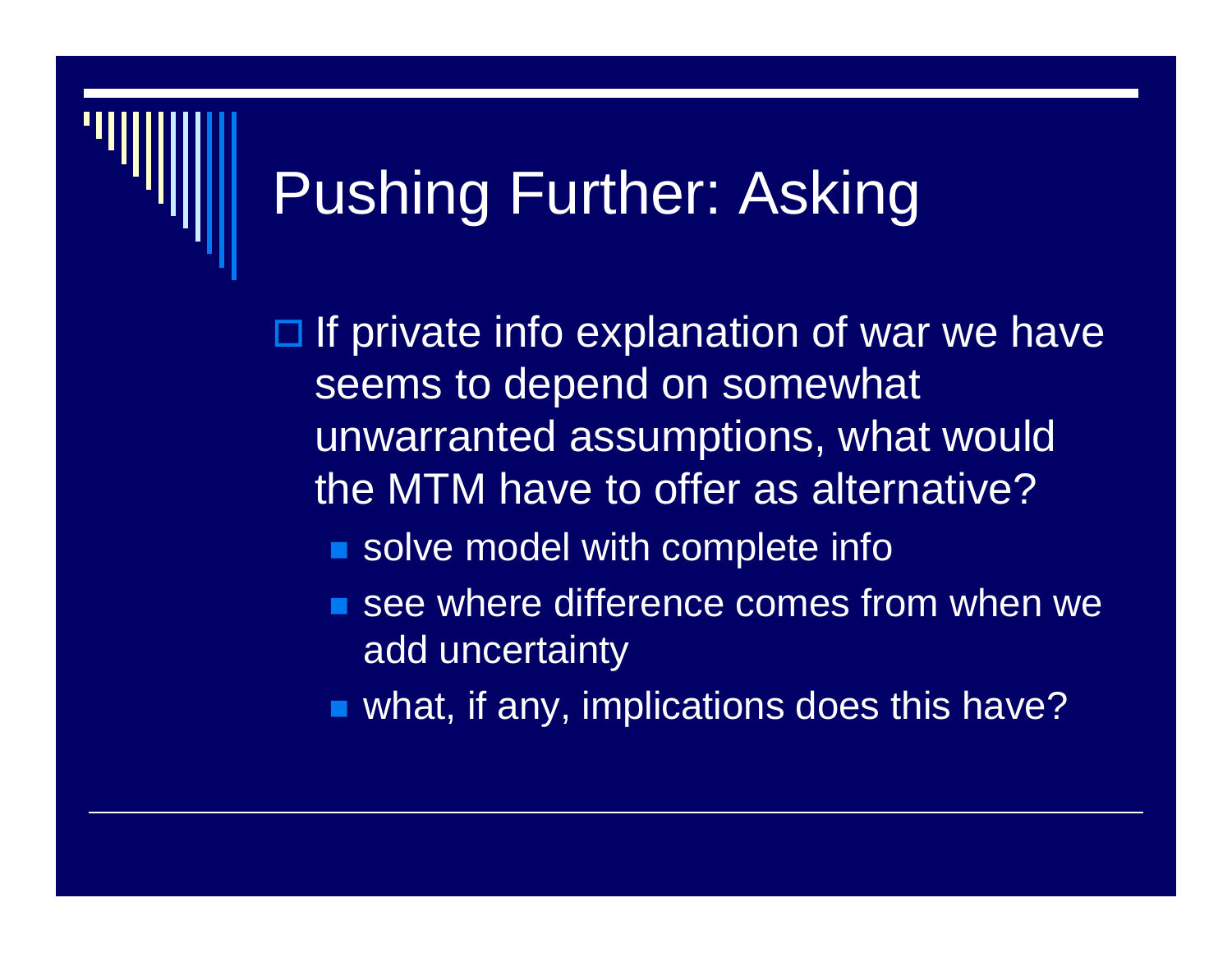## Pushing Further: Analyzing

- $\blacksquare$  Assume baseline balance of interests, system militarization, high costs for  $\mathsf{S}_\mathsf{1}$  and low costs for  $\mathsf{S}_\mathsf{2}.$
- □ Solution of MTM with incomplete information is Coercive Equilibrium (3):
	- all types *v<sub>1</sub><16.0*2 appease
	- all others coerce (none compel)
- □ Suppose now complete info with  $v_1 = 18.75$  and  $v_2 = 15$ :
	- under uncertainty:  $S_1$  mobilizes  $m=3.84$  for coercion (S<sub>2</sub> expected to capitulate with probability 28%),  $\mathsf{S}_2$  resists, expected to capitulate with probability 28%), S<sub>2</sub> resists, and<br>they fight because S<sub>1</sub> has committed himself (*-2.89* for war they fight because S<sub>1</sub> has committed himself (*-*2*.89* for war<br>and *-6.34* for capitulation given this *m*)
	- with complete info:  $S_1$  mobilizes  $m=13.75$  and  $S_2$  capitulates; S1 is resolved for any *m>0.36*, and S 2S<sub>1</sub> is resolved for any *m>0.36*, and S<sub>2</sub> would capitulate rather<br>than fight for any *m>=13.75*; since optimal war gives S<sub>1</sub> -*- 2.44*, assured compellence is better with payoff of *5*.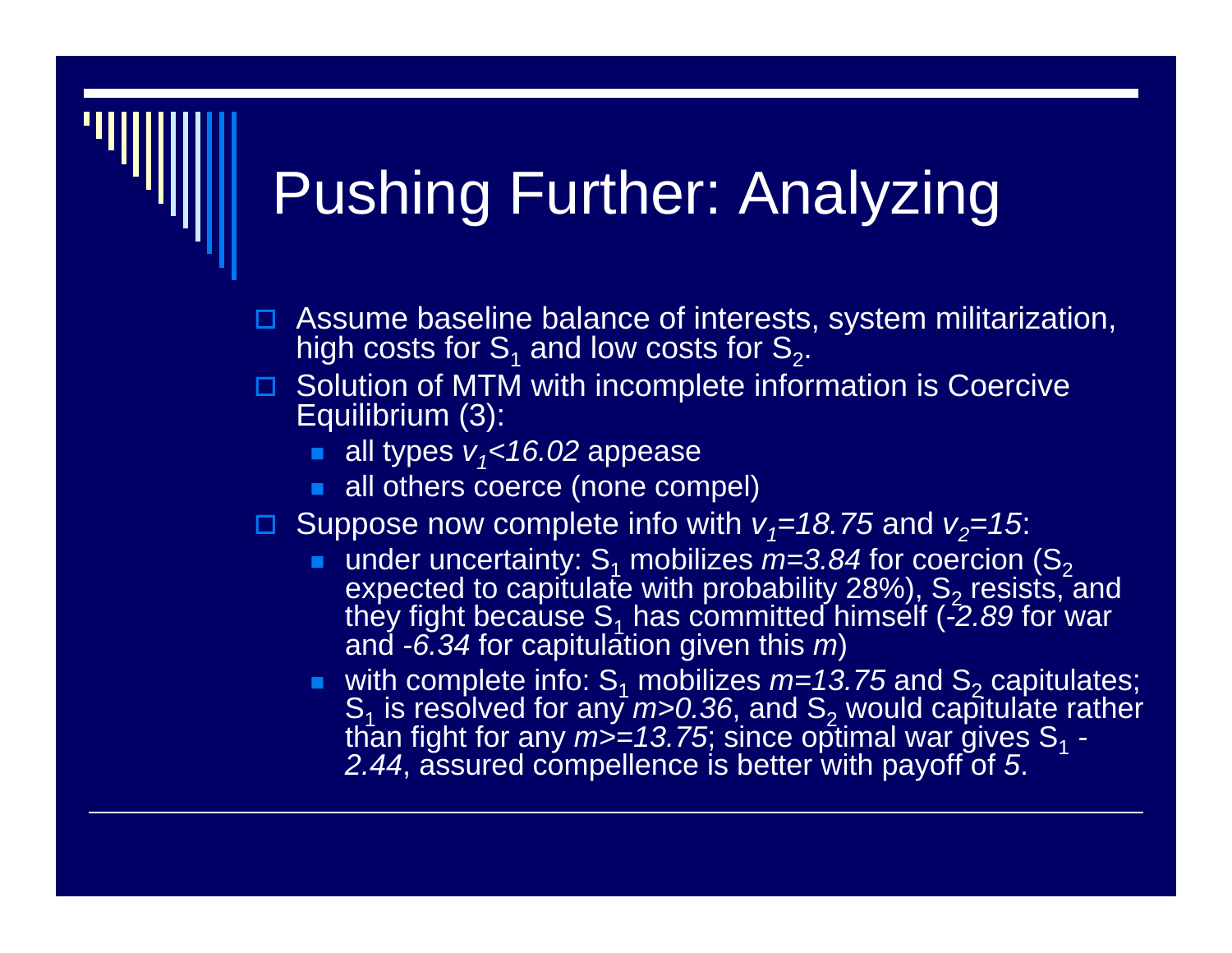# Pushing Further: Explaining

 $\square$  Striking that  $S_1$  achieves compellence even though best war payoff is worse than appeasement

□ Works because sinking mobilization costs makes capitulation (*-16.25*) costlier than improved war payoff (*-10*)

 $\Box S_1$  has tied his hands and, crucially, has untied  $\mathsf{S}_2$ 's by making capitulation\_ preferable for her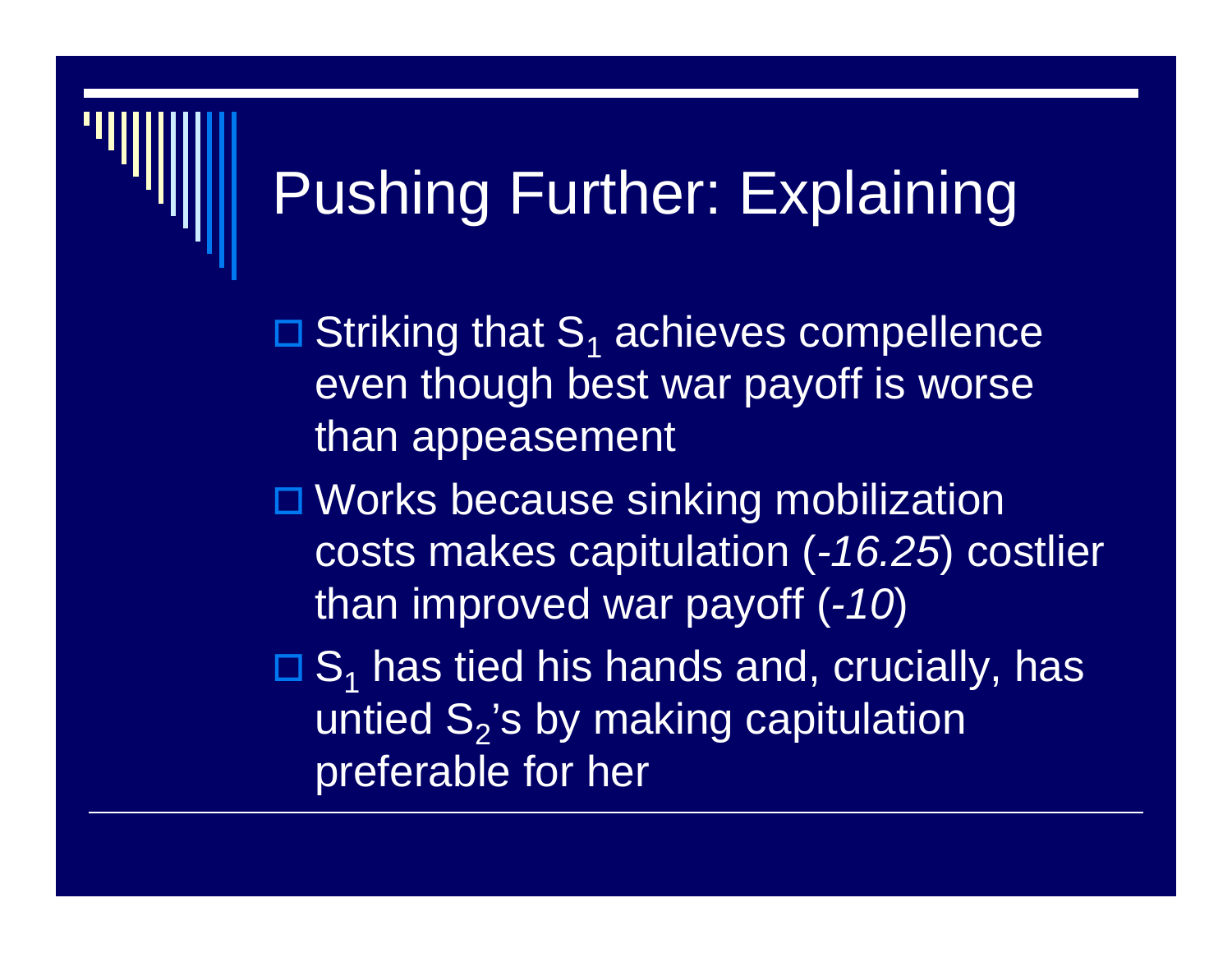#### Pushing Further: Answering

□ Contrast with incomplete info result where S 1 allocates *m=3.84*:

- $\blacksquare$  this is enough to commit him to war (minimum for this v1 is *m=0.36*)
- this is not enough to get S2 to capitulate for sure (minimum is *m=13.75*)

 $\Box S_1$  has now created a situation in which neither opponent wants to back down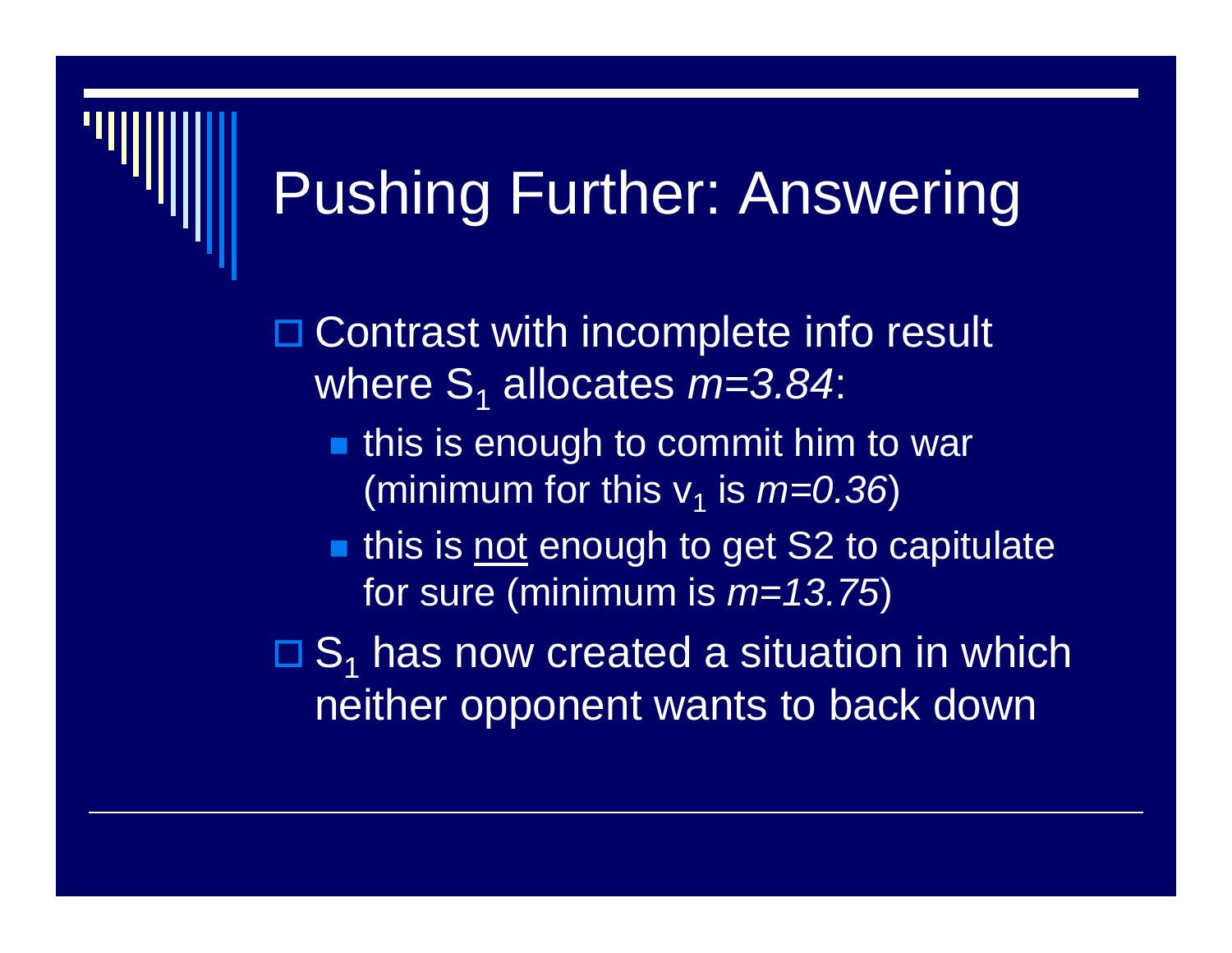#### Pushing Further: A Conjecture

□ Using military instrument changes physical environment and alters the incentives for both players

□ MTM suggests 2-step road to war:

- **Example to coerce under uncertainty with a** costly instrument may commit both actors
- **actors may then prefer to fight even if** uncertainty is no longer an issue

□ Next step: formalize in bargaining setup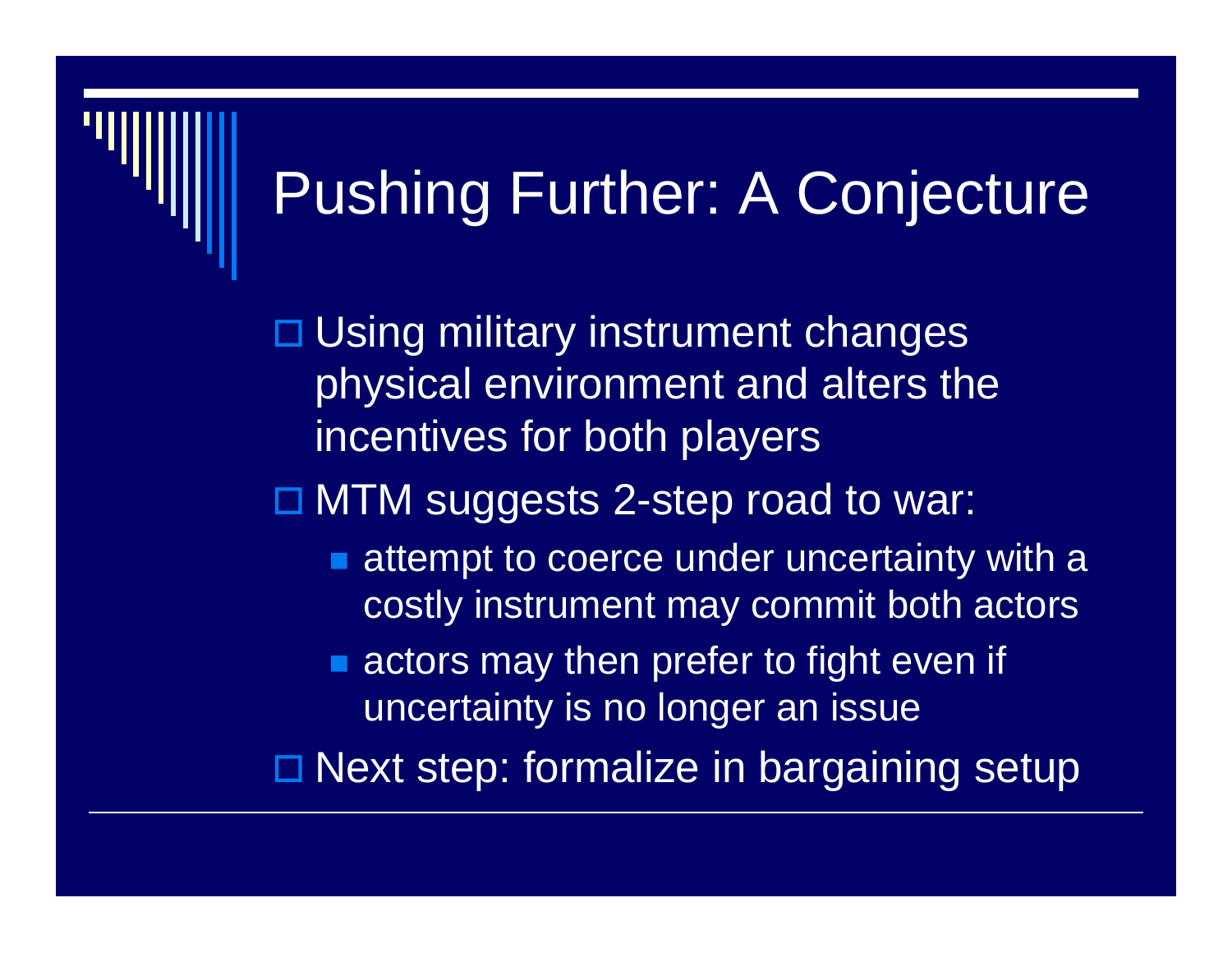### Quick Recap

- $\blacksquare$  We looked at sample plots and noticed "weird" aggregate behavior
- □ We unpacked it and noticed type-dependent behavior that contradicted well-known results
- □ We analyzed the discrepancy and then dug further (with examples) to see if it mattered
- □ We found that it does matter quite a bit (?!)
- $\blacksquare$  At this point, more than enough for a paper… and we have not even touched the sims yet!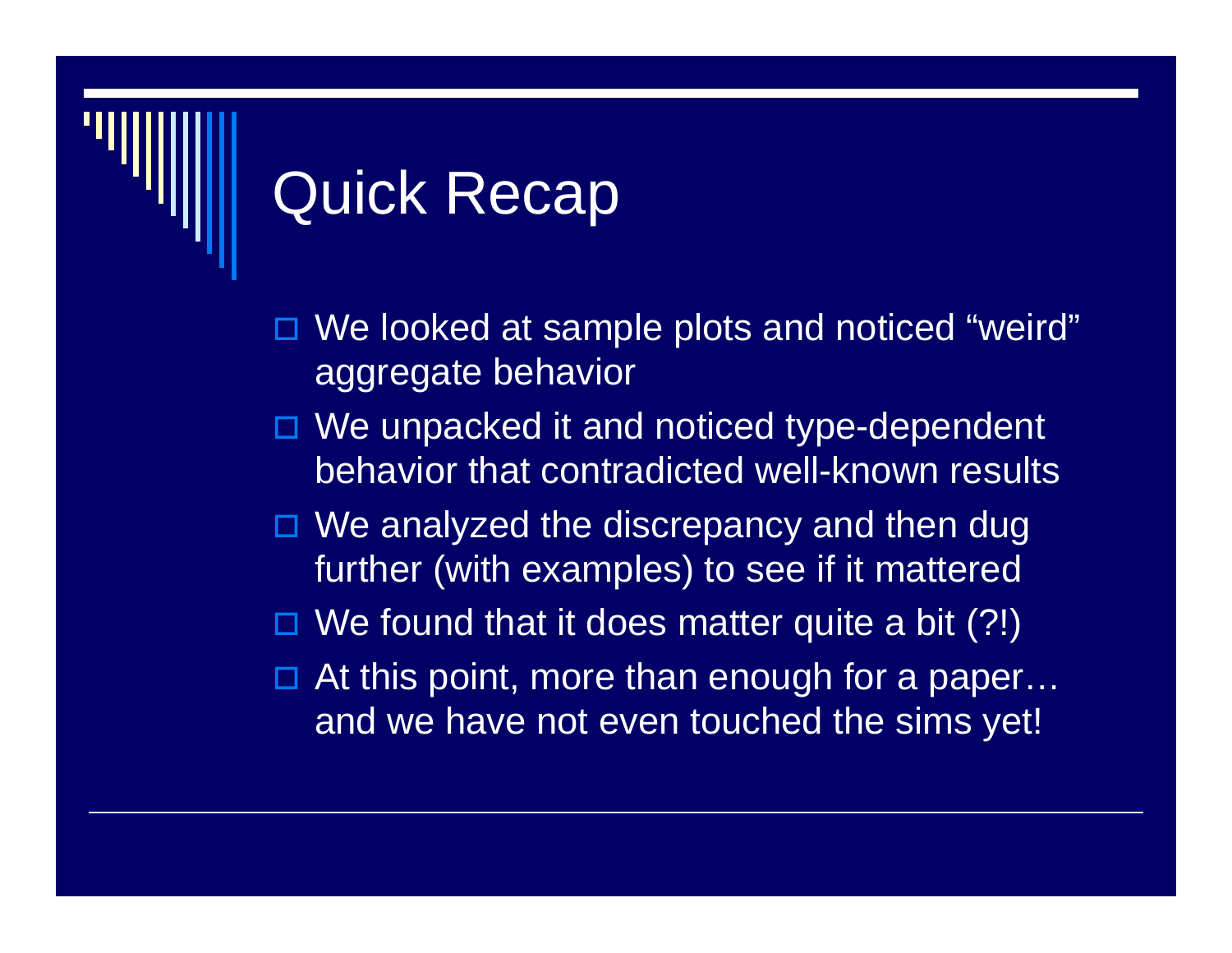## A Quick Glance at Sims: System Militarization

- □ Since I have not done the other sims yet, here's a preview of some runs
- □ Recall that system militarization is absolute levels of existing allocations
- □ Two different allocations can generate same probability of winning (ex ante probabilityequivalent)
- □ We find (with proof) that if two allocations are ex ante probability-equivalent, the same mobilization will increase the probability of winning by a larger amount in the under-militarized system
- $\Box$  That is, mobilization is more effective when opponents are lightly-armed to begin with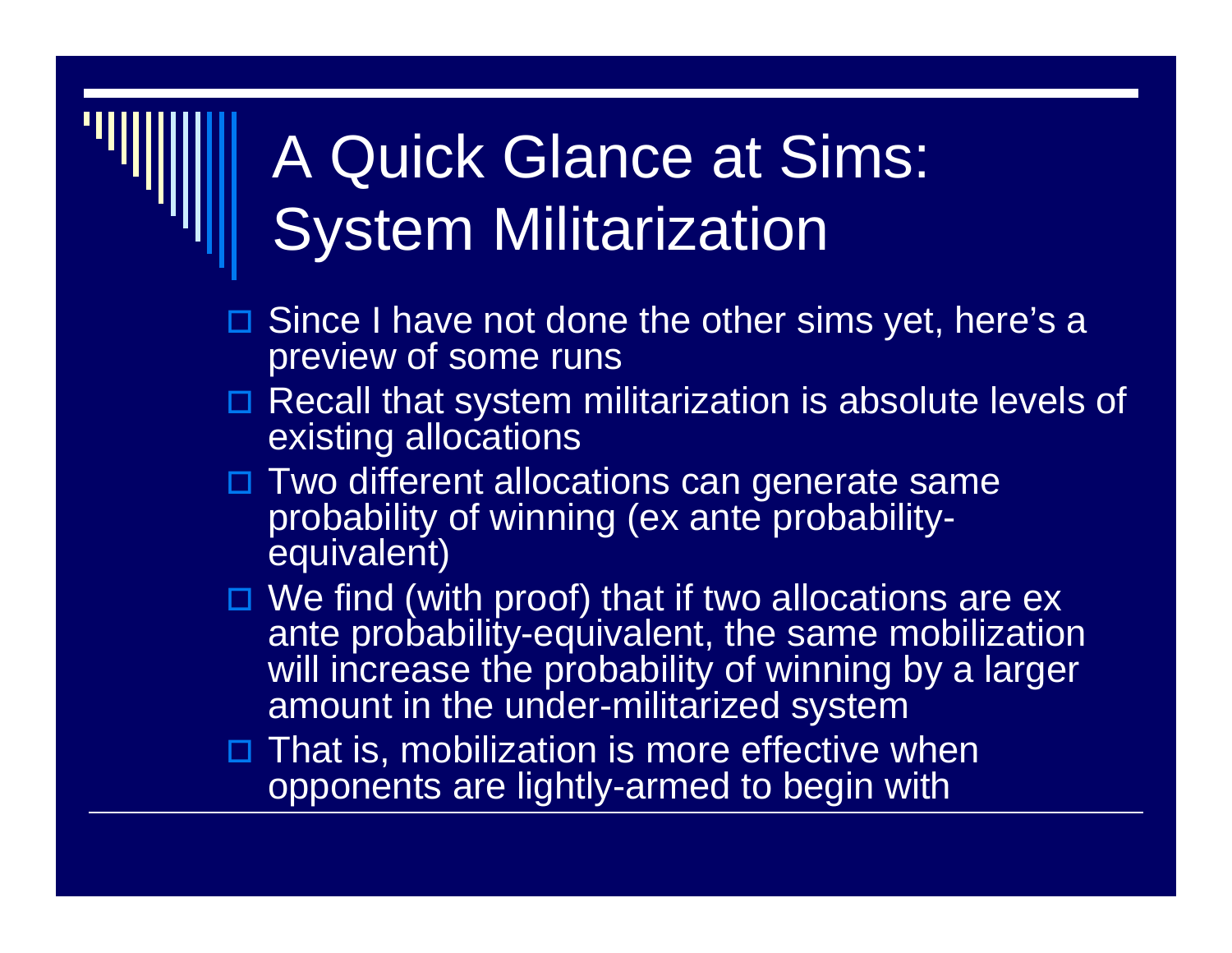## System Militarization: Expected Mobilization

- $\Box$  Crisis behavior depends on absolute levels of capabilities, not just relative
- $\Box$  Under-militarized systems exhibit more aggressive behavior under all but very skewed BOP
- $\Box$  Leftward shift: coercion becomes more attractive at lower BOP in these systems (because mobilization is more effective)
- П. Upward shift: all else equal, mobilization will be higher at given BOP (since more effective, makes sense to pay slightly higher costs)



Figure 9: System Militarization and Mobilization Levels (low costs).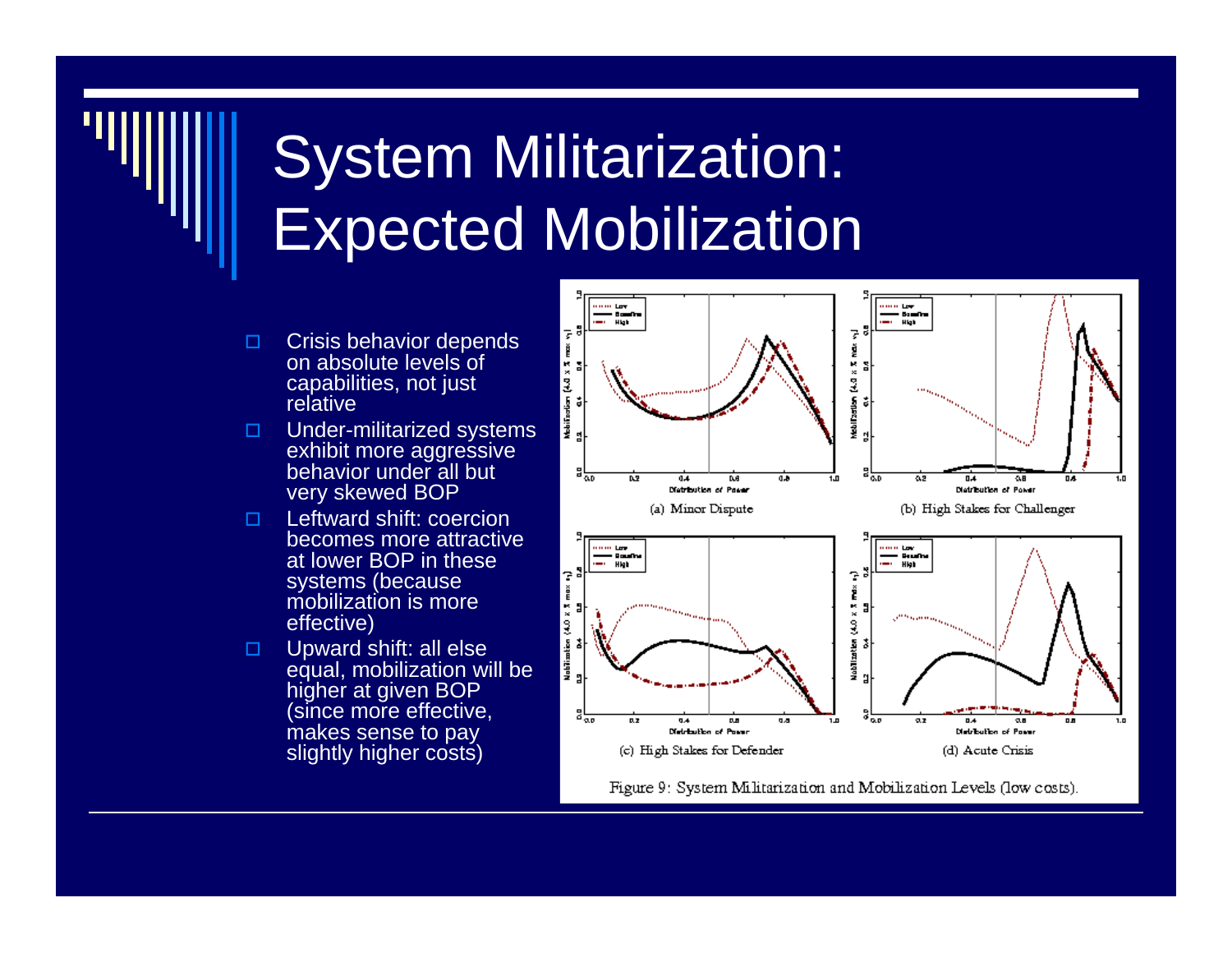# System Militarization: **Crisis Stability**

- $\Box$  $\Box$  Crises between heavily armed opponents will involve less aggressive mobilizations but risk of war will be higher (except at very skewed BOP)
- $\Box$ When BOP disproportionately favors  $S_1$ , mobilizations in under-militarized systems are lower but crises are more stable
- □  $\Box$  When BOP disproportionately favors S2, mobilizations in under-militarized systems are higher and crises are less stable… WHY<sub>7</sub>
	- ш. in this range, mobilization leads to certain war because coercion is not profitable
	- m. when BOP extremely unfavorable for  $S<sub>1</sub>$ , no type even escalates
	- m. since military instrument is more effective in under-militarized systems, war becomes profitable at lower BOP, so some types begin escalating, decreasing crisis stability
- $\Box$  Note that probability of war peaks under any BOP, depending on balance of interests!



Figure 10: System Militarization and Crisis Stability (low costs).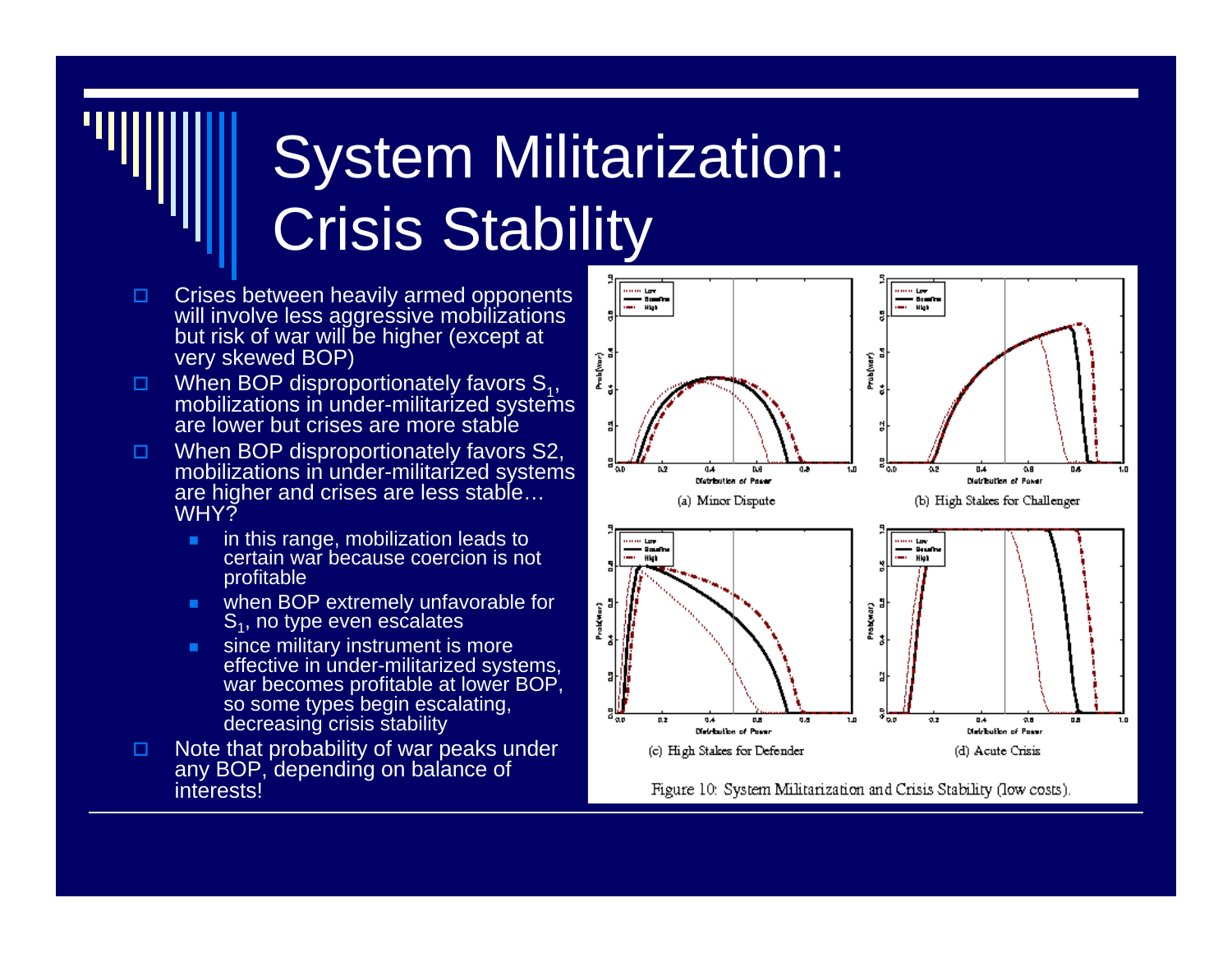#### Next Step Already Clear

 $\blacksquare$  Since crisis instability can peak under any BOP depending on interests, we must clearly address predictions of various schools:

- $\mathbb{R}^2$ balance of power says *p=.5* most stable
- preponderance of power says *p=.5* least stable
- bargaining model says least stable when expected benefit of war too far from status quo valuation

 $\square$  Examine why war becomes more likely when it does under MTM and how this result depends on the features of the military instrument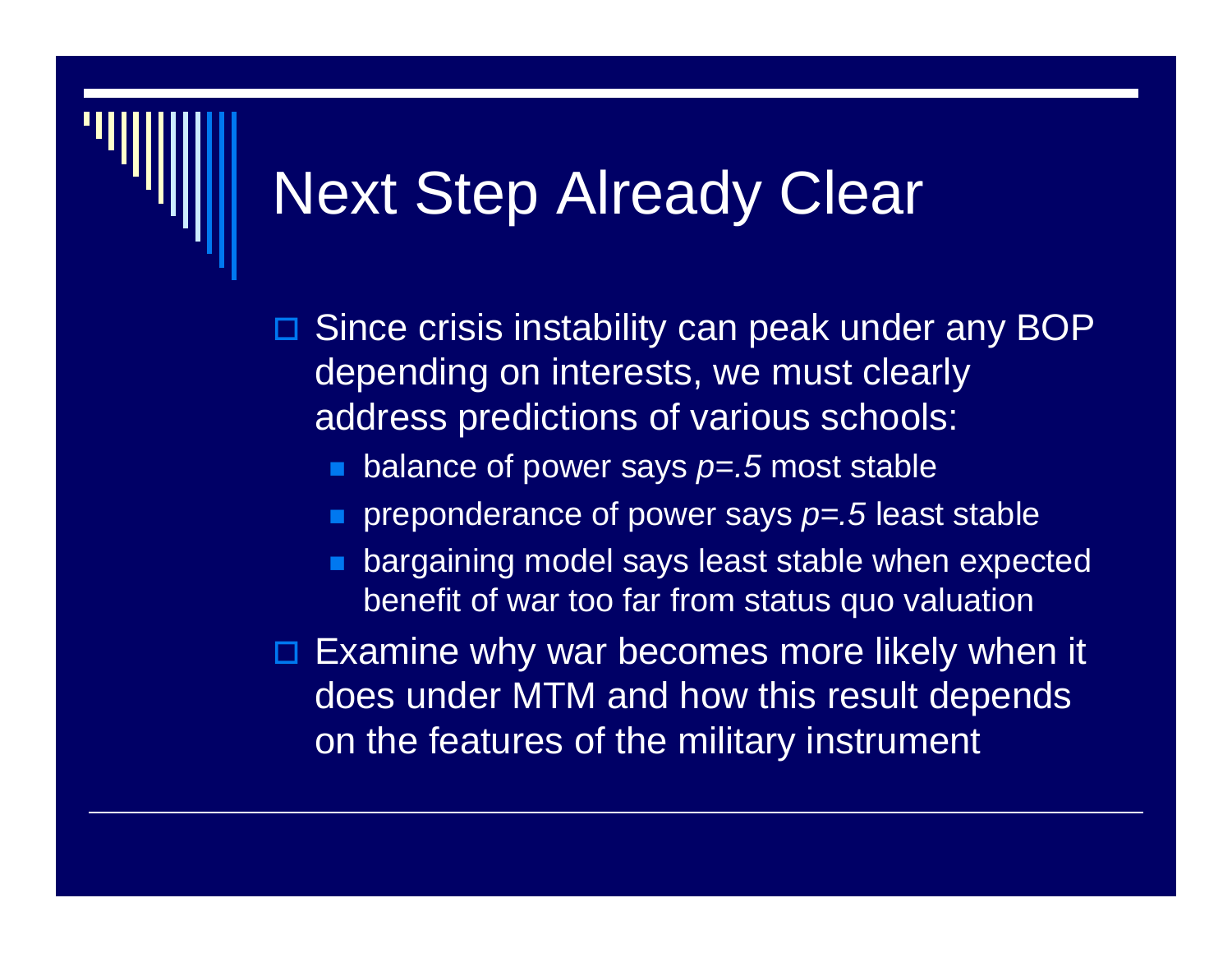#### Things to Think About

□ Misperception (already set up) □ Balance of costs (preliminary results show that high costs may not be stabilizing, contrary to popular opinion) □ Selection effects (need to add initial move by  $\mathbf{S}_2)$ □ Compare threat mechanisms (MTM vs

sinking costs, tying hands, threats that

leave something to chance)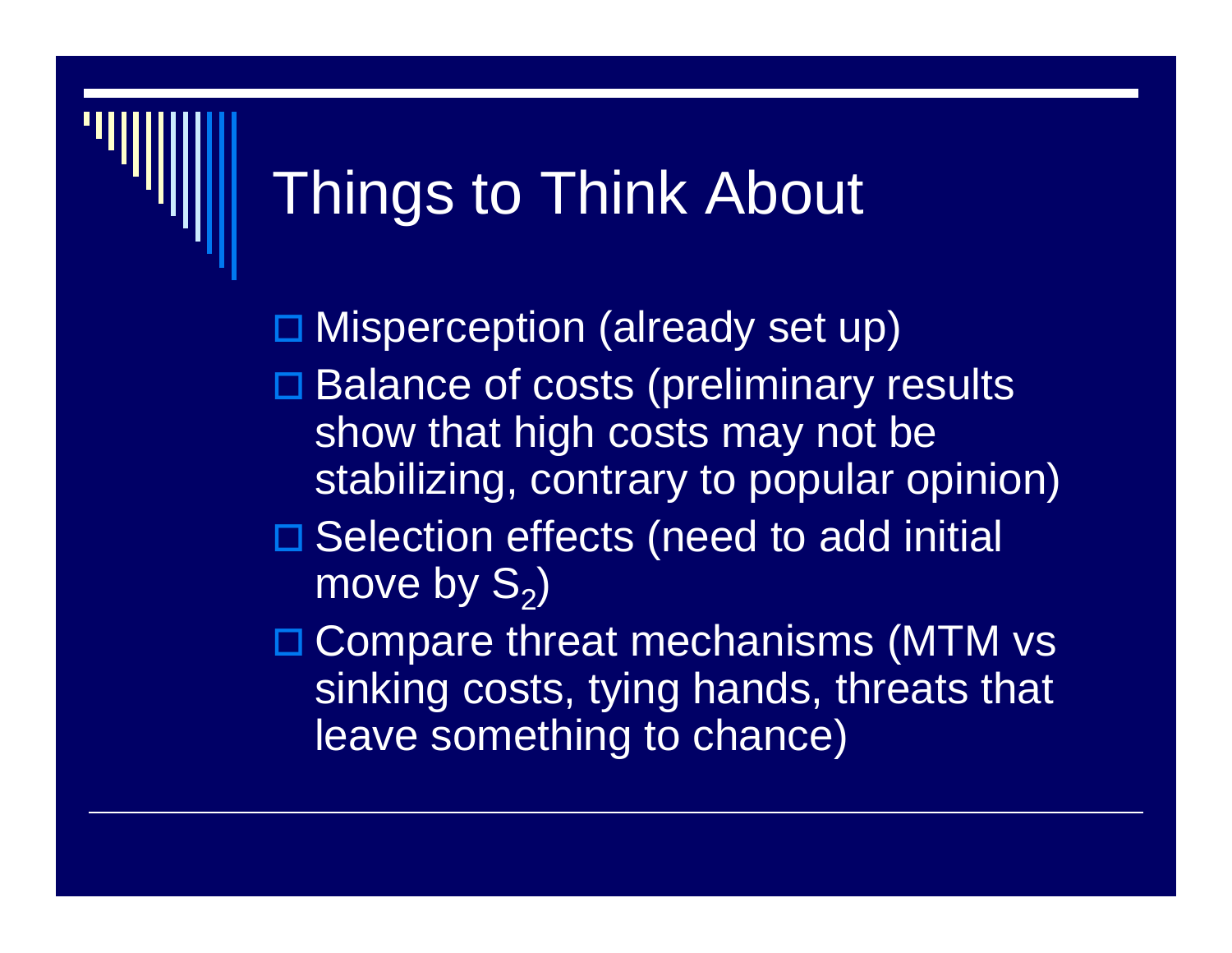## Empirical Tests (Fantasies)

 $\blacksquare$ Statistical tests:

- **Form Prequire new data (military moves, not just whether but** when, how many, what)
- Signorino's injuctions against "business as usual" hold in full… which is a problem because this model is beyond existing techniques of strategic probits
- BUT… can analyze several hypotheses (a-la Signorino Tarar (2006)
- **Can check how formal model fits data:** 
	- **□** Feed data as values of variables in model
	- **D** Generate equilibrium predictions
	- **□ Compare observed vs predicted**
- **Rather than estimate coefficients with statistical model,** use fixed coefficients that formal model yields to see if we can get any purchase (hard to normalize data though)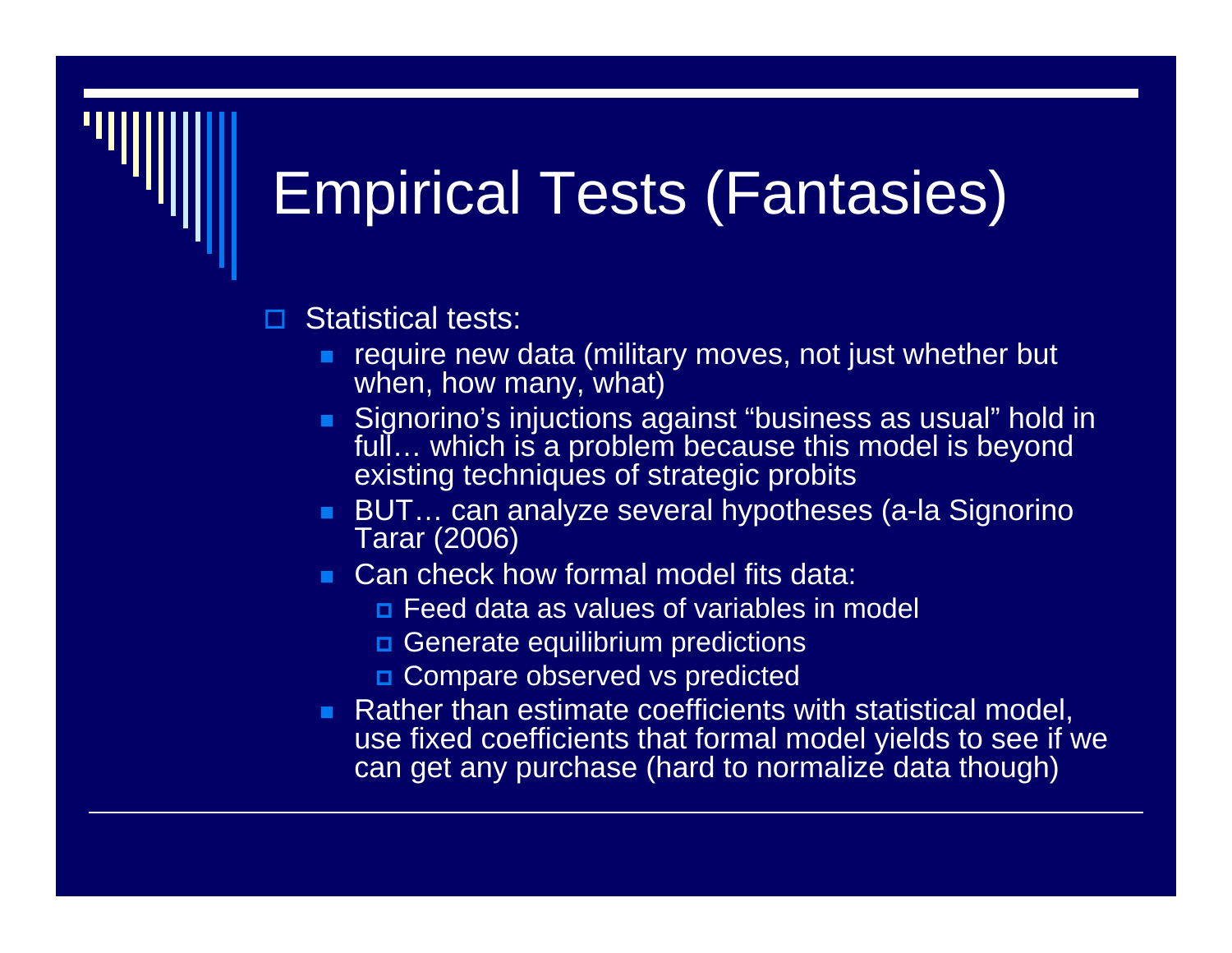## Empirical Tests (Reality)

- $\blacksquare$  Case studies may be quite appropriate:
	- check logic of escalation suggested by model against historical record
	- check off-the-path beliefs necessary to sustain the logic
- □ Possible nice case: Chinese intervention in Korean War
	- common explanation: US misread China
	- MTM says that before Inchon US would have negotiated if China entered but after Inchon (equivalent to mobilization) Chinese entry without overt Russian support no longer sufficient
	- **According to MTM: info not the crucial thing, commitment** after mobilization was
	- Evidence suggests this was the case (directives to MacArthur, etc.)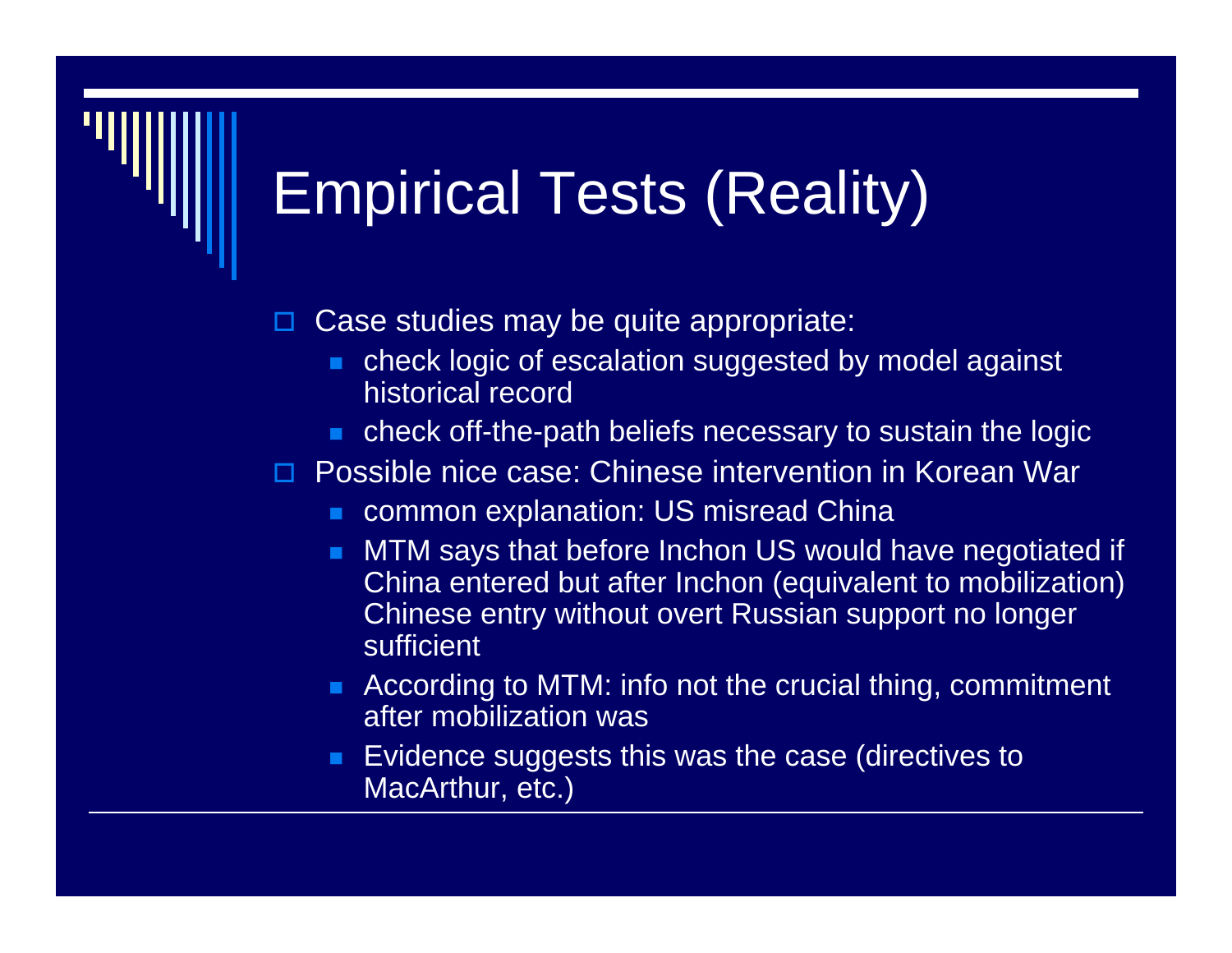#### Conclusions, 1/3

□ More questions arise after the analysis than before, so milk the model! □ Relate results to existing ones, explain discrepancies, look for new implications □ Use numerical examples to gain intuition □ Use graphs to solve models, explain results, and generate more puzzles □ Use programs to verify results and run simulations beyond simple statics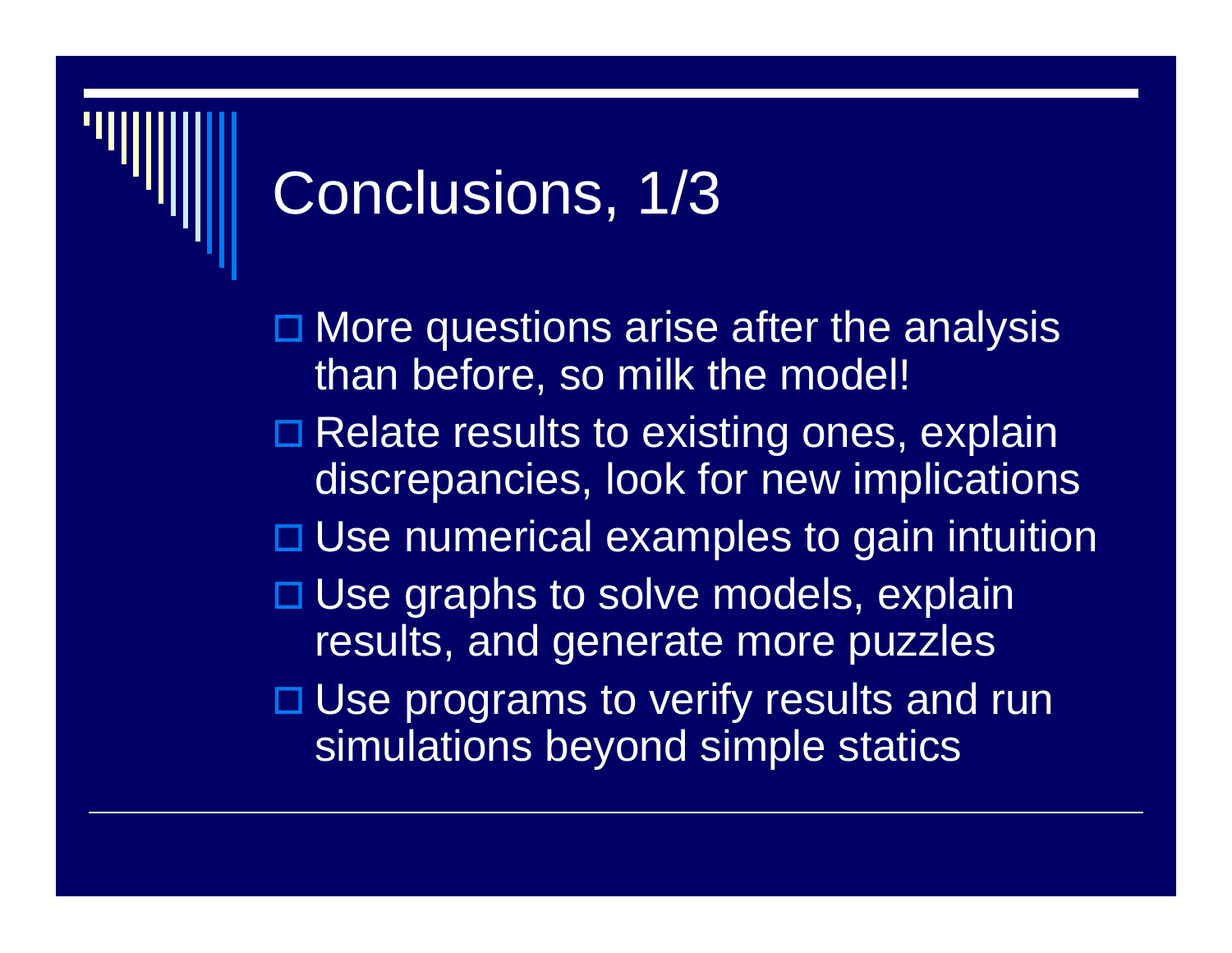### Conclusions, 2/3

□ Write-up is not the same as analysis **vice so readers can follow logic,** exposition will hide most gory details **□** yes, it's painful to condense two weeks' worth of excruciating math into a two-line footnote **D** but you have to do it or no one will read **n** the time spent on part of the analysis is usually not proportional to amount of text about that part that ends up in finished paper ■ Give examples, pictures worth 10<sup>6</sup> words